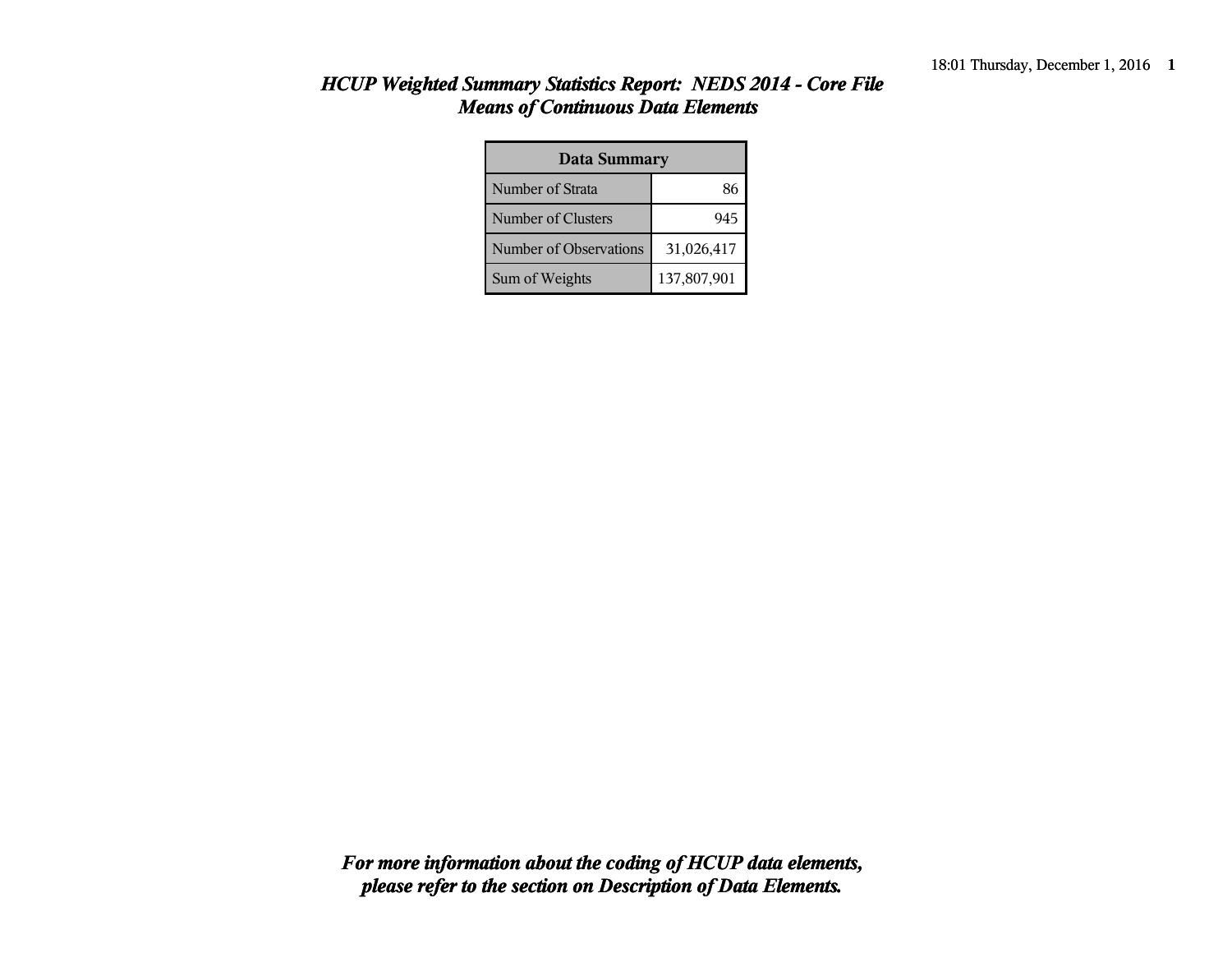|                    | <b>Statistics</b>              |          |          |                  |              |           |                             |                 |          |
|--------------------|--------------------------------|----------|----------|------------------|--------------|-----------|-----------------------------|-----------------|----------|
| <b>Variable</b>    | Label                          | N        | N Miss   | Min              | <b>Max</b>   | Mean      | <b>Std Error of</b><br>Mean | 95% CL for Mean |          |
| AGE                | Age in years at admission      | 31025417 | 1000     | $\theta$         | 90           | 39.816666 | 0.271221                    | 39.28433        | 40.34900 |
| <b>AMONTH</b>      | Admission month                | 26249275 | 4777142  | $\mathbf{1}$     | 12           | 6.596442  | 0.005154                    | 6.58632         | 6.60656  |
| <b>AWEEKEND</b>    | Admission day is a weekend     | 31026328 | 89       | $\Omega$         | $\mathbf{1}$ | 0.281873  | 0.000589                    | 0.28072         | 0.28303  |
| CHRON1             | Chronic condition indicator 1  | 31016460 | 9957     | $\mathbf{0}$     | $\mathbf{1}$ | 0.173772  | 0.001730                    | 0.17038         | 0.17717  |
| CHRON2             | Chronic condition indicator 2  | 22941559 | 8084858  | $\overline{0}$   | $\mathbf{1}$ | 0.389039  | 0.004562                    | 0.38008         | 0.39799  |
| CHRON3             | Chronic condition indicator 3  | 16495063 | 14531354 | $\theta$         | 1            | 0.482322  | 0.004909                    | 0.47269         | 0.49196  |
| CHRON4             | Chronic condition indicator 4  | 12244066 | 18782351 | $\boldsymbol{0}$ | 1            | 0.524696  | 0.005055                    | 0.51477         | 0.53462  |
| CHRON5             | Chronic condition indicator 5  | 9433319  | 21593098 | $\overline{0}$   | $\mathbf{1}$ | 0.548644  | 0.004811                    | 0.53920         | 0.55809  |
| CHRON <sub>6</sub> | Chronic condition indicator 6  | 7506534  | 23519883 | $\theta$         | $\mathbf{1}$ | 0.554425  | 0.004413                    | 0.54576         | 0.56309  |
| CHRON7             | Chronic condition indicator 7  | 6100607  | 24925810 | $\Omega$         | 1            | 0.560860  | 0.004368                    | 0.55229         | 0.56943  |
| <b>CHRON8</b>      | Chronic condition indicator 8  | 5085525  | 25940892 | $\mathbf{0}$     | $\mathbf{1}$ | 0.551040  | 0.004086                    | 0.54302         | 0.55906  |
| CHRON9             | Chronic condition indicator 9  | 4282488  | 26743929 | $\Omega$         | 1            | 0.551640  | 0.004274                    | 0.54325         | 0.56003  |
| CHRON10            | Chronic condition indicator 10 | 3572394  | 27454023 | $\theta$         | 1            | 0.539253  | 0.003974                    | 0.53145         | 0.54705  |
| CHRON11            | Chronic condition indicator 11 | 3006780  | 28019637 | $\boldsymbol{0}$ | 1            | 0.533361  | 0.003965                    | 0.52558         | 0.54114  |
| CHRON12            | Chronic condition indicator 12 | 2590636  | 28435781 | $\boldsymbol{0}$ | $\mathbf{1}$ | 0.534624  | 0.004412                    | 0.52596         | 0.54328  |
| CHRON13            | Chronic condition indicator 13 | 2229639  | 28796778 | $\Omega$         | $\mathbf{1}$ | 0.524022  | 0.004419                    | 0.51535         | 0.53270  |
| CHRON14            | Chronic condition indicator 14 | 1908686  | 29117731 | $\boldsymbol{0}$ | $\mathbf{1}$ | 0.520420  | 0.004540                    | 0.51151         | 0.52933  |
| CHRON15            | Chronic condition indicator 15 | 1631919  | 29394498 | $\boldsymbol{0}$ | $\mathbf{1}$ | 0.487358  | 0.003476                    | 0.48053         | 0.49418  |
| CHRON16            | Chronic condition indicator 16 | 1302125  | 29724292 | $\Omega$         | $\mathbf{1}$ | 0.483706  | 0.004053                    | 0.47575         | 0.49166  |
| CHRON17            | Chronic condition indicator 17 | 1105094  | 29921323 | $\overline{0}$   | $\mathbf{1}$ | 0.472566  | 0.004098                    | 0.46452         | 0.48061  |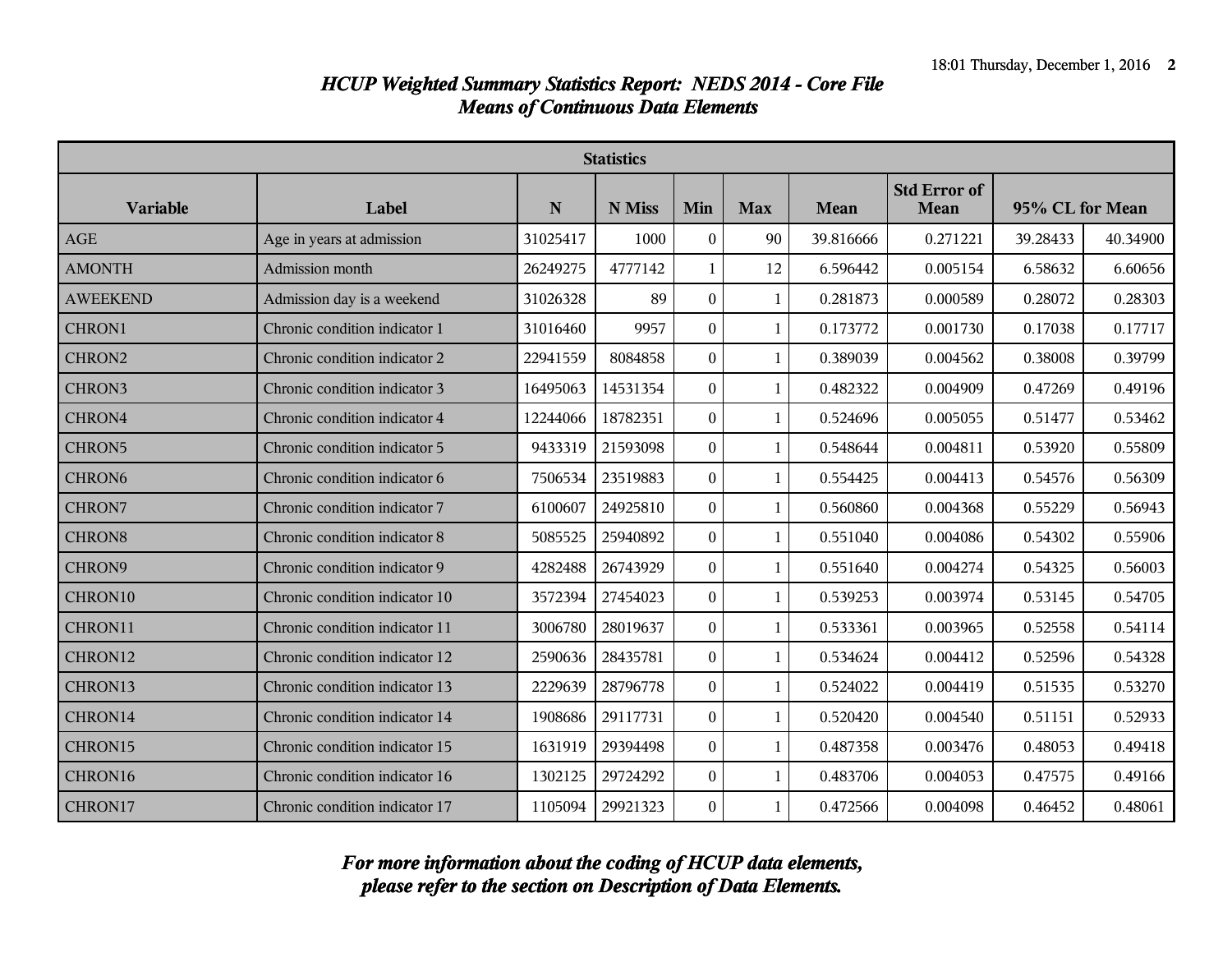|                   | <b>Statistics</b>                                                     |          |          |                  |                |            |                             |                 |           |
|-------------------|-----------------------------------------------------------------------|----------|----------|------------------|----------------|------------|-----------------------------|-----------------|-----------|
| <b>Variable</b>   | Label                                                                 | N        | N Miss   | Min              | <b>Max</b>     | Mean       | <b>Std Error of</b><br>Mean | 95% CL for Mean |           |
| CHRON18           | Chronic condition indicator 18                                        | 940629   | 30085788 | $\theta$         | $\mathbf{1}$   | 0.462036   | 0.004184                    | 0.45382         | 0.47025   |
| CHRON19           | Chronic condition indicator 19                                        | 729122   | 30297295 | $\theta$         | 1              | 0.452423   | 0.004503                    | 0.44358         | 0.46127   |
| CHRON20           | Chronic condition indicator 20                                        | 614808   | 30411609 | $\theta$         | 1              | 0.444288   | 0.004688                    | 0.43508         | 0.45350   |
| CHRON21           | Chronic condition indicator 21                                        | 510707   | 30515710 | $\theta$         | 1              | 0.434596   | 0.004898                    | 0.42497         | 0.44422   |
| CHRON22           | Chronic condition indicator 22                                        | 429438   | 30596979 | $\theta$         | $\mathbf{1}$   | 0.427016   | 0.005100                    | 0.41700         | 0.43704   |
| CHRON23           | Chronic condition indicator 23                                        | 359597   | 30666820 | $\theta$         | 1              | 0.419165   | 0.005252                    | 0.40885         | 0.42948   |
| CHRON24           | Chronic condition indicator 24                                        | 297225   | 30729192 | $\Omega$         | 1              | 0.411024   | 0.005703                    | 0.39982         | 0.42223   |
| CHRON25           | Chronic condition indicator 25                                        | 231469   | 30794948 | $\mathbf{0}$     | $\mathbf{1}$   | 0.406716   | 0.006341                    | 0.39425         | 0.41918   |
| CHRON26           | Chronic condition indicator 26                                        | 89268    | 30937149 | $\mathbf{0}$     | $\mathbf{1}$   | 0.429400   | 0.006962                    | 0.41565         | 0.44315   |
| CHRON27           | Chronic condition indicator 27                                        | 74941    | 30951476 | $\boldsymbol{0}$ | $\mathbf{1}$   | 0.425594   | 0.007542                    | 0.41069         | 0.44049   |
| CHRON28           | Chronic condition indicator 28                                        | 62684    | 30963733 | $\boldsymbol{0}$ | 1              | 0.419778   | 0.007320                    | 0.40531         | 0.43424   |
| CHRON29           | Chronic condition indicator 29                                        | 51787    | 30974630 | $\boldsymbol{0}$ | $\mathbf{1}$   | 0.417288   | 0.007379                    | 0.40270         | 0.43187   |
| CHRON30           | Chronic condition indicator 30                                        | 39948    | 30986469 | $\boldsymbol{0}$ | $\mathbf{1}$   | 0.401951   | 0.008663                    | 0.38482         | 0.41908   |
| <b>DIED VISIT</b> | Died in the ED (1), Died in the hospital<br>$(2)$ , did not die $(0)$ | 30979978 | 46439    | $\Omega$         | $\overline{2}$ | 0.008728   | 0.000180                    | 0.00838         | 0.00908   |
| DISP ED           | Disposition of patient (uniform) from<br><b>ED</b>                    | 31026417 | $\theta$ | 1                | 99             | 2.464824   | 0.035931                    | 2.39430         | 2.53535   |
| <b>DQTR</b>       | Discharge quarter                                                     | 31012138 | 14279    | $\mathbf{1}$     | $\overline{4}$ | 2.529709   | 0.001467                    | 2.52683         | 2.53259   |
| DXCCS1            | CCS: diagnosis 1                                                      | 31016460 | 9957     | $\mathbf{1}$     | 670            | 190.970574 | 0.700815                    | 189.59506       | 192.34608 |
| DXCCS2            | CCS: diagnosis 2                                                      | 22941559 | 8084858  | $\mathbf{1}$     | 670            | 207.685225 | 1.308638                    | 205.11672       | 210.25373 |
| DXCCS3            | CCS: diagnosis 3                                                      | 16495063 | 14531354 | $\mathbf{1}$     | 670            | 210.022668 | 1.337039                    | 207.39841       | 212.64692 |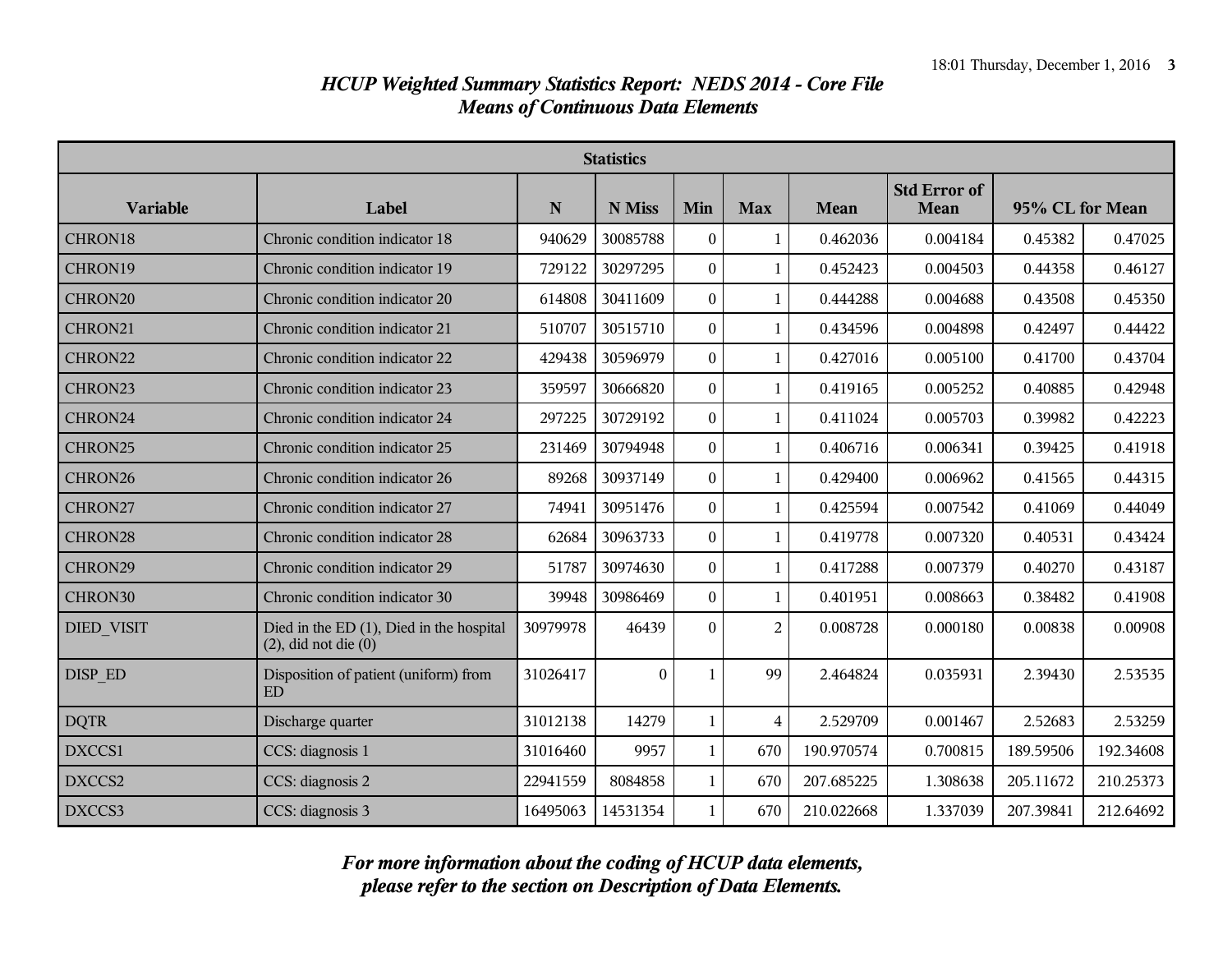|                 | <b>Statistics</b> |          |          |              |            |            |                             |                 |           |
|-----------------|-------------------|----------|----------|--------------|------------|------------|-----------------------------|-----------------|-----------|
| <b>Variable</b> | Label             | N        | N Miss   | Min          | <b>Max</b> | Mean       | <b>Std Error of</b><br>Mean | 95% CL for Mean |           |
| DXCCS4          | CCS: diagnosis 4  | 12244066 | 18782351 | 1            | 670        | 207.252346 | 1.271693                    | 204.75635       | 209.74834 |
| DXCCS5          | CCS: diagnosis 5  | 9433319  | 21593098 | $\mathbf{1}$ | 670        | 202.571763 | 1.194047                    | 200.22816       | 204.91536 |
| DXCCS6          | CCS: diagnosis 6  | 7506534  | 23519883 | 1            | 670        | 198.403918 | 1.104781                    | 196.23553       | 200.57231 |
| DXCCS7          | CCS: diagnosis 7  | 6100607  | 24925810 | $\mathbf{1}$ | 670        | 194.904716 | 1.054600                    | 192.83481       | 196.97462 |
| DXCCS8          | CCS: diagnosis 8  | 5085525  | 25940892 | $\mathbf{1}$ | 670        | 192.558919 | 0.981979                    | 190.63155       | 194.48629 |
| DXCCS9          | CCS: diagnosis 9  | 4282488  | 26743929 | 1            | 670        | 191.423009 | 0.924820                    | 189.60779       | 193.23823 |
| DXCCS10         | CCS: diagnosis 10 | 3572394  | 27454023 | $\mathbf{1}$ | 670        | 189.630493 | 0.903904                    | 187.85622       | 191.40477 |
| DXCCS11         | CCS: diagnosis 11 | 3006780  | 28019637 | $\mathbf{1}$ | 670        | 190.494760 | 0.847430                    | 188.83132       | 192.15820 |
| DXCCS12         | CCS: diagnosis 12 | 2590636  | 28435781 | 1            | 670        | 186.626101 | 0.993626                    | 184.67566       | 188.57654 |
| DXCCS13         | CCS: diagnosis 13 | 2229639  | 28796778 | 1            | 670        | 185.318116 | 1.008519                    | 183.33842       | 187.29781 |
| DXCCS14         | CCS: diagnosis 14 | 1908686  | 29117731 | $\mathbf{1}$ | 670        | 187.181461 | 0.938253                    | 185.33965       | 189.02328 |
| DXCCS15         | CCS: diagnosis 15 | 1631919  | 29394498 | $\mathbf{1}$ | 670        | 184.197878 | 1.073033                    | 182.09144       | 186.30431 |
| DXCCS16         | CCS: diagnosis 16 | 1302125  | 29724292 | 1            | 670        | 190.925452 | 0.842656                    | 189.27107       | 192.57984 |
| DXCCS17         | CCS: diagnosis 17 | 1105094  | 29921323 | 1            | 670        | 191.428488 | 0.853247                    | 189.75323       | 193.10374 |
| DXCCS18         | CCS: diagnosis 18 | 940629   | 30085788 | 1            | 670        | 191.232955 | 0.868099                    | 189.52850       | 192.93741 |
| DXCCS19         | CCS: diagnosis 19 | 729122   | 30297295 | 1            | 670        | 191.033391 | 0.965997                    | 189.13603       | 192.93075 |
| DXCCS20         | CCS: diagnosis 20 | 614808   | 30411609 | $\mathbf{1}$ | 670        | 191.099973 | 0.961241                    | 189.21181       | 192.98813 |
| DXCCS21         | CCS: diagnosis 21 | 510707   | 30515710 | $\mathbf{1}$ | 670        | 190.878091 | 0.995332                    | 188.92275       | 192.83343 |
| DXCCS22         | CCS: diagnosis 22 | 429438   | 30596979 | $\mathbf{1}$ | 670        | 190.887573 | 1.044018                    | 188.83636       | 192.93878 |
| DXCCS23         | CCS: diagnosis 23 | 359597   | 30666820 | $\mathbf{1}$ | 670        | 190.888364 | 1.092852                    | 188.74109       | 193.03564 |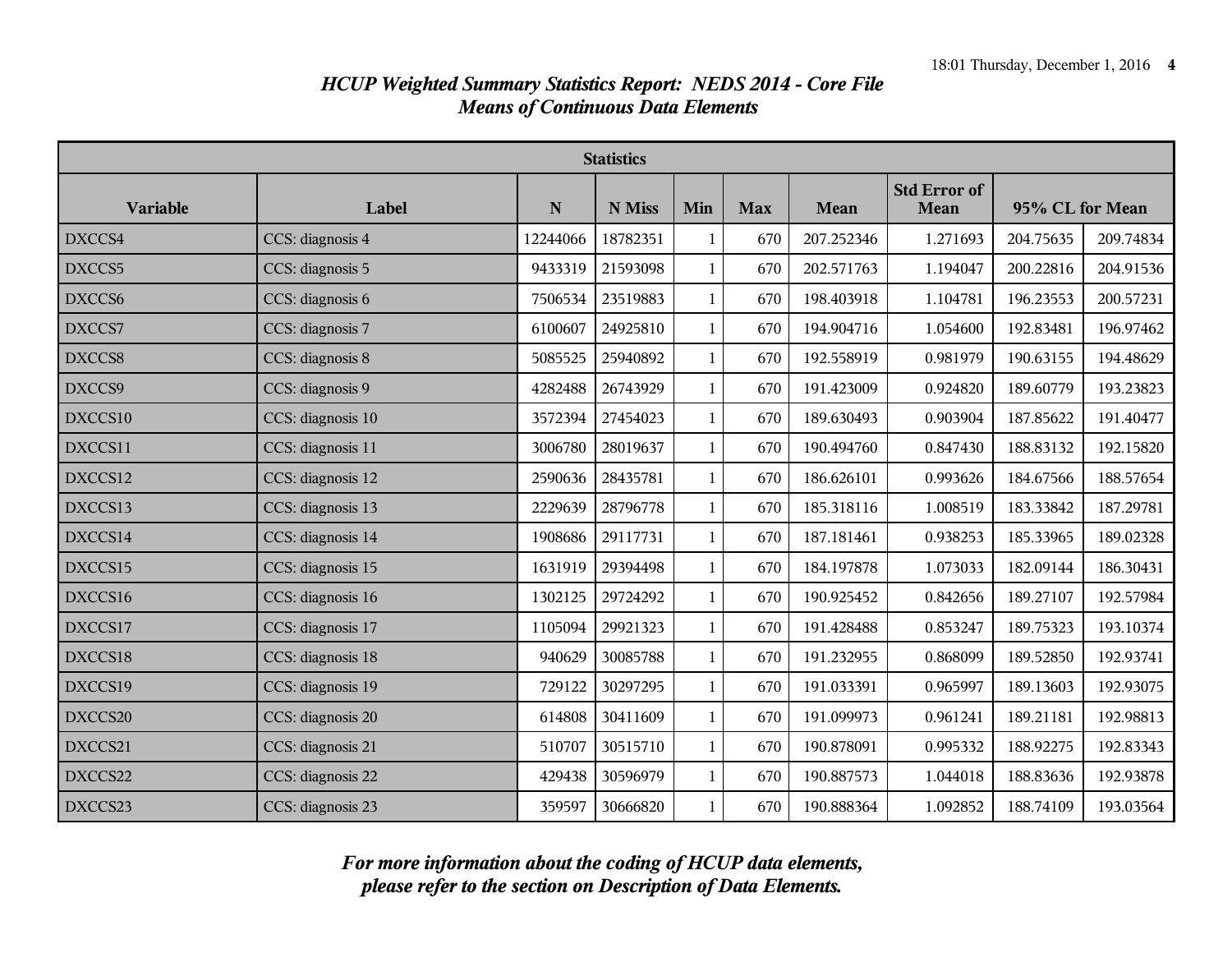|                     | <b>Statistics</b>                                                                                    |             |                  |                  |                |             |                                    |                 |            |
|---------------------|------------------------------------------------------------------------------------------------------|-------------|------------------|------------------|----------------|-------------|------------------------------------|-----------------|------------|
| <b>Variable</b>     | Label                                                                                                | $\mathbf N$ | N Miss           | Min              | <b>Max</b>     | <b>Mean</b> | <b>Std Error of</b><br><b>Mean</b> | 95% CL for Mean |            |
| DXCCS24             | CCS: diagnosis 24                                                                                    | 297225      | 30729192         | 1                | 670            | 191.345961  | 1.118785                           | 189.14764       | 193.54428  |
| DXCCS25             | CCS: diagnosis 25                                                                                    | 231469      | 30794948         | $\mathbf{1}$     | 670            | 191.267981  | 1.233692                           | 188.84336       | 193.69260  |
| DXCCS26             | CCS: diagnosis 26                                                                                    | 89268       | 30937149         | $\mathbf{1}$     | 670            | 183.968946  | 1.627140                           | 180.75488       | 187.18301  |
| DXCCS27             | CCS: diagnosis 27                                                                                    | 74941       | 30951476         | $\mathbf{1}$     | 670            | 183.522829  | 1.636028                           | 180.29088       | 186.75478  |
| DXCCS28             | CCS: diagnosis 28                                                                                    | 62684       | 30963733         | $\mathbf{1}$     | 670            | 183.916825  | 1.618525                           | 180.71806       | 187.11559  |
| DXCCS29             | CCS: diagnosis 29                                                                                    | 51787       | 30974630         | $\mathbf{1}$     | 670            | 183.996565  | 1.623303                           | 180.78779       | 187.20534  |
| DXCCS30             | CCS: diagnosis 30                                                                                    | 39948       | 30986469         | $\mathbf{1}$     | 670            | 183.491056  | 1.882583                           | 179.76886       | 187.21326  |
| <b>EDEVENT</b>      | Type of ED Event                                                                                     | 31026417    | $\theta$         |                  | 99             | 1.328461    | 0.030654                           | 1.26830         | 1.38863    |
| E CCS1              | CCS: E Code 1                                                                                        | 7375195     | 23651222         | 662              | 2,621          | 2588.919052 | 0.696306                           | 2587.55236      | 2590.28574 |
| E CCS2              | CCS: E Code 2                                                                                        | 4300065     | 26726352         | 662              | 2,621          | 2603.229762 | 0.679342                           | 2601.89626      | 2604.56326 |
| E CCS3              | CCS: E Code 3                                                                                        | 1514451     | 29511966         | 662              | 2,621          | 2608.682741 | 0.830454                           | 2607.05244      | 2610.31304 |
| E CCS4              | CCS: E Code 4                                                                                        | 553584      | 30472833         | 662              | 2,621          | 2613.951455 | 0.623155                           | 2612.72685      | 2615.17606 |
| <b>FEMALE</b>       | Indicator of sex                                                                                     | 31025089    | 1328             | $\theta$         | $\mathbf{1}$   | 0.555012    | 0.001547                           | 0.55198         | 0.55805    |
| <b>INJURY</b>       | Injury diagnosis reported on record<br>$(1:DX1$ is an injury; $2:DX2+$ is an<br>injury; 0:No injury) | 31026417    | $\theta$         | $\Omega$         | $\overline{2}$ | 0.237112    | 0.002050                           | 0.23309         | 0.24114    |
| <b>INJURY CUT</b>   | Injury by cutting or piercing (by E<br>codes)                                                        | 31026417    | $\Omega$         | $\theta$         | $\mathbf{1}$   | 0.015203    | 0.000222                           | 0.01477         | 0.01564    |
| <b>INJURY DROWN</b> | Injury by drowning or submersion (by $E$ )<br>codes)                                                 | 31026417    | $\theta$         | $\overline{0}$   | $\mathbf{1}$   | 0.000103    | 0.000005984                        | 0.00009         | 0.00012    |
| <b>INJURY FALL</b>  | Injury by falling (by E codes)                                                                       | 31026417    | $\boldsymbol{0}$ | $\boldsymbol{0}$ | $\mathbf{1}$   | 0.067955    | 0.000878                           | 0.06623         | 0.06968    |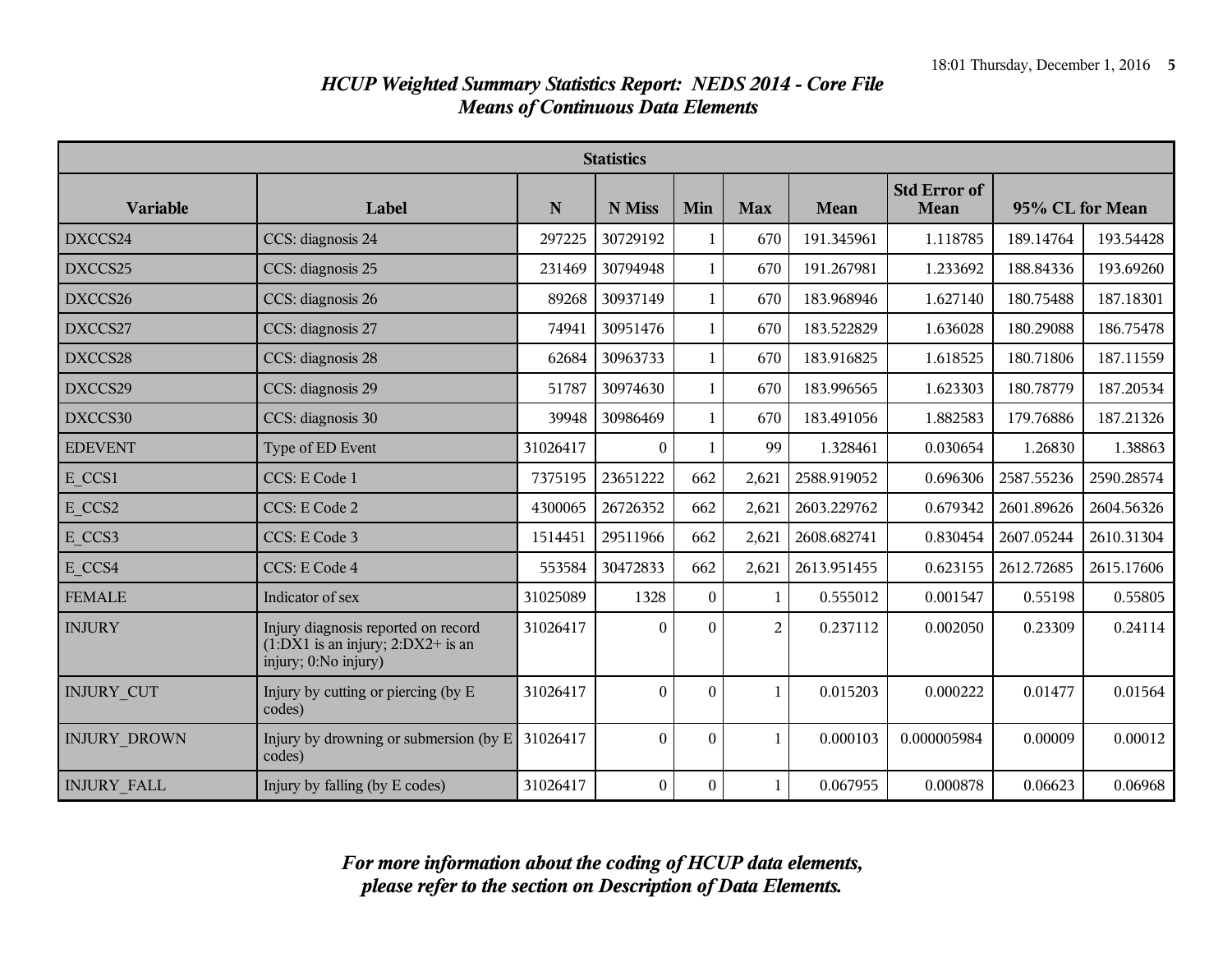|                           | <b>Statistics</b>                                                              |          |                  |                  |                |          |                             |                 |         |
|---------------------------|--------------------------------------------------------------------------------|----------|------------------|------------------|----------------|----------|-----------------------------|-----------------|---------|
| <b>Variable</b>           | Label                                                                          | N        | N Miss           | Min              | <b>Max</b>     | Mean     | <b>Std Error of</b><br>Mean | 95% CL for Mean |         |
| <b>INJURY FIRE</b>        | Injury by fire, flame or hot object (by E<br>codes)                            | 31026417 | $\theta$         | $\theta$         | 1              | 0.002981 | 0.000076513                 | 0.00283         | 0.00313 |
| <b>INJURY FIREARM</b>     | Injury by firearm (by E codes)                                                 | 31026417 | $\overline{0}$   | $\overline{0}$   | 1              | 0.000617 | 0.000049479                 | 0.00052         | 0.00071 |
| INJURY_MACHINERY          | Injury by machinery (by E codes)                                               | 31026417 | $\boldsymbol{0}$ | $\theta$         | 1              | 0.000846 | 0.000022800                 | 0.00080         | 0.00089 |
| <b>INJURY MVT</b>         | Injury involving motor vehicle traffic<br>(by E codes)                         | 31026417 | $\overline{0}$   | $\theta$         | $\mathbf{1}$   | 0.024390 | 0.000491                    | 0.02343         | 0.02535 |
| <b>INJURY NATURE</b>      | Injury involving nature or<br>environmental factors (by E codes)               | 31026417 | $\theta$         | $\overline{0}$   | $\mathbf{1}$   | 0.010762 | 0.000164                    | 0.01044         | 0.01108 |
| <b>INJURY POISON</b>      | Injury by poison (by E codes)                                                  | 31026417 | $\mathbf{0}$     | $\boldsymbol{0}$ | $\mathbf{1}$   | 0.006961 | 0.000142                    | 0.00668         | 0.00724 |
| <b>INJURY SEVERITY</b>    | Injury severity score assigned by<br><b>ICDPIC Stata program</b>               | 31026417 | $\theta$         | $\Omega$         | 99             | 0.776791 | 0.009563                    | 0.75802         | 0.79556 |
| <b>INJURY STRUCK</b>      | Injury from being struck by or against<br>(by E codes)                         | 31026417 | $\overline{0}$   | $\Omega$         | $\mathbf{1}$   | 0.028252 | 0.000404                    | 0.02746         | 0.02904 |
| <b>INJURY SUFFOCATION</b> | Injury by suffocation (by E codes)                                             | 31026417 | $\boldsymbol{0}$ | $\Omega$         | 1              | 0.000412 | 0.000012855                 | 0.00039         | 0.00044 |
| <b>INTENT ASSAULT</b>     | Injury by assault indicated on the record<br>(by E codes)                      | 31026417 | $\theta$         | $\theta$         | 1              | 0.009089 | 0.000256                    | 0.00859         | 0.00959 |
| <b>INTENT SELF HARM</b>   | Intentional self harm indicated on the<br>record (by diagnosis and/or E codes) | 31026417 | $\mathbf{0}$     | $\mathbf{0}$     | $\mathbf{1}$   | 0.011330 | 0.000350                    | 0.01064         | 0.01202 |
| INTENT UNINTENTIONAL      | Unintentional injury indicated on the<br>record (by E codes)                   | 31026417 | $\boldsymbol{0}$ | $\boldsymbol{0}$ | $\mathbf{1}$   | 0.199553 | 0.002342                    | 0.19496         | 0.20415 |
| MULTINJURY                | More than one injury diagnosis reported<br>on record                           | 31026417 | $\mathbf{0}$     | $\theta$         | $\mathbf{1}$   | 0.056036 | 0.001096                    | 0.05389         | 0.05819 |
| <b>NDX</b>                | Number of diagnoses on this record                                             | 31026417 | $\boldsymbol{0}$ | $\boldsymbol{0}$ | 30             | 4.403960 | 0.055510                    | 4.29501         | 4.51291 |
| <b>NECODE</b>             | Number of E codes on this record                                               | 31026417 | $\boldsymbol{0}$ | $\mathbf{0}$     | $\overline{4}$ | 0.444310 | 0.008230                    | 0.42816         | 0.46046 |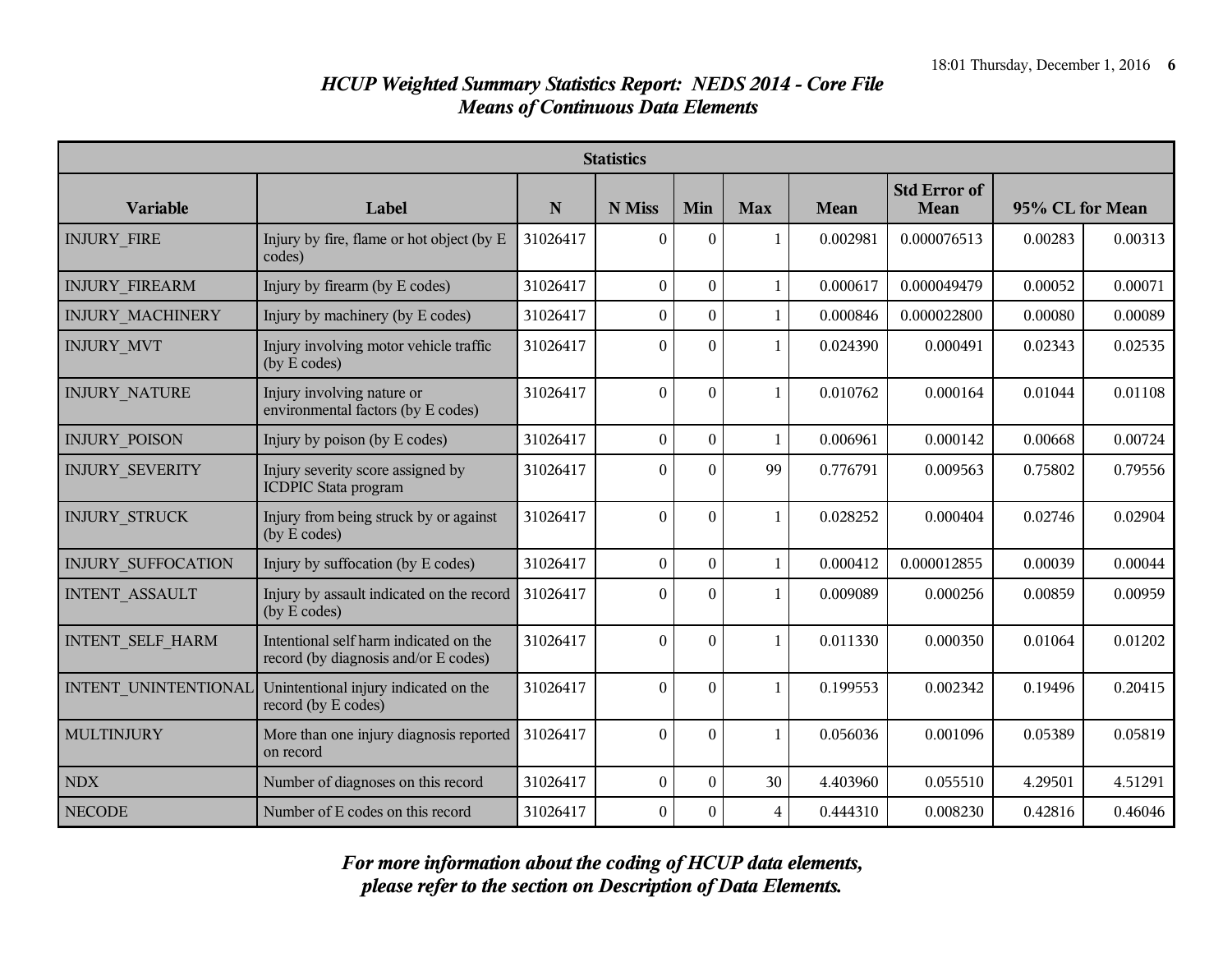| <b>Statistics</b>  |                                                                   |          |          |                |            |             |                             |                 |            |
|--------------------|-------------------------------------------------------------------|----------|----------|----------------|------------|-------------|-----------------------------|-----------------|------------|
| <b>Variable</b>    | Label                                                             | N        | N Miss   | Min            | <b>Max</b> | Mean        | <b>Std Error of</b><br>Mean | 95% CL for Mean |            |
| PAY1               | Primary expected payer (uniform)                                  | 30973056 | 53361    |                | 6          | 2.501290    | 0.011892                    | 2.47795         | 2.52463    |
| PAY <sub>2</sub>   | Secondary expected payer (uniform)                                | 8146058  | 22880359 |                | 6          | 2.965779    | 0.038687                    | 2.88980         | 3.04176    |
| PL NCHS            | Patient Location: NCHS Urban-Rural<br>Code                        | 30839996 | 186421   |                | 6          | 2.749403    | 0.035347                    | 2.68003         | 2.81878    |
| TOTCHG ED          | Total charge for ED services                                      | 25777150 | 5249267  | 100            | 876,633    | 2985.294419 | 68.013397                   | 2851.77713      | 3118.81170 |
| <b>YEAR</b>        | Calendar year                                                     | 31026417 |          | $0 \mid 2,014$ | 2,014      | 2014.000000 | 5.794749E-10                | 2014.00000      | 2014.00000 |
| <b>ZIPINC QRTL</b> | Median household income national<br>quartile for patient ZIP Code | 30393211 | 633206   |                | 4          | 2.161361    | 0.025226                    | 2.11185         | 2.21087    |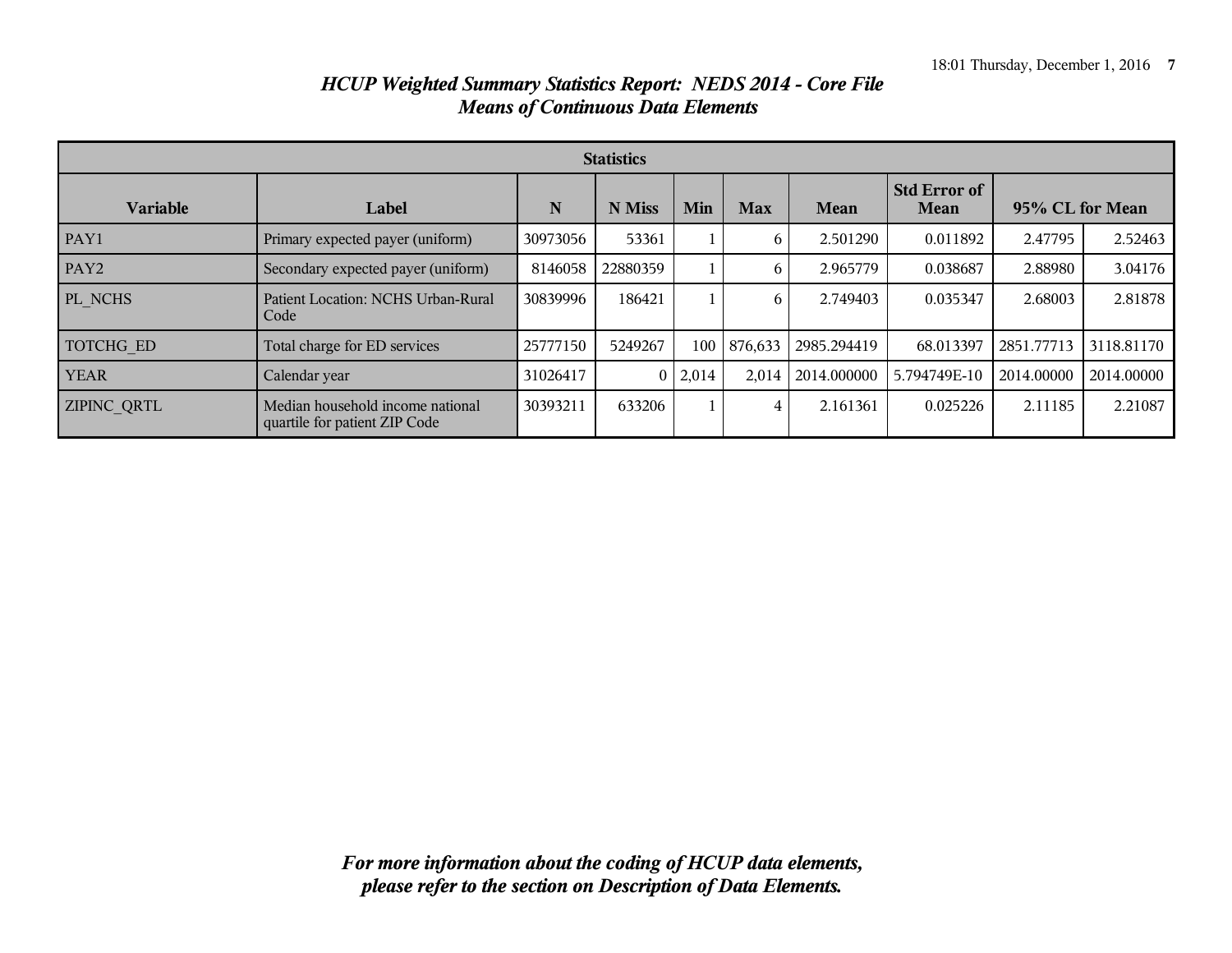| HCUP Weighted Summary Statistics Report: NEDS 2014 - Core File |  |
|----------------------------------------------------------------|--|
| <b>Weighted Frequency Distribution for AGE</b>                 |  |

| <b>AGE</b>              | Frequency | Percent |
|-------------------------|-----------|---------|
| $\therefore$ Missing    | 330       | 0.00    |
| .A: Invalid             | 44        | 0.00    |
| .C: Inconsistent        | 4,460     | 0.00    |
| $\overline{0}$          | 3,112,127 | 2.26    |
| $\mathbf{1}$            | 2,869,797 | 2.08    |
| $\overline{c}$          | 2,108,680 | 1.53    |
| $\overline{\mathbf{3}}$ | 1,714,940 | 1.24    |
| $\overline{4}$          | 1,497,197 | 1.09    |
| 5                       | 1,438,652 | 1.04    |
| 6                       | 1,302,972 | 0.95    |
| 7                       | 1,147,965 | 0.83    |
| 8                       | 1,038,144 | 0.75    |
| 9                       | 978,564   | 0.71    |
| 10                      | 958,801   | 0.70    |
| 11                      | 932,448   | 0.68    |
| 12                      | 950,626   | 0.69    |
| 13                      | 1,039,116 | 0.75    |
| 14                      | 1,137,422 | 0.83    |
| 15                      | 1,243,999 | 0.90    |
| 16                      | 1,341,965 | 0.97    |
| 17                      | 1,458,655 | 1.06    |
| 18                      | 1,787,099 | 1.30    |
| 19                      | 1,971,007 | 1.43    |
| 20                      | 2,125,363 | 1.54    |
| 21                      | 2,246,593 | 1.63    |
| 22                      | 2,335,019 | 1.69    |
| 23                      | 2,412,052 | 1.75    |
| 24                      | 2,423,502 | 1.76    |
| 25                      | 2,368,823 | 1.72    |
| 26                      | 2,311,039 | 1.68    |
| 27                      | 2,248,020 | 1.63    |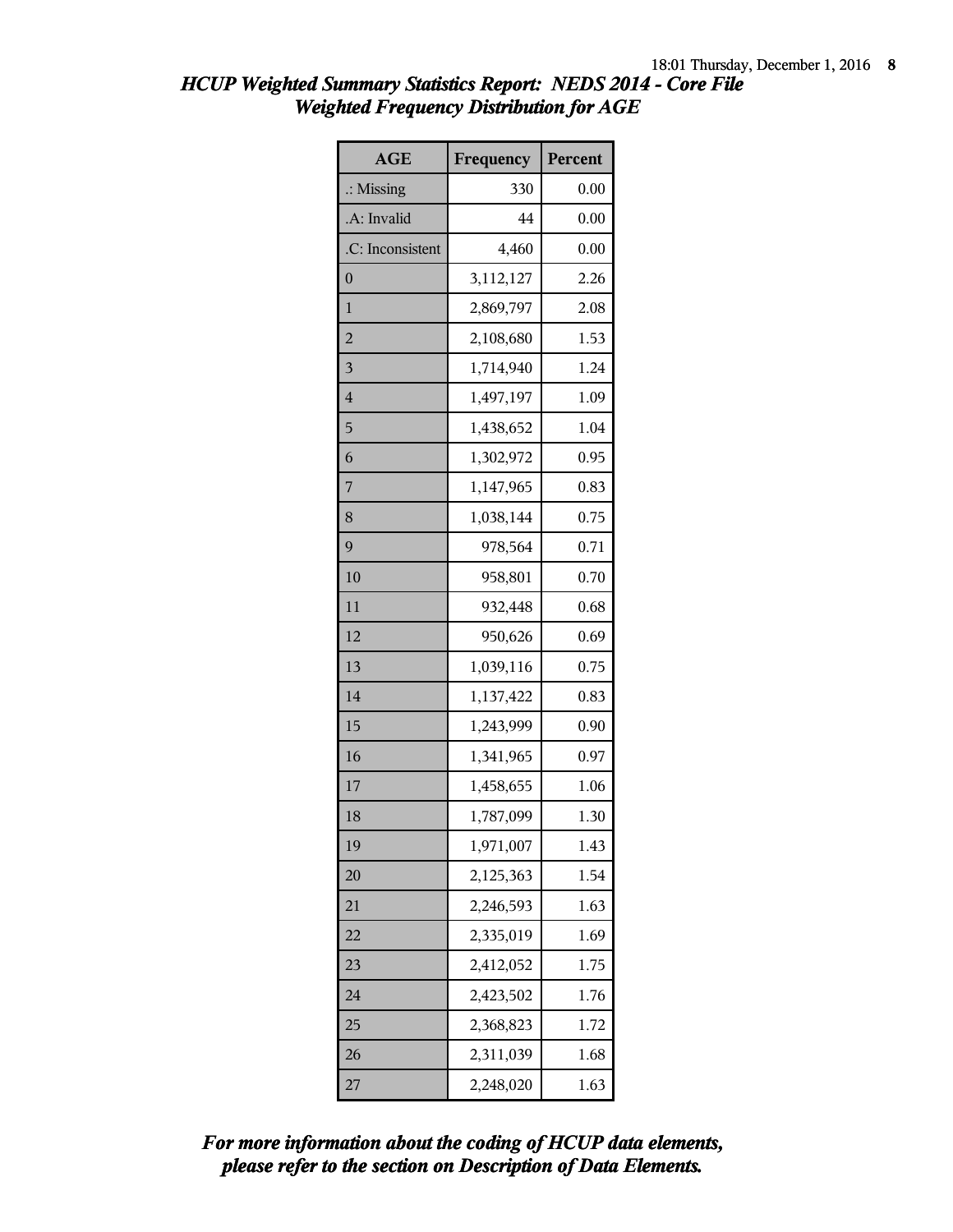| <b>AGE</b> | Frequency | Percent |
|------------|-----------|---------|
| 28         | 2,215,134 | 1.61    |
| 29         | 2,170,224 | 1.57    |
| 30         | 2,126,413 | 1.54    |
| 31         | 2,113,196 | 1.53    |
| 32         | 2,076,903 | 1.51    |
| 33         | 2,046,786 | 1.49    |
| 34         | 1,992,640 | 1.45    |
| 35         | 1,909,216 | 1.39    |
| 36         | 1,816,025 | 1.32    |
| 37         | 1,755,405 | 1.27    |
| 38         | 1,663,546 | 1.21    |
| 39         | 1,661,248 | 1.21    |
| 40         | 1,626,368 | 1.18    |
| 41         | 1,635,031 | 1.19    |
| 42         | 1,686,488 | 1.22    |
| 43         | 1,776,926 | 1.29    |
| 44         | 1,732,936 | 1.26    |
| 45         | 1,685,289 | 1.22    |
| 46         | 1,663,057 | 1.21    |
| 47         | 1,681,417 | 1.22    |
| 48         | 1,739,648 | 1.26    |
| 49         | 1,803,187 | 1.31    |
| 50         | 1,851,877 | 1.34    |
| 51         | 1,846,518 | 1.34    |
| 52         | 1,830,833 | 1.33    |
| 53         | 1,817,522 | 1.32    |
| 54         | 1,773,096 | 1.29    |
| 55         | 1,720,763 | 1.25    |
| 56         | 1,672,457 | 1.21    |
| 57         | 1,635,607 | 1.19    |
| 58         | 1,561,897 | 1.13    |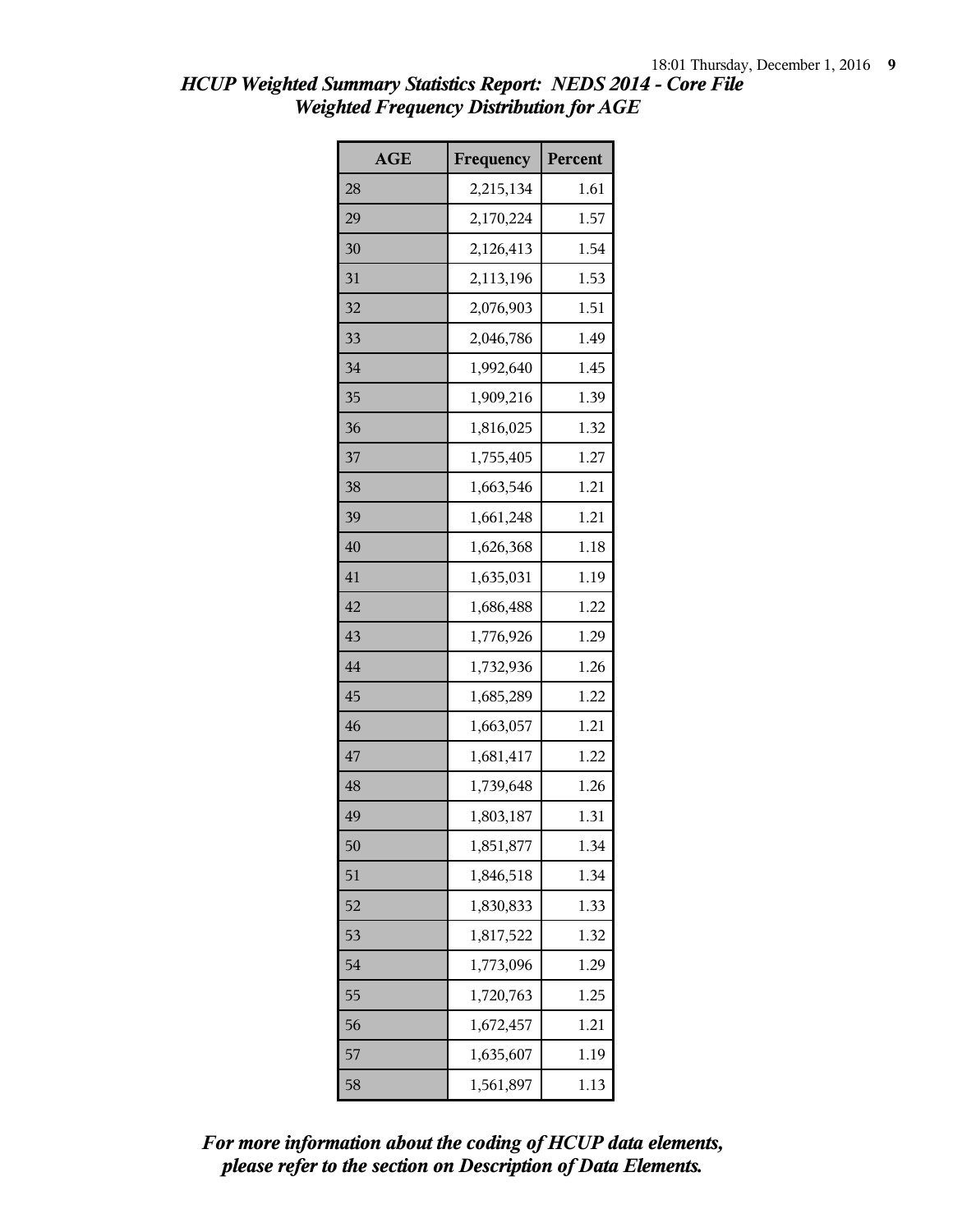| <b>AGE</b> | Frequency | Percent |
|------------|-----------|---------|
| 59         | 1,498,225 | 1.09    |
| 60         | 1,446,998 | 1.05    |
| 61         | 1,374,763 | 1.00    |
| 62         | 1,317,651 | 0.96    |
| 63         | 1,261,746 | 0.92    |
| 64         | 1,221,522 | 0.89    |
| 65         | 1,244,132 | 0.90    |
| 66         | 1,247,264 | 0.91    |
| 67         | 1,278,295 | 0.93    |
| 68         | 1,046,686 | 0.76    |
| 69         | 1,035,941 | 0.75    |
| 70         | 1,048,068 | 0.76    |
| 71         | 1,094,117 | 0.79    |
| 72         | 1,005,266 | 0.73    |
| 73         | 954,856   | 0.69    |
| 74         | 931,012   | 0.68    |
| 75         | 920,876   | 0.67    |
| 76         | 901,303   | 0.65    |
| 77         | 872,699   | 0.63    |
| 78         | 866,153   | 0.63    |
| 79         | 866,868   | 0.63    |
| 80         | 817,760   | 0.59    |
| 81         | 816,298   | 0.59    |
| 82         | 808,422   | 0.59    |
| 83         | 803,127   | 0.58    |
| 84         | 781,087   | 0.57    |
| 85         | 734,287   | 0.53    |
| 86         | 713,795   | 0.52    |
| 87         | 667,372   | 0.48    |
| 88         | 601,979   | 0.44    |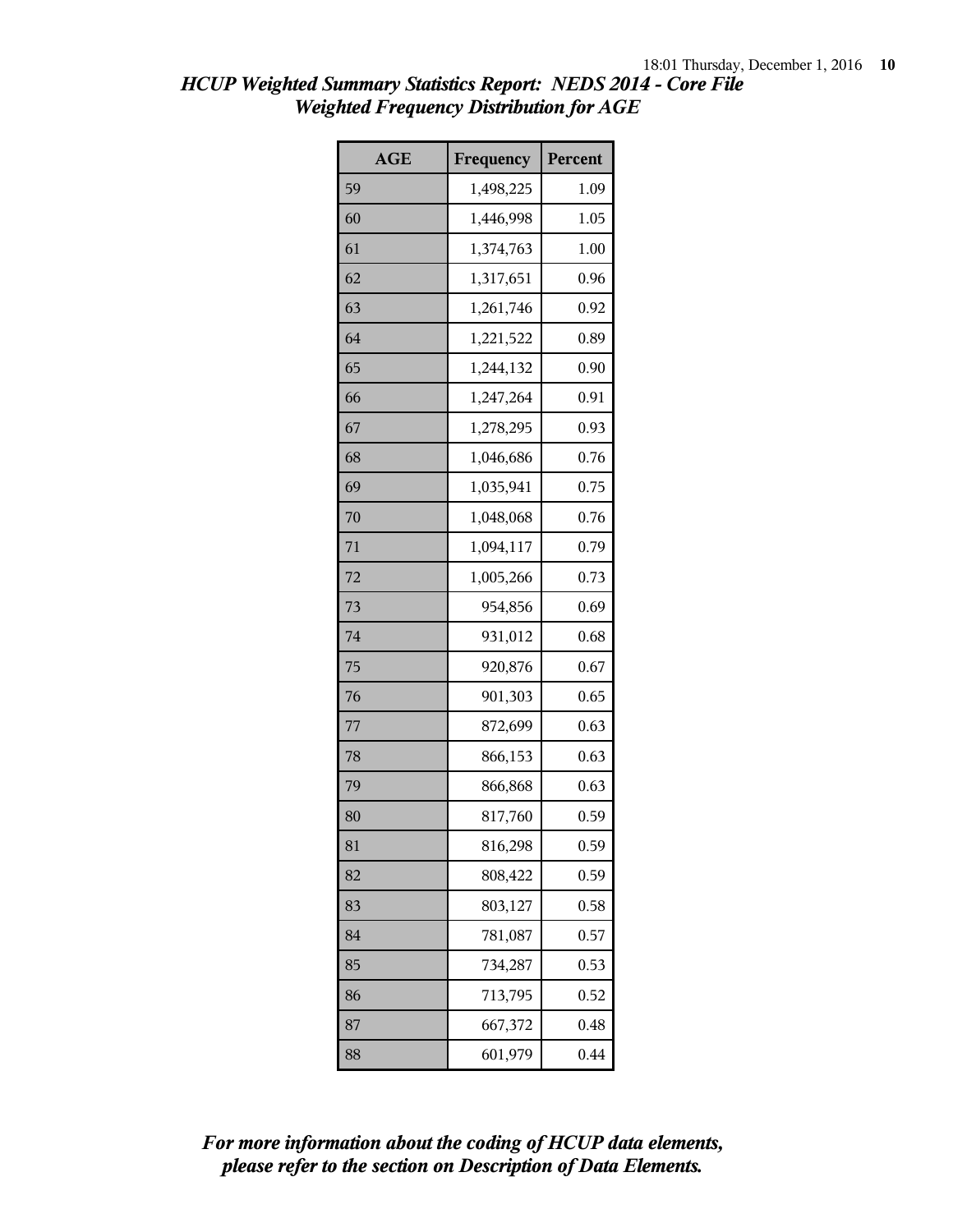| HCUP Weighted Summary Statistics Report: NEDS 2014 - Core File |  |
|----------------------------------------------------------------|--|
| <b>Weighted Frequency Distribution for AGE</b>                 |  |

| <b>AGE</b>  | Frequency | Percent |  |
|-------------|-----------|---------|--|
| 89          | 550,409   | 0.40    |  |
| 90 or older | 2,285,853 | 1.66    |  |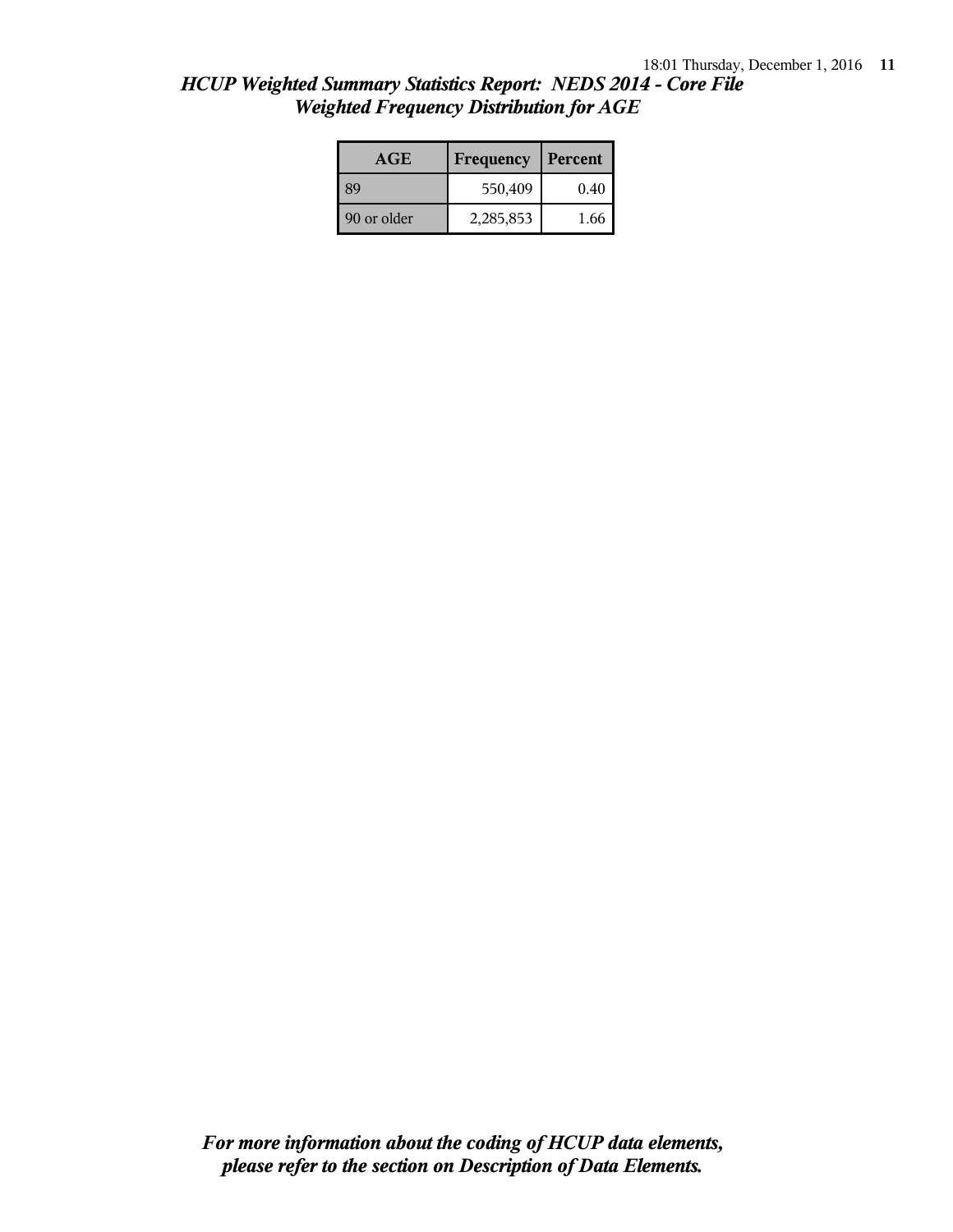| <b>AMONTH</b>        | Frequency    | Percent |
|----------------------|--------------|---------|
| $\therefore$ Missing | 19,306,866   | 14.01   |
| 1: January           | 9,699,846    | 7.04    |
| 2: February          | 8,540,009    | 6.20    |
| 3: March             | 9,777,486    | 7.10    |
| 4: April             | 9,668,989    | 7.02    |
| 5: May               | 10,247,175   | 7.44    |
| 6: June              | 9,822,226    | 7.13    |
| 7: July              | 10, 165, 258 | 7.38    |
| 8: August            | 10,285,391   | 7.46    |
| 9: September         | 10,211,821   | 7.41    |
| 10: October          | 10,081,528   | 7.32    |
| 11: November         | 9,449,600    | 6.86    |
| 12: December         | 10,551,707   | 7.66    |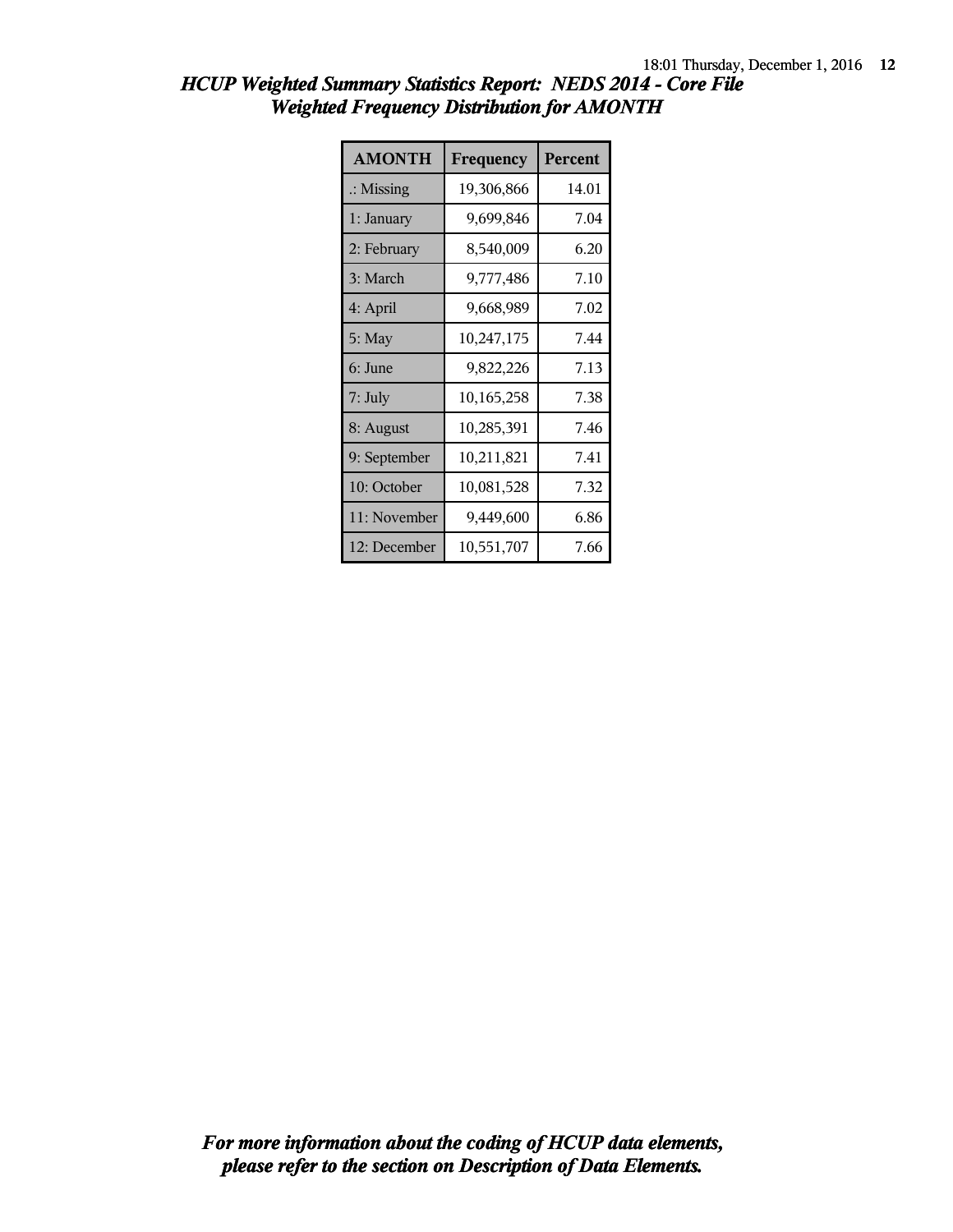| <b>AWEEKEND</b>      | Frequency  | Percent |
|----------------------|------------|---------|
| $\therefore$ Missing | 328        | 0.00    |
| 0: Monday-Friday     | 98,963,331 | 71.81   |
| 1: Saturday-Sunday   | 38,844,241 | 28.19   |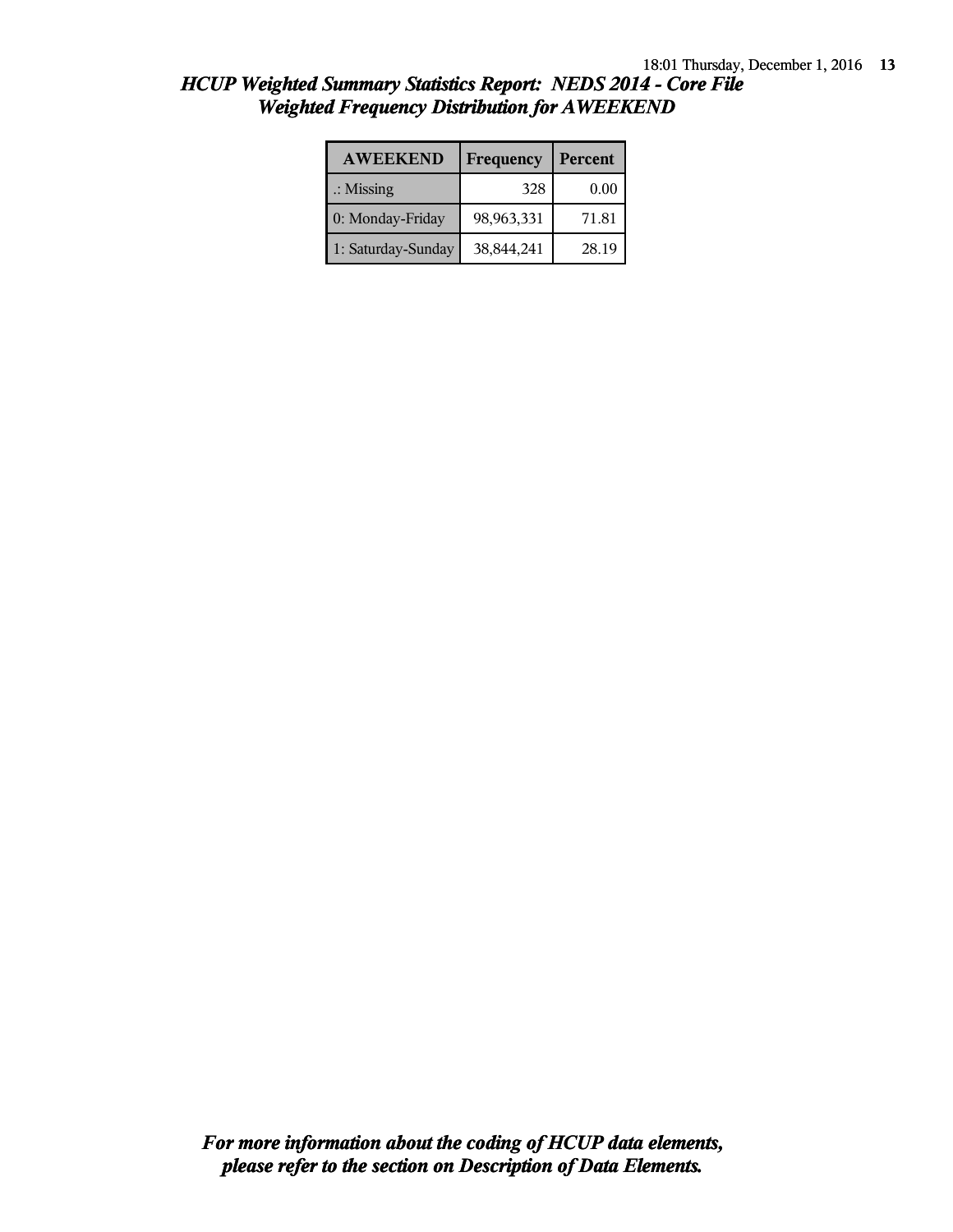| <b>CHRON1</b>            | Frequency   | Percent |
|--------------------------|-------------|---------|
| $\therefore$ Missing     | 46,010      | 0.03    |
| .A: Invalid code         | 737         | 0.00    |
| .C: Inconsistent code    | 952         | 0.00    |
| 0: Non-chronic condition | 113,821,277 | 82.59   |
| 1: Chronic condition     | 23,938,926  | 17.37   |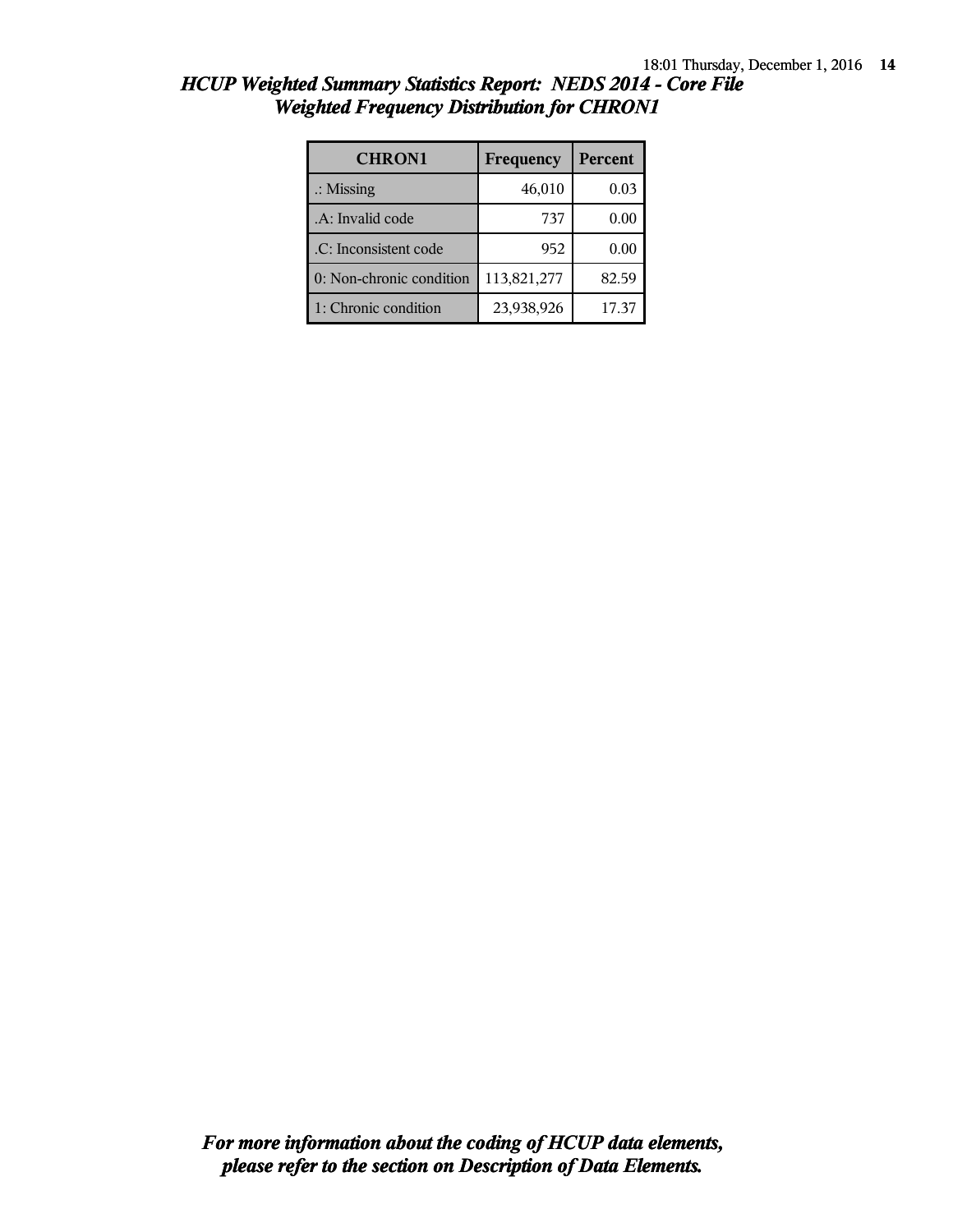| <b>DIED VISIT</b>       | Frequency   | Percent |
|-------------------------|-------------|---------|
| $\therefore$ Missing    | 214,997     | 0.16    |
| 0: Did not die          | 136,897,267 | 99.34   |
| 1: Died in the ED       | 190,374     | 0.14    |
| 2: Died in the hospital | 505,262     | 0.37    |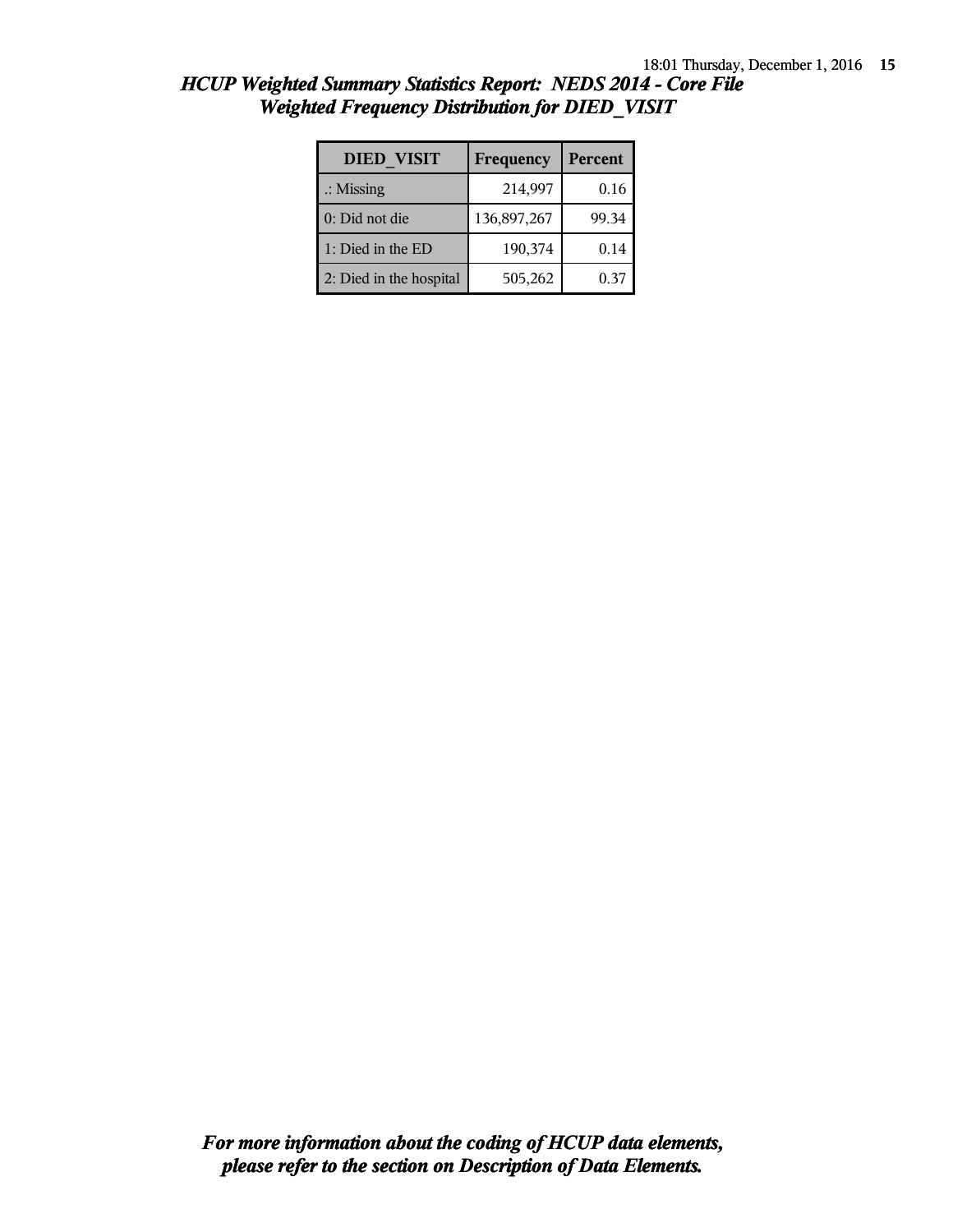| <b>DISCWT</b>   Frequency   Percent |        |
|-------------------------------------|--------|
| Non-blank 137,807,901               | 100.00 |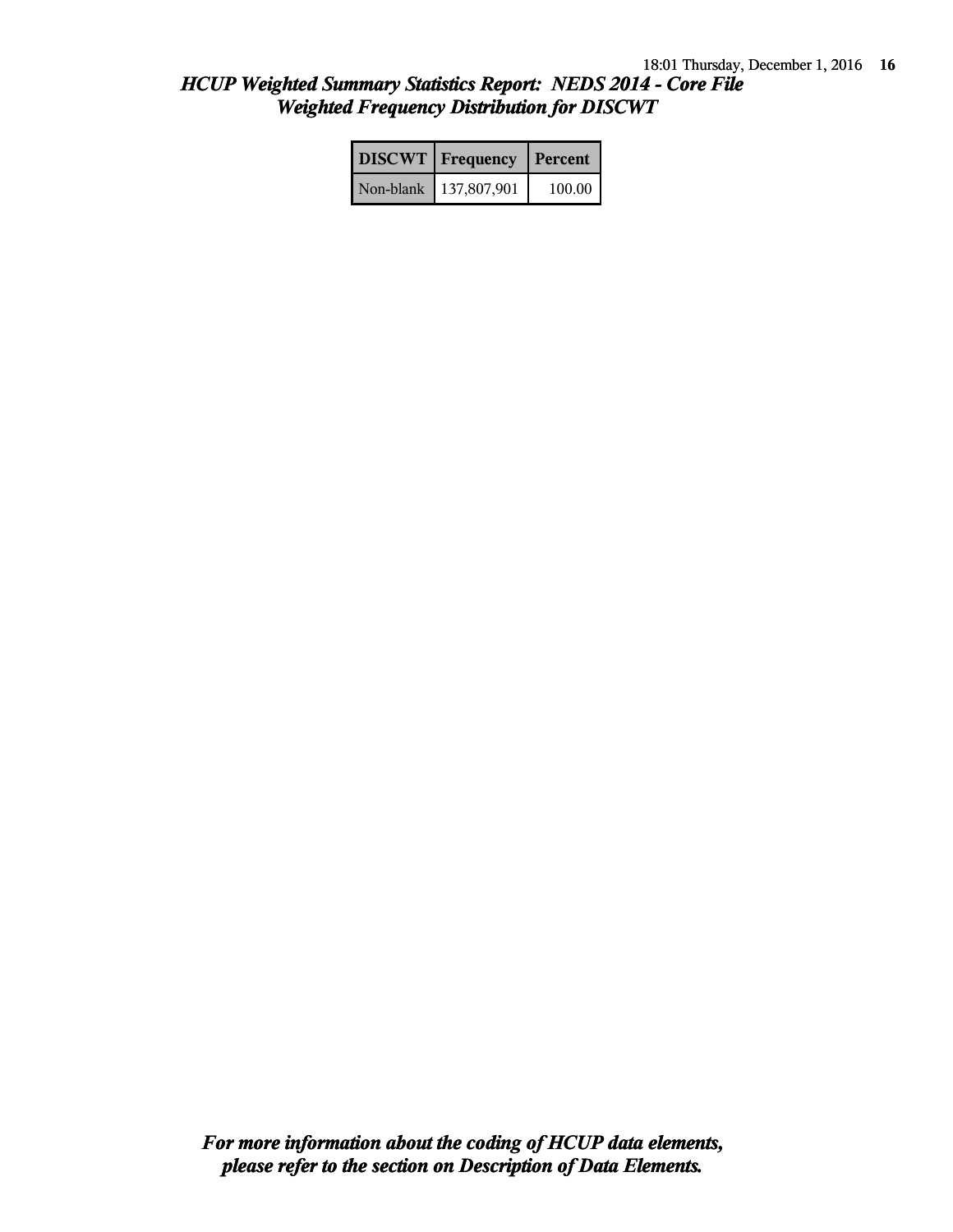| DISP ED                                                | Frequency   | <b>Percent</b> |
|--------------------------------------------------------|-------------|----------------|
| 1: Routine                                             | 111,883,324 | 81.19          |
| 2: Transfer: short-term hospital                       | 2,051,283   | 1.49           |
| 5: Transfer: other type of facility                    | 1,757,684   | 1.28           |
| 6: Home health care                                    | 210,739     | 0.15           |
| 7: Against medical advice                              | 2,071,224   | 1.50           |
| 9: Admitted as an inpatient to this hospital           | 19,435,011  | 14.10          |
| 20: Died in ED                                         | 190,374     | 0.14           |
| 98: Not admitted to this hospital, destination unknown | 205,658     | 0.15           |
| 99: Discharged alive, destination unknown              | 2,604       | 0.00           |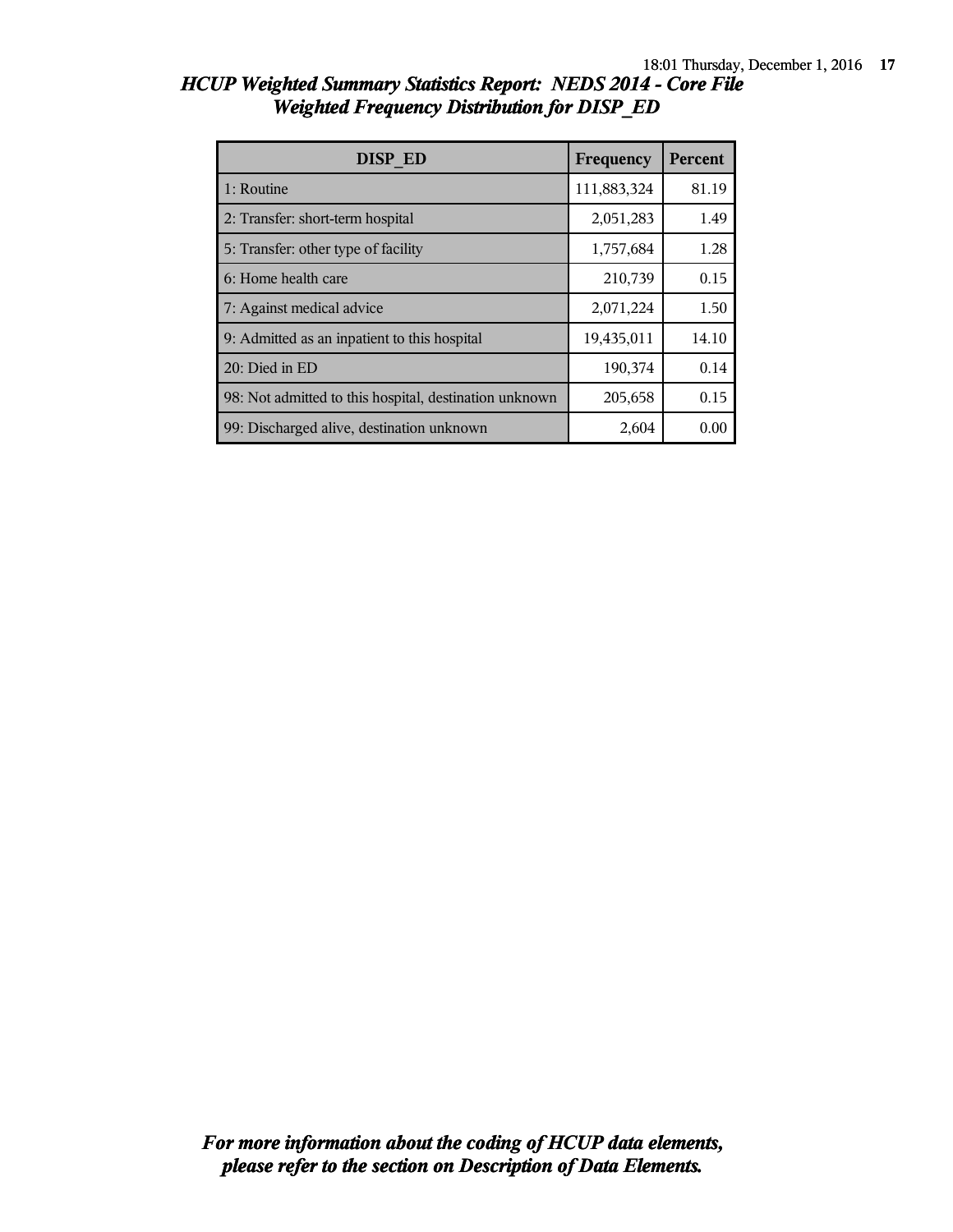| <b>DQTR</b>          | Frequency  | Percent |
|----------------------|------------|---------|
| $\therefore$ Missing | 67,088     | 0.05    |
| 1: First quarter     | 32,672,618 | 23.71   |
| 2: Second quarter    | 34,525,811 | 25.05   |
| 3: Third quarter     | 35,449,614 | 25.72   |
| 4: Fourth quarter    | 35,092,771 | 25.46   |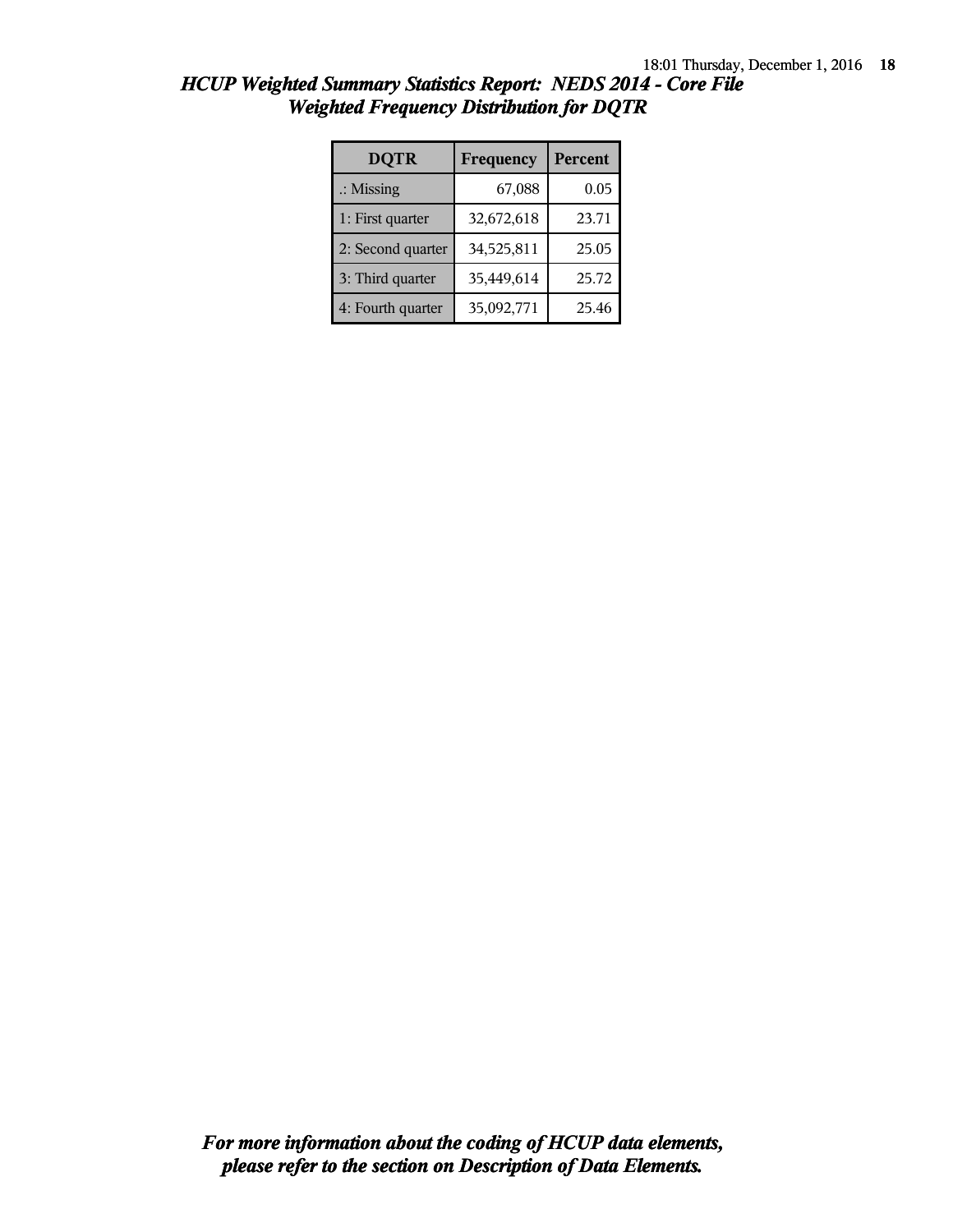| DX1                    | Frequency   | Percent  |
|------------------------|-------------|----------|
| <b>Blank</b>           | 46,010      | 0.03     |
| Valid DX               | 137,760,202 | 99.97    |
| Inconsistent DX (incn) | 952         | 0.00     |
| Invalid DX (invl)      | 737         | $0.00\,$ |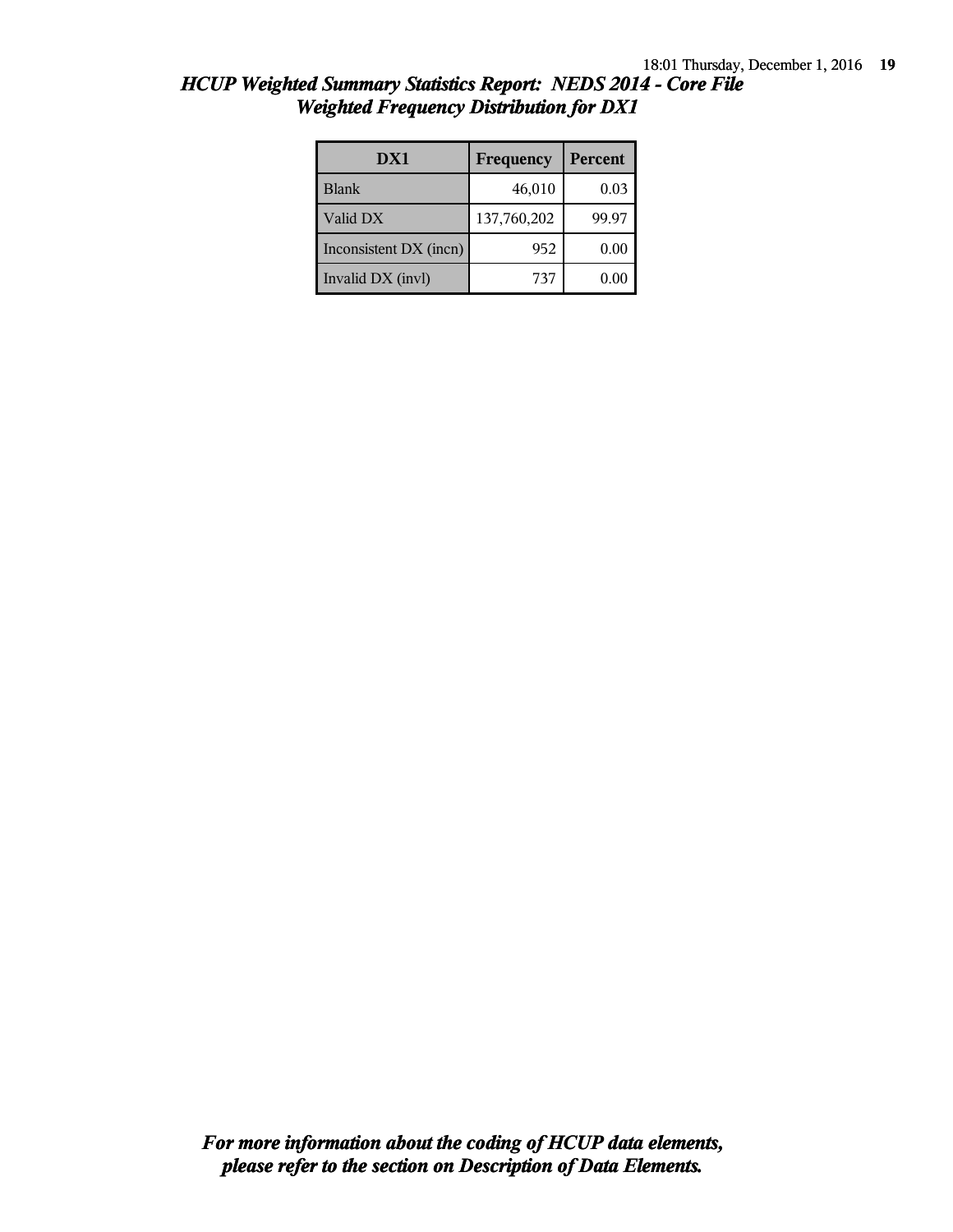| DXCCS1                                                    | Frequency | <b>Percent</b> |
|-----------------------------------------------------------|-----------|----------------|
| $\therefore$ Missing                                      | 46,010    | 0.03           |
| A: Invalid diagnosis                                      | 737       | 0.00           |
| C: Inconsistent                                           | 952       | 0.00           |
| 1: Tuberculosis                                           | 5,461     | 0.00           |
| 2: Septicemia (except in labor)                           | 1,405,463 | 1.02           |
| 3: Bacterial infection; unspecified site                  | 48,283    | 0.04           |
| 4: Mycoses                                                | 360,999   | 0.26           |
| 5: HIV infection                                          | 53,095    | 0.04           |
| 6: Hepatitis                                              | 54,386    | 0.04           |
| 7: Viral infection                                        | 1,626,485 | 1.18           |
| 8: Other infections; including parasitic                  | 256,766   | 0.19           |
| 9: Sexually transmitted infections (not HIV or hepatitis) | 54,907    | 0.04           |
| 10: Immunizations and screening for infectious disease    | 205,060   | 0.15           |
| 11: Cancer of head and neck                               | 11,394    | 0.01           |
| 12: Cancer of esophagus                                   | 6,837     | 0.00           |
| 13: Cancer of stomach                                     | 11,736    | 0.01           |
| 14: Cancer of colon                                       | 36,410    | 0.03           |
| 15: Cancer of rectum and anus                             | 12,491    | 0.01           |
| 16: Cancer of liver and intrahepatic bile duct            | 14,433    | 0.01           |
| 17: Cancer of pancreas                                    | 22,488    | 0.02           |
| 18: Cancer of other GI organs; peritoneum                 | 8,411     | 0.01           |
| 19: Cancer of bronchus; lung                              | 78,181    | 0.06           |
| 20: Cancer; other respiratory and intrathoracic           | 720       | 0.00           |
| 21: Cancer of bone and connective tissue                  | 4,767     | 0.00           |
| 22: Melanomas of skin                                     | 1,434     | 0.00           |
| 23: Other non-epithelial cancer of skin                   | 3,286     | 0.00           |
| 24: Cancer of breast                                      | 13,833    | 0.01           |
| 25: Cancer of uterus                                      | 5,318     | 0.00           |
| 26: Cancer of cervix                                      | 4,054     | 0.00           |
| 27: Cancer of ovary                                       | 8,734     | 0.01           |
| 28: Cancer of other female genital organs                 | 1,162     | 0.00           |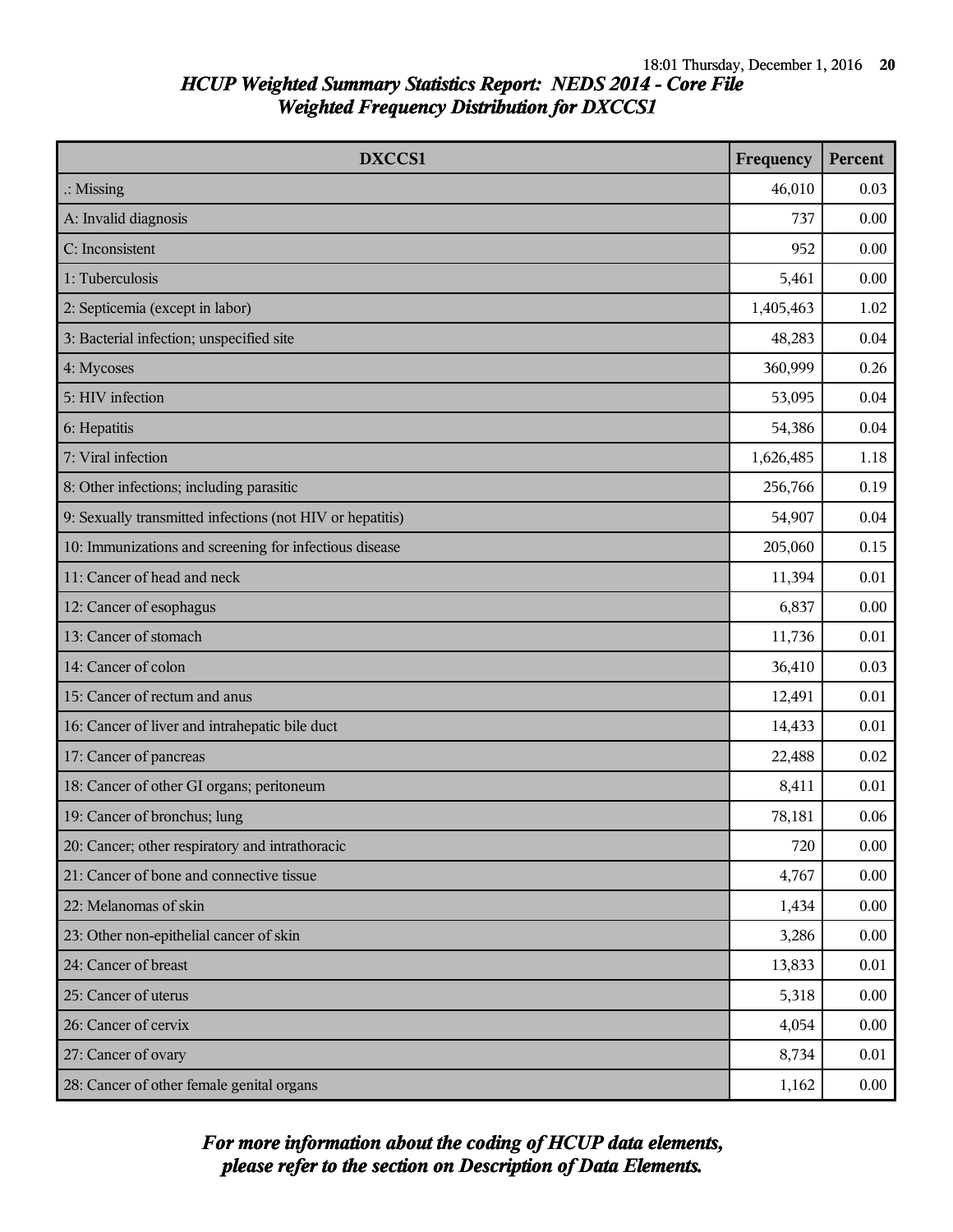| DXCCS1                                                    | Frequency | <b>Percent</b> |
|-----------------------------------------------------------|-----------|----------------|
| 29: Cancer of prostate                                    | 8,720     | 0.01           |
| 30: Cancer of testis                                      | 1,045     | 0.00           |
| 31: Cancer of other male genital organs                   | 285       | 0.00           |
| 32: Cancer of bladder                                     | 11,496    | 0.01           |
| 33: Cancer of kidney and renal pelvis                     | 7,899     | 0.01           |
| 34: Cancer of other urinary organs                        | 549       | 0.00           |
| 35: Cancer of brain and nervous system                    | 18,717    | 0.01           |
| 36: Cancer of thyroid                                     | 1,107     | 0.00           |
| 37: Hodgkin's disease                                     | 2,284     | 0.00           |
| 38: Non-Hodgkin's lymphoma                                | 23,271    | 0.02           |
| 39: Leukemias                                             | 25,213    | 0.02           |
| 40: Multiple myeloma                                      | 9,737     | 0.01           |
| 41: Cancer; other and unspecified primary                 | 3,738     | 0.00           |
| 42: Secondary malignancies                                | 121,600   | 0.09           |
| 43: Malignant neoplasm without specification of site      | 7,798     | 0.01           |
| 44: Neoplasms of unspecified nature or uncertain behavior | 34,012    | 0.02           |
| 45: Maintenance chemotherapy; radiotherapy                | 4,888     | 0.00           |
| 46: Benign neoplasm of uterus                             | 56,670    | 0.04           |
| 47: Other and unspecified benign neoplasm                 | 60,480    | 0.04           |
| 48: Thyroid disorders                                     | 51,471    | 0.04           |
| 49: Diabetes mellitus without complication                | 371,185   | 0.27           |
| 50: Diabetes mellitus with complications                  | 819,637   | 0.59           |
| 51: Other endocrine disorders                             | 101,494   | 0.07           |
| 52: Nutritional deficiencies                              | 9,404     | 0.01           |
| 53: Disorders of lipid metabolism                         | 6,240     | 0.00           |
| 54: Gout and other crystal arthropathies                  | 214,146   | 0.16           |
| 55: Fluid and electrolyte disorders                       | 1,089,760 | 0.79           |
| 56: Cystic fibrosis                                       | 3,414     | 0.00           |
| 57: Immunity disorders                                    | 1,824     | 0.00           |
| 58: Other nutritional; endocrine; and metabolic disorders | 107,482   | 0.08           |
| 59: Deficiency and other anemia                           | 324,745   | 0.24           |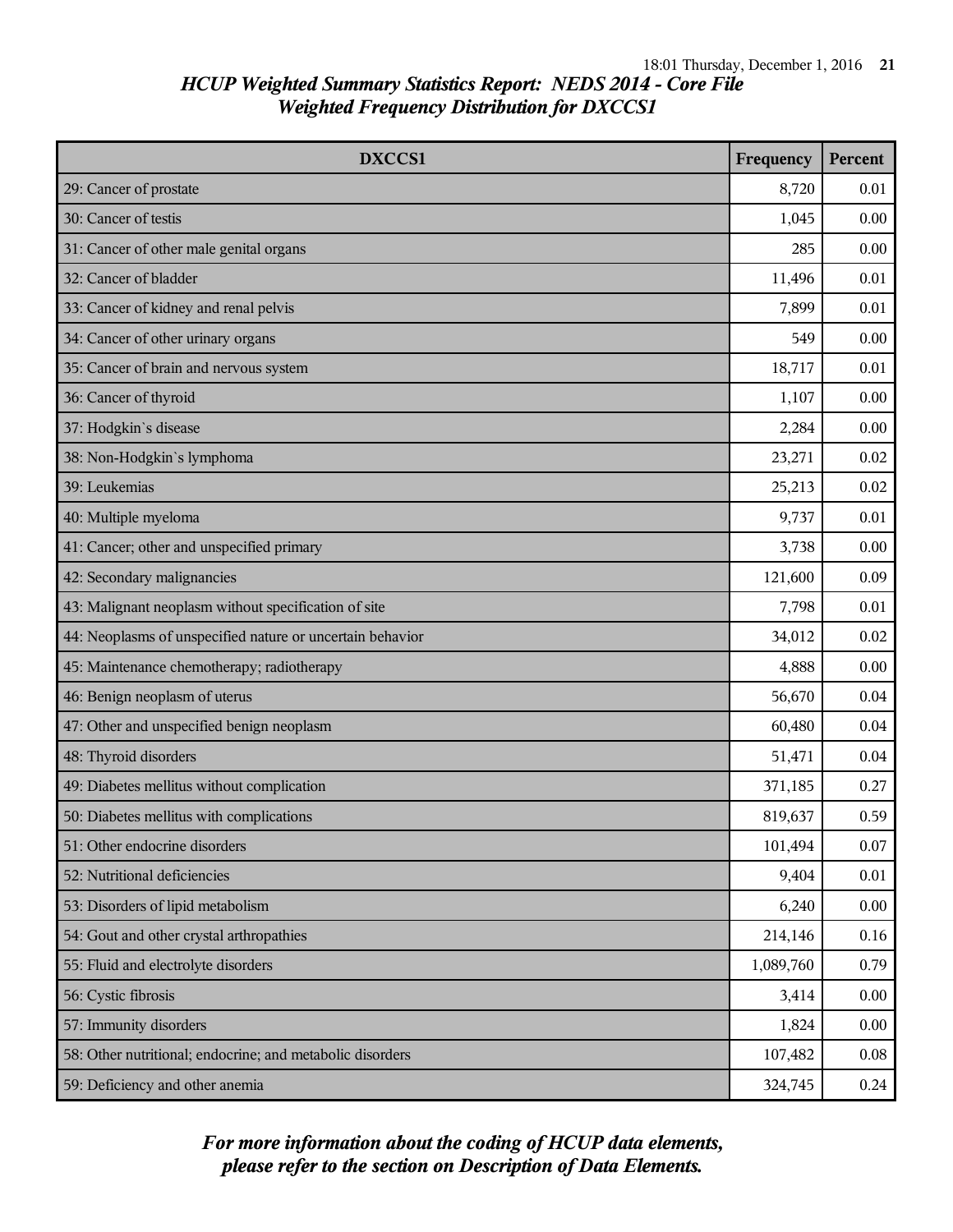| <b>DXCCS1</b>                                                                                                             | Frequency | <b>Percent</b> |
|---------------------------------------------------------------------------------------------------------------------------|-----------|----------------|
| 60: Acute posthemorrhagic anemia                                                                                          | 46,130    | 0.03           |
| 61: Sickle cell anemia                                                                                                    | 246,596   | 0.18           |
| 62: Coagulation and hemorrhagic disorders                                                                                 | 68,461    | 0.05           |
| 63: Diseases of white blood cells                                                                                         | 70,538    | 0.05           |
| 64: Other hematologic conditions                                                                                          | 6,352     | 0.00           |
| 76: Meningitis (except that caused by tuberculosis or sexually transmitted disease)                                       | 33,482    | 0.02           |
| 77: Encephalitis (except that caused by tuberculosis or sexually transmitted disease)                                     | 8,389     | 0.01           |
| 78: Other CNS infection and poliomyelitis                                                                                 | 7,146     | 0.01           |
| 79: Parkinson's disease                                                                                                   | 15,186    | 0.01           |
| 80: Multiple sclerosis                                                                                                    | 35,680    | 0.03           |
| 81: Other hereditary and degenerative nervous system conditions                                                           | 77,029    | 0.06           |
| 82: Paralysis                                                                                                             | 14,894    | 0.01           |
| 83: Epilepsy; convulsions                                                                                                 | 1,135,573 | 0.82           |
| 84: Headache; including migraine                                                                                          | 3,174,138 | 2.30           |
| 85: Coma; stupor; and brain damage                                                                                        | 77,506    | 0.06           |
| 86: Cataract                                                                                                              | 3,001     | 0.00           |
| 87: Retinal detachments; defects; vascular occlusion; and retinopathy                                                     | 15,636    | 0.01           |
| 88: Glaucoma                                                                                                              | 9,308     | 0.01           |
| 89: Blindness and vision defects                                                                                          | 121,397   | 0.09           |
| 90: Inflammation; infection of eye (except that caused by tuberculosis or sexually transmitteddisease)                    | 815,080   | 0.59           |
| 91: Other eye disorders                                                                                                   | 330,150   | 0.24           |
| 92: Otitis media and related conditions                                                                                   | 1,593,027 | 1.16           |
| 93: Conditions associated with dizziness or vertigo                                                                       | 1,260,172 | 0.91           |
| 94: Other ear and sense organ disorders                                                                                   | 700,376   | 0.51           |
| 95: Other nervous system disorders                                                                                        | 1,833,973 | 1.33           |
| 96: Heart valve disorders                                                                                                 | 31,370    | 0.02           |
| 97: Peri-; endo-; and myocarditis; cardiomyopathy (except that caused by tuberculosis or sexually<br>transmitted disease) | 67,490    | 0.05           |
| 98: Essential hypertension                                                                                                | 831,977   | 0.60           |
| 99: Hypertension with complications and secondary hypertension                                                            | 336,272   | 0.24           |
| 100: Acute myocardial infarction                                                                                          | 560,223   | 0.41           |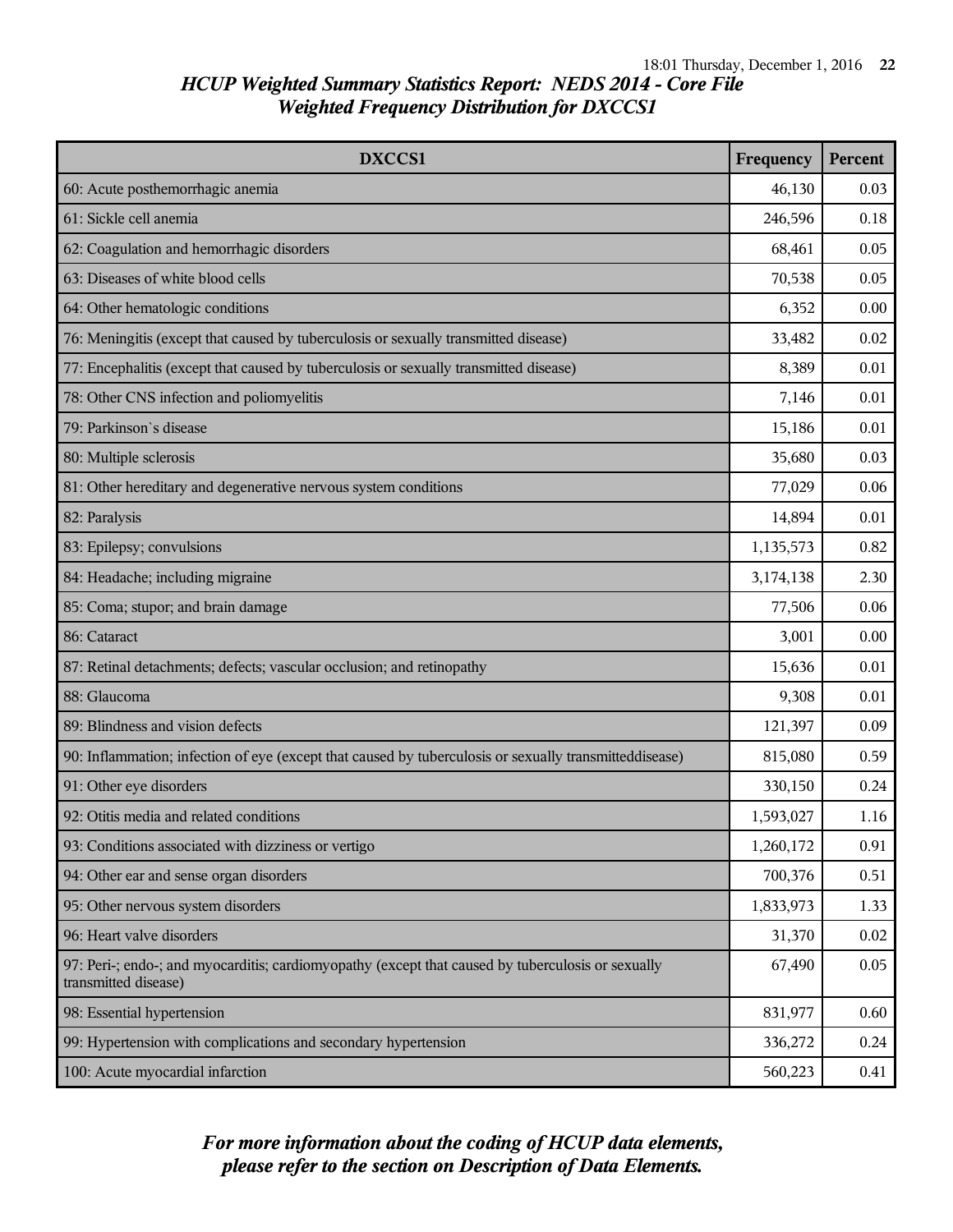| DXCCS1                                                                              | Frequency | Percent |
|-------------------------------------------------------------------------------------|-----------|---------|
| 101: Coronary atherosclerosis and other heart disease                               | 392,003   | 0.28    |
| 102: Nonspecific chest pain                                                         | 4,703,012 | 3.41    |
| 103: Pulmonary heart disease                                                        | 193,176   | 0.14    |
| 104: Other and ill-defined heart disease                                            | 11,614    | 0.01    |
| 105: Conduction disorders                                                           | 55,346    | 0.04    |
| 106: Cardiac dysrhythmias                                                           | 1,524,359 | 1.11    |
| 107: Cardiac arrest and ventricular fibrillation                                    | 170,251   | 0.12    |
| 108: Congestive heart failure; nonhypertensive                                      | 998,700   | 0.72    |
| 109: Acute cerebrovascular disease                                                  | 665,962   | 0.48    |
| 110: Occlusion or stenosis of precerebral arteries                                  | 19,941    | 0.01    |
| 111: Other and ill-defined cerebrovascular disease                                  | 22,988    | 0.02    |
| 112: Transient cerebral ischemia                                                    | 269,156   | 0.20    |
| 113: Late effects of cerebrovascular disease                                        | 22,177    | 0.02    |
| 114: Peripheral and visceral atherosclerosis                                        | 96,270    | 0.07    |
| 115: Aortic; peripheral; and visceral artery aneurysms                              | 46,255    | 0.03    |
| 116: Aortic and peripheral arterial embolism or thrombosis                          | 24,591    | 0.02    |
| 117: Other circulatory disease                                                      | 285,685   | 0.21    |
| 118: Phlebitis; thrombophlebitis and thromboembolism                                | 290,076   | 0.21    |
| 119: Varicose veins of lower extremity                                              | 38,443    | 0.03    |
| 120: Hemorrhoids                                                                    | 203,552   | 0.15    |
| 121: Other diseases of veins and lymphatics                                         | 68,850    | 0.05    |
| 122: Pneumonia (except that caused by tuberculosis or sexually transmitted disease) | 1,571,428 | 1.14    |
| 123: Influenza                                                                      | 782,665   | 0.57    |
| 124: Acute and chronic tonsillitis                                                  | 316,355   | 0.23    |
| 125: Acute bronchitis                                                               | 1,420,965 | 1.03    |
| 126: Other upper respiratory infections                                             | 5,802,239 | 4.21    |
| 127: Chronic obstructive pulmonary disease and bronchiectasis                       | 2,011,535 | 1.46    |
| 128: Asthma                                                                         | 1,955,609 | 1.42    |
| 129: Aspiration pneumonitis; food/vomitus                                           | 142,485   | 0.10    |
| 130: Pleurisy; pneumothorax; pulmonary collapse                                     | 231,995   | 0.17    |
| 131: Respiratory failure; insufficiency; arrest (adult)                             | 379,269   | 0.28    |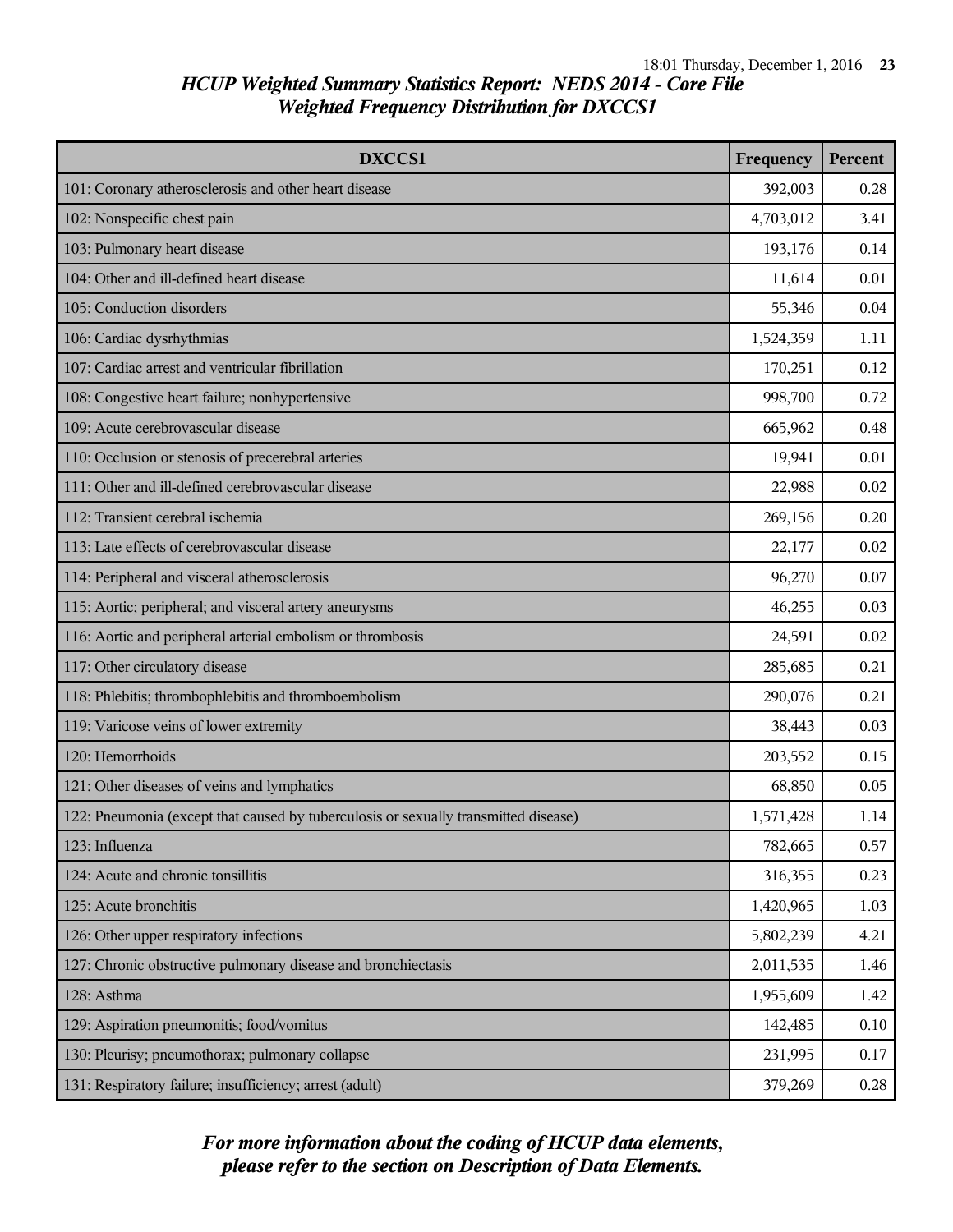| DXCCS1                                                 | Frequency | Percent |
|--------------------------------------------------------|-----------|---------|
| 132: Lung disease due to external agents               | 27,075    | 0.02    |
| 133: Other lower respiratory disease                   | 2,383,777 | 1.73    |
| 134: Other upper respiratory disease                   | 914,241   | 0.66    |
| 135: Intestinal infection                              | 472,936   | 0.34    |
| 136: Disorders of teeth and jaw                        | 2,077,754 | 1.51    |
| 137: Diseases of mouth; excluding dental               | 249,374   | 0.18    |
| 138: Esophageal disorders                              | 415,466   | 0.30    |
| 139: Gastroduodenal ulcer (except hemorrhage)          | 67,282    | 0.05    |
| 140: Gastritis and duodenitis                          | 617,969   | 0.45    |
| 141: Other disorders of stomach and duodenum           | 169,024   | 0.12    |
| 142: Appendicitis and other appendiceal conditions     | 346,825   | 0.25    |
| 143: Abdominal hernia                                  | 305,331   | 0.22    |
| 144: Regional enteritis and ulcerative colitis         | 137,946   | 0.10    |
| 145: Intestinal obstruction without hernia             | 391,692   | 0.28    |
| 146: Diverticulosis and diverticulitis                 | 483,770   | 0.35    |
| 147: Anal and rectal conditions                        | 174,481   | 0.13    |
| 148: Peritonitis and intestinal abscess                | 27,984    | 0.02    |
| 149: Biliary tract disease                             | 707,356   | 0.51    |
| 151: Other liver diseases                              | 217,243   | 0.16    |
| 152: Pancreatic disorders (not diabetes)               | 403,329   | 0.29    |
| 153: Gastrointestinal hemorrhage                       | 701,981   | 0.51    |
| 154: Noninfectious gastroenteritis                     | 1,234,604 | 0.90    |
| 155: Other gastrointestinal disorders                  | 1,763,900 | 1.28    |
| 156: Nephritis; nephrosis; renal sclerosis             | 10,600    | 0.01    |
| 157: Acute and unspecified renal failure               | 482,616   | 0.35    |
| 158: Chronic kidney disease                            | 61,096    | 0.04    |
| 159: Urinary tract infections                          | 3,455,199 | 2.51    |
| 160: Calculus of urinary tract                         | 1,278,974 | 0.93    |
| 161: Other diseases of kidney and ureters              | 74,111    | 0.05    |
| 162: Other diseases of bladder and urethra             | 29,467    | 0.02    |
| 163: Genitourinary symptoms and ill-defined conditions | 853,831   | 0.62    |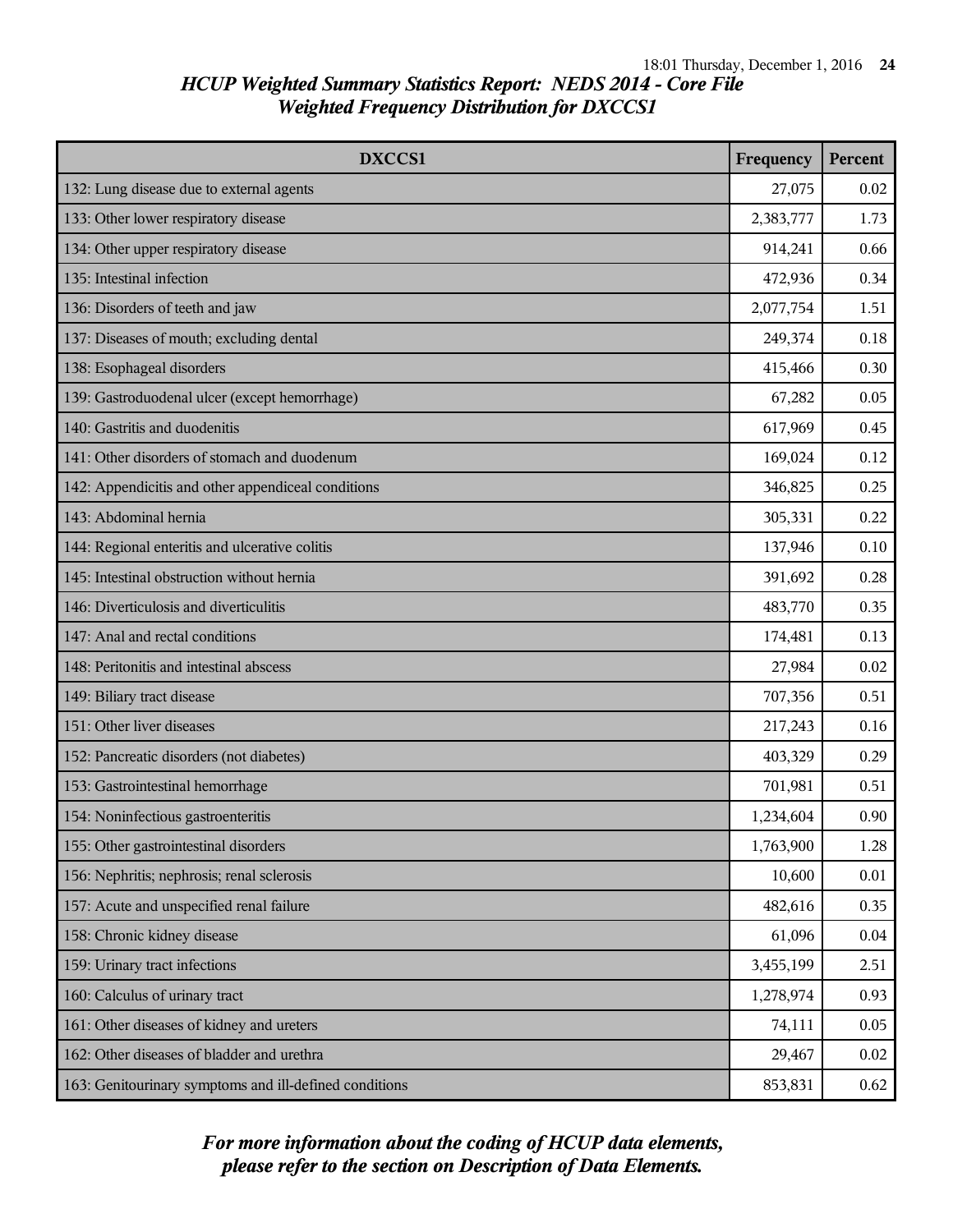| DXCCS1                                                                                            |           | <b>Percent</b> |
|---------------------------------------------------------------------------------------------------|-----------|----------------|
| 164: Hyperplasia of prostate                                                                      | 44,061    | 0.03           |
| 165: Inflammatory conditions of male genital organs                                               | 223,455   | 0.16           |
| 166: Other male genital disorders                                                                 | 223,603   | 0.16           |
| 167: Nonmalignant breast conditions                                                               | 181,927   | 0.13           |
| 168: Inflammatory diseases of female pelvic organs                                                | 473,080   | 0.34           |
| 169: Endometriosis                                                                                | 15,971    | 0.01           |
| 170: Prolapse of female genital organs                                                            | 13,264    | 0.01           |
| 171: Menstrual disorders                                                                          | 376,243   | 0.27           |
| 172: Ovarian cyst                                                                                 | 310,713   | 0.23           |
| 173: Menopausal disorders                                                                         | 15,633    | 0.01           |
| 174: Female infertility                                                                           | 668       | 0.00           |
| 175: Other female genital disorders                                                               | 628,696   | 0.46           |
| 176: Contraceptive and procreative management                                                     | 4,361     | 0.00           |
| 177: Spontaneous abortion                                                                         | 169,366   | 0.12           |
| 178: Induced abortion                                                                             |           | 0.03           |
| 179: Postabortion complications                                                                   |           | 0.01           |
| 180: Ectopic pregnancy                                                                            | 50,640    | 0.04           |
| 181: Other complications of pregnancy                                                             | 2,054,894 | 1.49           |
| 182: Hemorrhage during pregnancy; abruptio placenta; placenta previa                              | 657,061   | 0.48           |
| 183: Hypertension complicating pregnancy; childbirth and the puerperium                           | 61,746    | 0.04           |
| 184: Early or threatened labor                                                                    | 167,529   | 0.12           |
| 185: Prolonged pregnancy                                                                          | 30,837    | 0.02           |
| 186: Diabetes or abnormal glucose tolerance complicating pregnancy; childbirth; or the puerperium | 19,635    | 0.01           |
| 187: Malposition; malpresentation                                                                 | 11,544    | 0.01           |
| 188: Fetopelvic disproportion; obstruction                                                        | 7,317     | 0.01           |
| 189: Previous C-section                                                                           | 31,407    | 0.02           |
| 190: Fetal distress and abnormal forces of labor                                                  | 29,886    | 0.02           |
| 191: Polyhydramnios and other problems of amniotic cavity                                         | 45,660    | 0.03           |
| 192: Umbilical cord complication                                                                  | 16,201    | 0.01           |
| 193: OB-related trauma to perineum and vulva                                                      | 51,841    | 0.04           |
| 194: Forceps delivery                                                                             | 712       | 0.00           |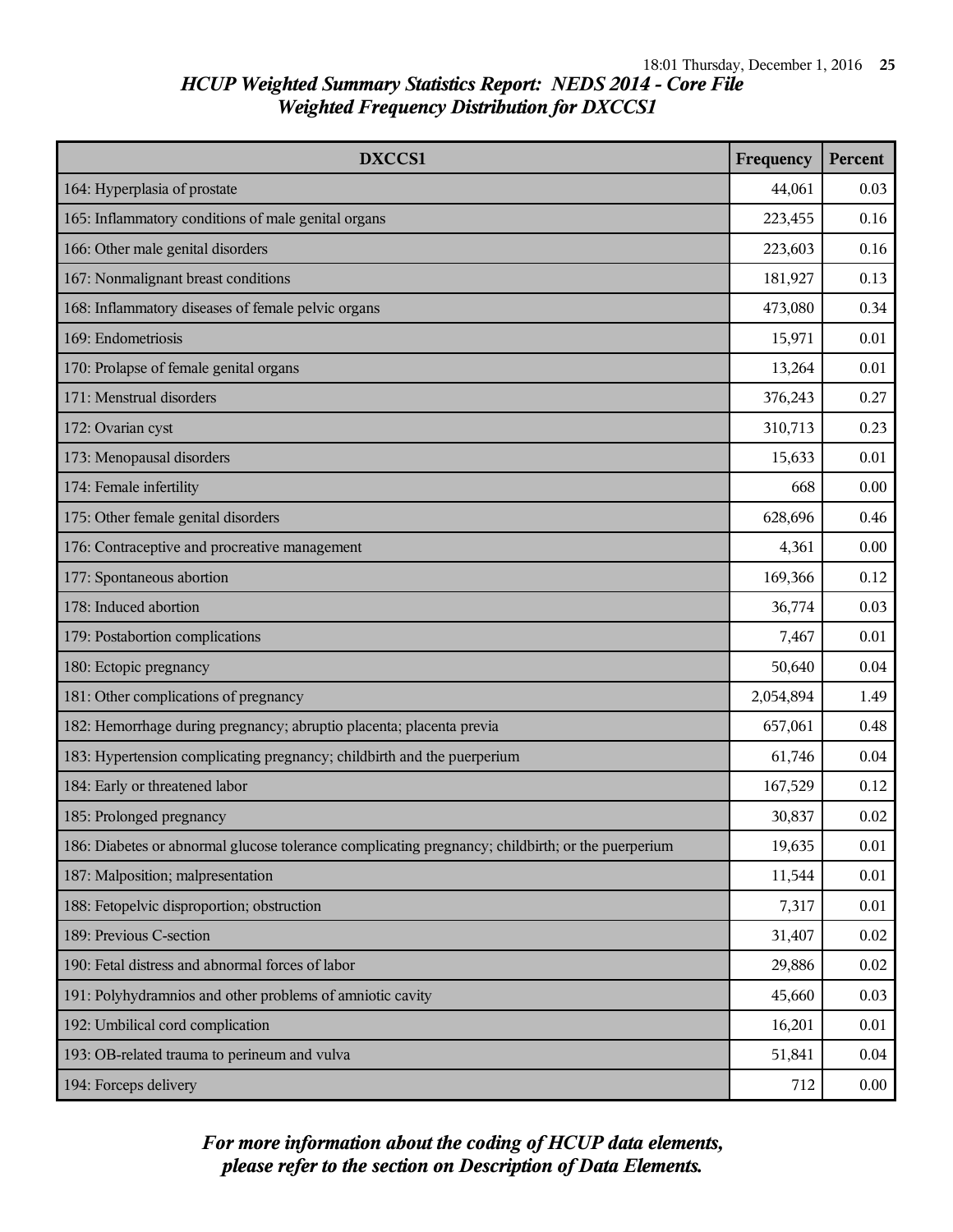| <b>DXCCS1</b>                                                                                                      | Frequency | <b>Percent</b> |
|--------------------------------------------------------------------------------------------------------------------|-----------|----------------|
| 195: Other complications of birth; puerperium affecting management of mother                                       | 257,848   | 0.19           |
| 196: Normal pregnancy and/or delivery                                                                              | 104,147   | 0.08           |
| 197: Skin and subcutaneous tissue infections                                                                       | 3,318,272 | 2.41           |
| 198: Other inflammatory condition of skin                                                                          | 175,242   | 0.13           |
| 199: Chronic ulcer of skin                                                                                         | 89,442    | 0.06           |
| 200: Other skin disorders                                                                                          | 1,022,648 | 0.74           |
| 201: Infective arthritis and osteomyelitis (except that caused by tuberculosis or sexually transmitted<br>disease) | 64,001    | 0.05           |
| 202: Rheumatoid arthritis and related disease                                                                      | 37,409    | 0.03           |
| 203: Osteoarthritis                                                                                                | 162,989   | 0.12           |
| 204: Other non-traumatic joint disorders                                                                           | 2,104,161 | 1.53           |
| 205: Spondylosis; intervertebral disc disorders; other back problems                                               | 4,158,826 | 3.02           |
| 206: Osteoporosis                                                                                                  | 1,399     | 0.00           |
| 207: Pathological fracture                                                                                         | 61,155    | 0.04           |
| 208: Acquired foot deformities                                                                                     | 8,611     | 0.01           |
| 209: Other acquired deformities                                                                                    | 16,661    | 0.01           |
| 210: Systemic lupus erythematosus and connective tissue disorders                                                  | 30,460    | 0.02           |
| 211: Other connective tissue disease                                                                               | 2,408,176 | 1.75           |
| 212: Other bone disease and musculoskeletal deformities                                                            | 211,100   | 0.15           |
| 213: Cardiac and circulatory congenital anomalies                                                                  | 8,017     | 0.01           |
| 214: Digestive congenital anomalies                                                                                | 11,829    | 0.01           |
| 215: Genitourinary congenital anomalies                                                                            | 11,048    | 0.01           |
| 216: Nervous system congenital anomalies                                                                           | 2,393     | 0.00           |
| 217: Other congenital anomalies                                                                                    | 19,731    | 0.01           |
| 218: Liveborn                                                                                                      | 7,352     | 0.01           |
| 219: Short gestation; low birth weight; and fetal growth retardation                                               | 612       | 0.00           |
| 220: Intrauterine hypoxia and birth asphyxia                                                                       | 393       | 0.00           |
| 221: Respiratory distress syndrome                                                                                 | 761       | 0.00           |
| 222: Hemolytic jaundice and perinatal jaundice                                                                     | 30,647    | 0.02           |
| 223: Birth trauma                                                                                                  | 1,031     | 0.00           |
| 224: Other perinatal conditions                                                                                    | 186,026   | 0.13           |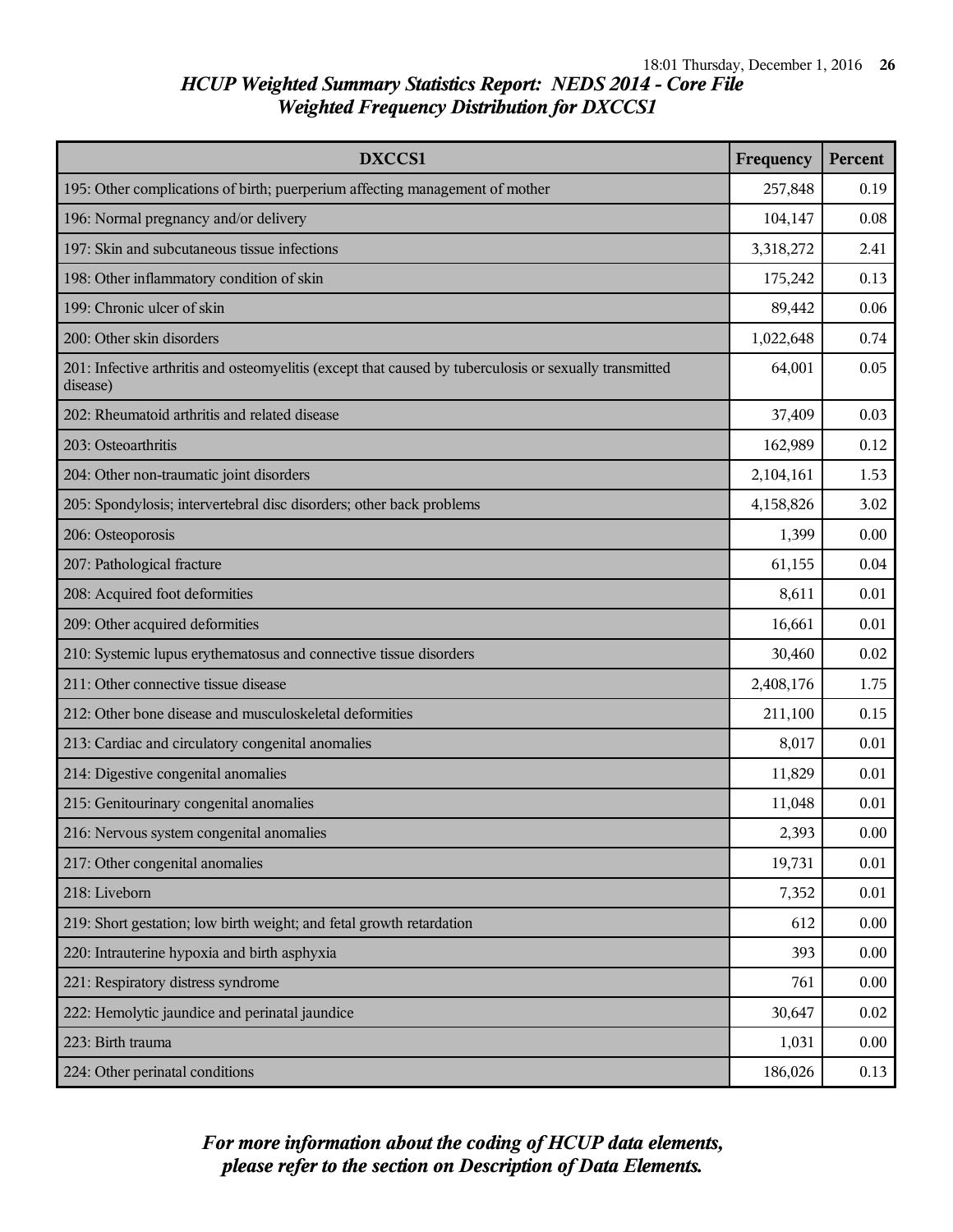| DXCCS1                                                                     | Frequency | Percent |
|----------------------------------------------------------------------------|-----------|---------|
| 225: Joint disorders and dislocations; trauma-related                      | 506,865   | 0.37    |
| 226: Fracture of neck of femur (hip)                                       | 321,708   | 0.23    |
| 227: Spinal cord injury                                                    | 16,686    | 0.01    |
| 228: Skull and face fractures                                              | 307,521   | 0.22    |
| 229: Fracture of upper limb                                                | 1,763,258 | 1.28    |
| 230: Fracture of lower limb                                                | 1,034,462 | 0.75    |
| 231: Other fractures                                                       | 616,450   | 0.45    |
| 232: Sprains and strains                                                   | 5,755,484 | 4.18    |
| 233: Intracranial injury                                                   | 795,203   | 0.58    |
| 234: Crushing injury or internal injury                                    | 212,556   | 0.15    |
| 235: Open wounds of head; neck; and trunk                                  | 2,223,328 | 1.61    |
| 236: Open wounds of extremities                                            | 2,906,900 | 2.11    |
| 237: Complication of device; implant or graft                              | 567,978   | 0.41    |
| 238: Complications of surgical procedures or medical care                  | 714,900   | 0.52    |
| 239: Superficial injury; contusion                                         | 5,495,241 | 3.99    |
| 240: Burns                                                                 |           | 0.29    |
| 241: Poisoning by psychotropic agents                                      | 177,138   | 0.13    |
| 242: Poisoning by other medications and drugs                              | 422,833   | 0.31    |
| 243: Poisoning by nonmedicinal substances                                  | 339,725   | 0.25    |
| 244: Other injuries and conditions due to external causes                  | 3,243,167 | 2.35    |
| 245: Syncope                                                               | 1,231,389 | 0.89    |
| 246: Fever of unknown origin                                               | 1,442,629 | 1.05    |
| 247: Lymphadenitis                                                         | 187,148   | 0.14    |
| 248: Gangrene                                                              | 16,511    | 0.01    |
| 249: Shock                                                                 | 3,777     | 0.00    |
| 250: Nausea and vomiting                                                   | 2,062,444 | 1.50    |
| 251: Abdominal pain                                                        | 5,960,139 | 4.32    |
| 252: Malaise and fatigue                                                   | 538,644   | 0.39    |
| 253: Allergic reactions                                                    | 1,766,749 | 1.28    |
| 254: Rehabilitation care; fitting of prostheses; and adjustment of devices | 10,201    | 0.01    |
| 255: Administrative/social admission                                       | 522,717   | 0.38    |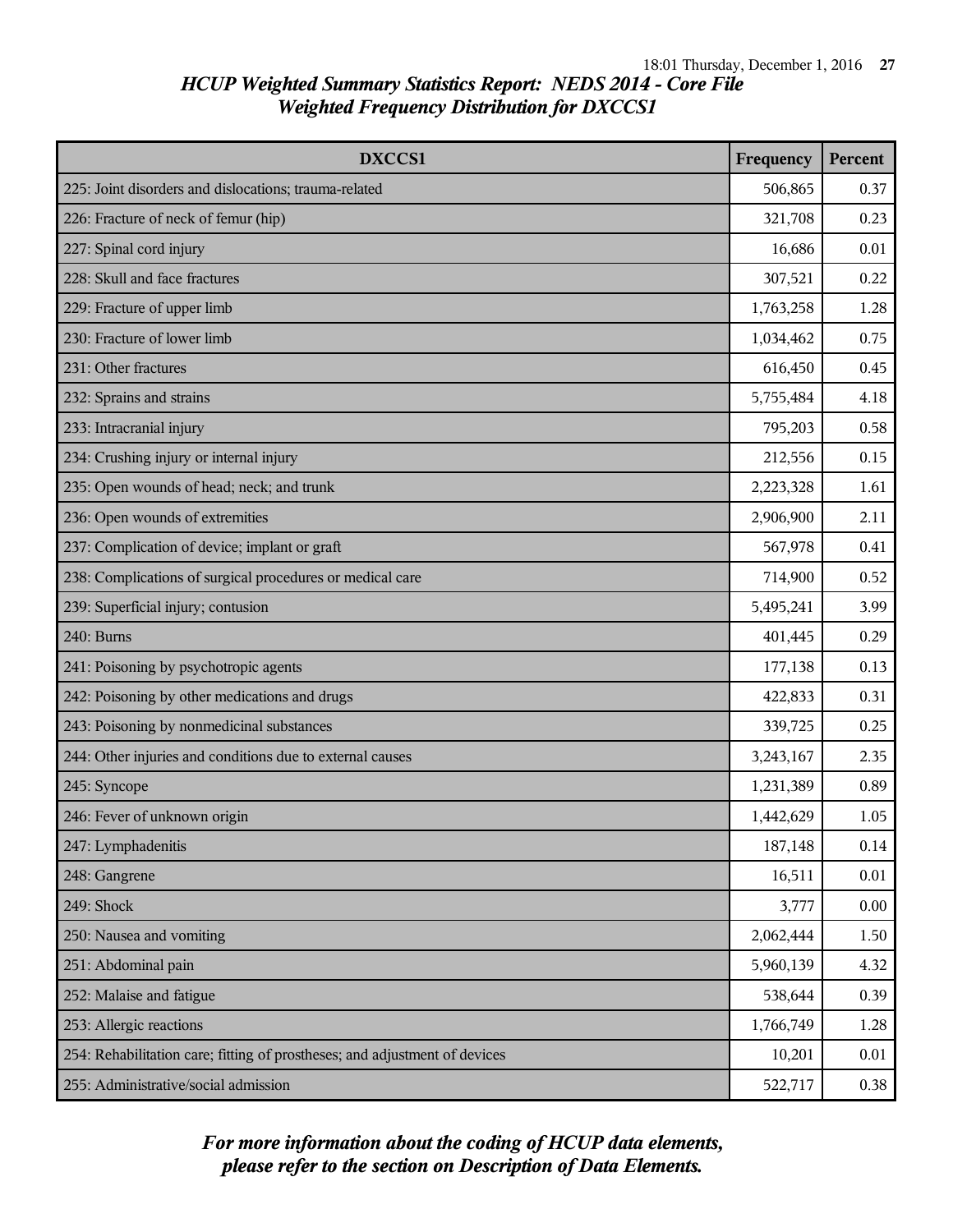| <b>DXCCS1</b>                                                                              | Frequency | Percent |
|--------------------------------------------------------------------------------------------|-----------|---------|
| 256: Medical examination/evaluation                                                        | 247,120   | 0.18    |
| 257: Other aftercare                                                                       | 920,511   | 0.67    |
| 258: Other screening for suspected conditions (not mental disorders or infectious disease) | 258,147   | 0.19    |
| 259: Residual codes; unclassified                                                          | 1,226,147 | 0.89    |
| 650: Adjustment disorders                                                                  | 135,693   | 0.10    |
| 651: Anxiety disorders                                                                     | 1,055,444 | 0.77    |
| 652: Attention-deficit, conduct, and disruptive behavior disorders                         | 100,828   | 0.07    |
| 653: Delirium, dementia, and amnestic and other cognitive disorders                        |           | 0.18    |
| 654: Developmental disorders                                                               |           | 0.03    |
| 655: Disorders usually diagnosed in infancy, childhood, or adolescence                     |           | 0.02    |
| 656: Impulse control disorders, NEC                                                        |           | 0.01    |
| 657: Mood disorders                                                                        |           | 1.05    |
| 658: Personality disorders                                                                 | 29,721    | 0.02    |
| 659: Schizophrenia and other psychotic disorders                                           | 767,102   | 0.56    |
| 660: Alcohol-related disorders                                                             |           | 1.06    |
| 661: Substance-related disorders                                                           |           | 0.51    |
| 662: Suicide and intentional self-inflicted injury                                         |           | 0.16    |
| 663: Screening and history of mental health and substance abuse codes                      | 67,249    | 0.05    |
| 670: Miscellaneous disorders                                                               | 162,437   | 0.12    |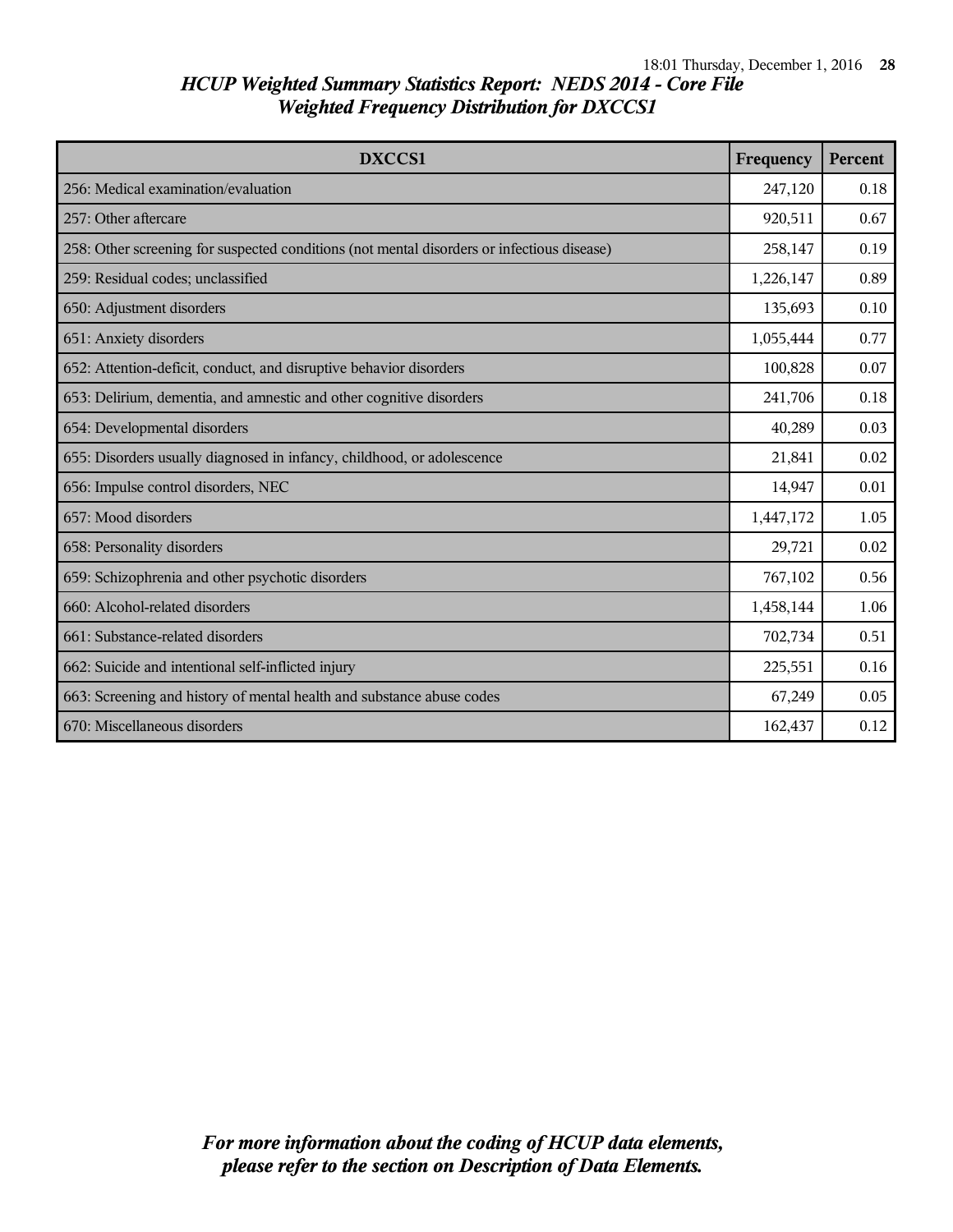| <b>ECODE1</b>     | Frequency   | Percent |
|-------------------|-------------|---------|
| <b>Blank</b>      | 105,002,952 | 76.20   |
| Valid DX          | 32,802,893  | 23.80   |
| Invalid DX (invl) | 2,055       | 0.00    |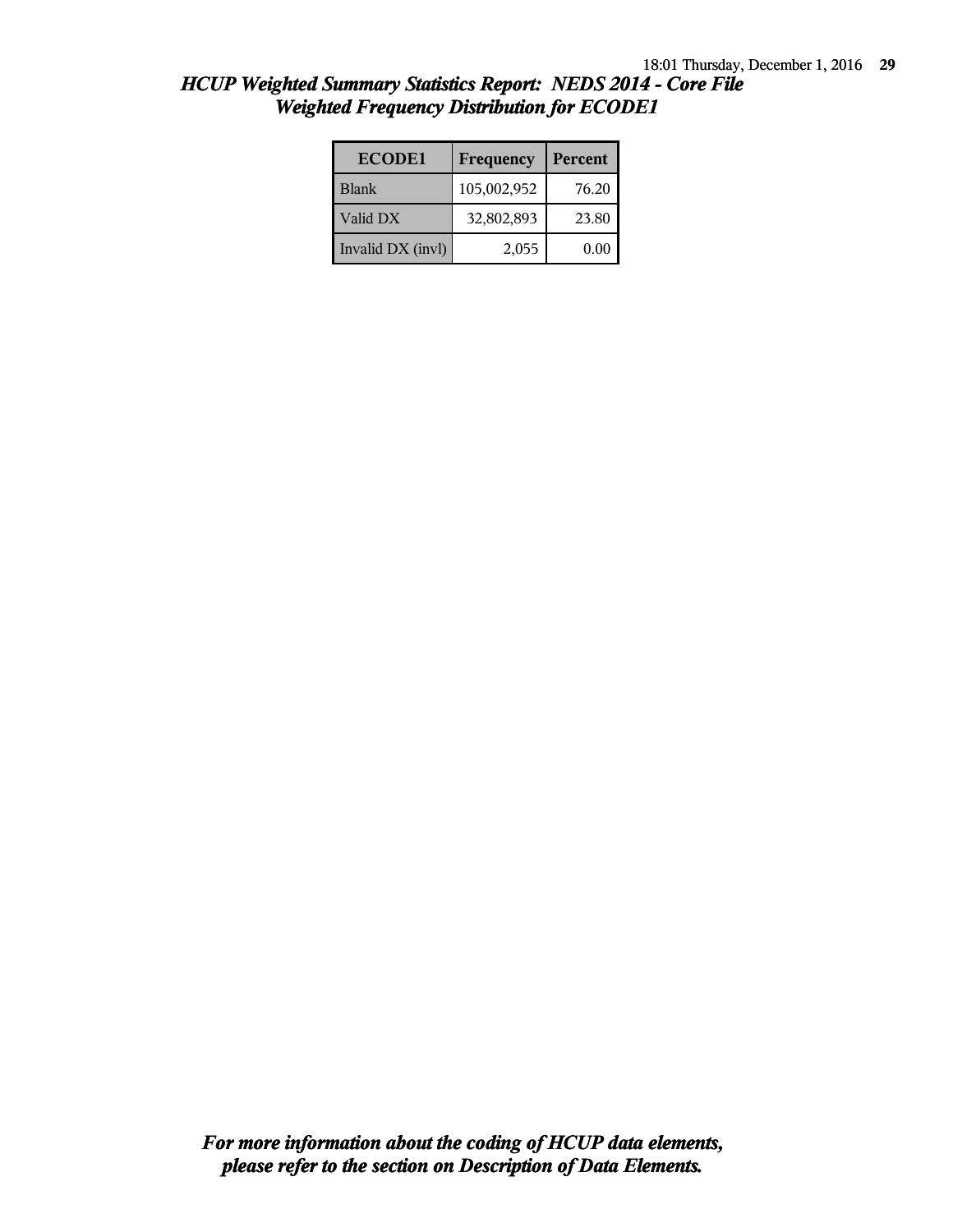| <b>EDEVENT</b>                                                                           |            | <b>Percent</b> |
|------------------------------------------------------------------------------------------|------------|----------------|
| 1: ED visit in which the patient is treated and released                                 |            | 84.12          |
| 2: ED visit in which the patient is admitted to this same hospital                       | 19,435,011 | 14.10          |
| 3: ED visit in which the patient is transferred to another short-term hospital           | 2,051,283  | 1.49           |
| 9: ED visit in which the patient died in the ED                                          | 190,374    | 0.14           |
| 98: ED visit in which patient is not admitted to this same hospital, destination unknown | 205,658    | 0.15           |
| 99: ED visit in which the patient is discharged alive, destination unknown               | 2,604      | 0.00           |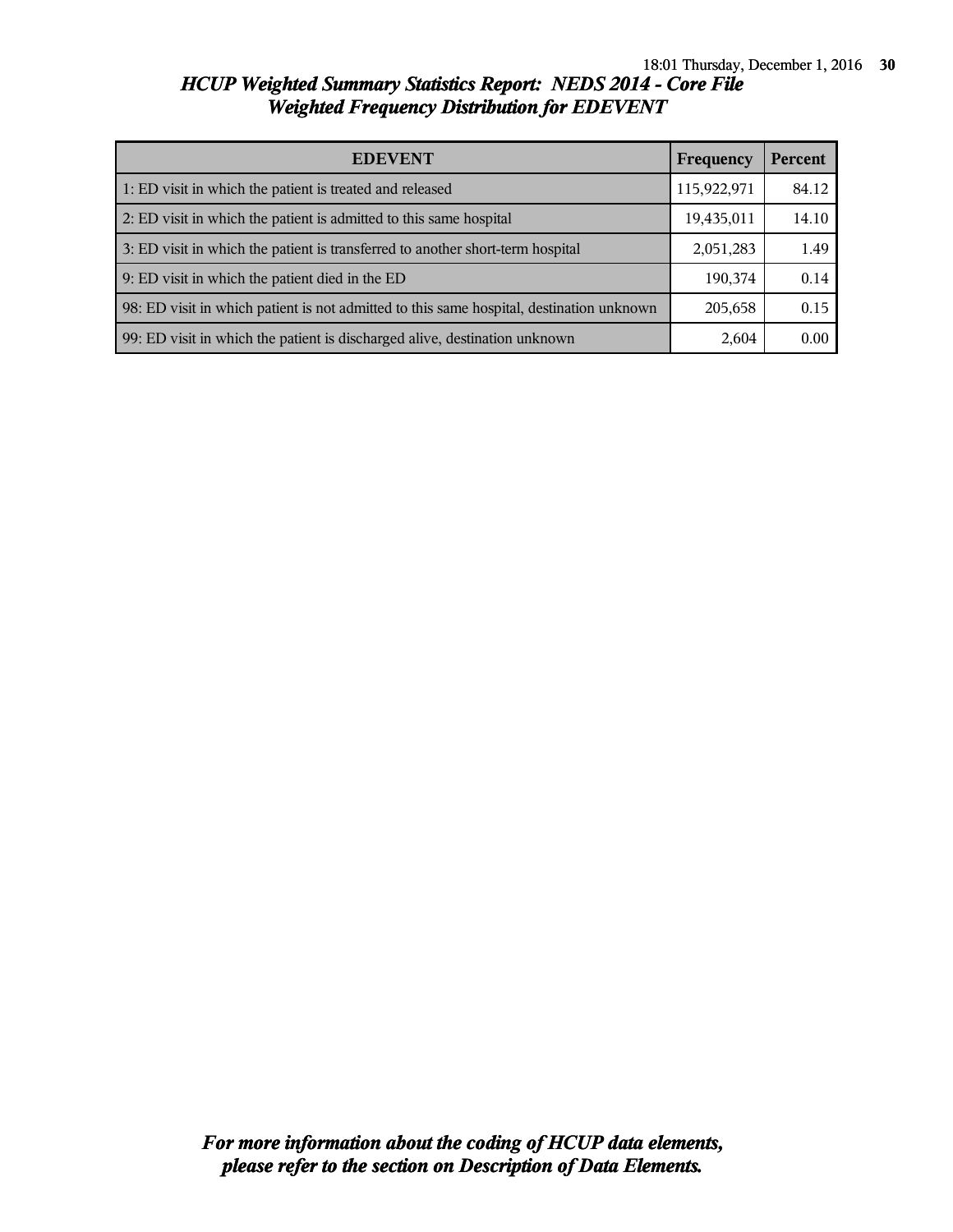| E CCS1                                             | Frequency   | <b>Percent</b> |
|----------------------------------------------------|-------------|----------------|
| $\therefore$ Missing                               | 105,002,952 | 76.20          |
| A: Invalid diagnosis                               | 2,055       | 0.00           |
| 662: Suicide and intentional self-inflicted injury | 384,225     | 0.28           |
| 2601: E Codes: Cut/pierceb                         | 1,590,919   | 1.15           |
| 2602: E Codes: Drowning/submersion                 | 10,373      | 0.01           |
| 2603: E Codes: Fall                                | 7,630,094   | 5.54           |
| 2604: E Codes: Fire/burn                           | 333,747     | 0.24           |
| 2605: E Codes: Firearm                             | 69,557      | 0.05           |
| 2606: E Codes: Machinery                           | 95,602      | 0.07           |
| 2607: E Codes: Motor vehicle traffic (MVT)         | 2,864,537   | 2.08           |
| 2608: E Codes: Pedal cyclist; not MVT              | 240,361     | 0.17           |
| 2609: E Codes: Pedestrian; not MVT                 | 16,135      | 0.01           |
| 2610: E Codes: Transport; not MVT                  | 246,182     | 0.18           |
| 2611: E Codes: Natural/environment                 | 1,232,882   | 0.89           |
| 2612: E Codes: Overexertion                        | 1,909,709   | 1.39           |
| 2613: E Codes: Poisoning                           | 561,848     | 0.41           |
| 2614: E Codes: Struck by; against                  | 3,113,748   | 2.26           |
| 2615: E Codes: Suffocation                         | 44,108      | 0.03           |
| 2616: E Codes: Adverse effects of medical care     | 1,130,923   | 0.82           |
| 2617: E Codes: Adverse effects of medical drugs    | 1,527,099   | 1.11           |
| 2618: E Codes: Other specified and classifiable    | 1,128,036   | 0.82           |
| 2619: E Codes: Other specified; NEC                | 846,088     | 0.61           |
| 2620: E Codes: Unspecified                         | 3,033,120   | 2.20           |
| 2621: E Codes: Place of occurrence                 | 4,793,598   | 3.48           |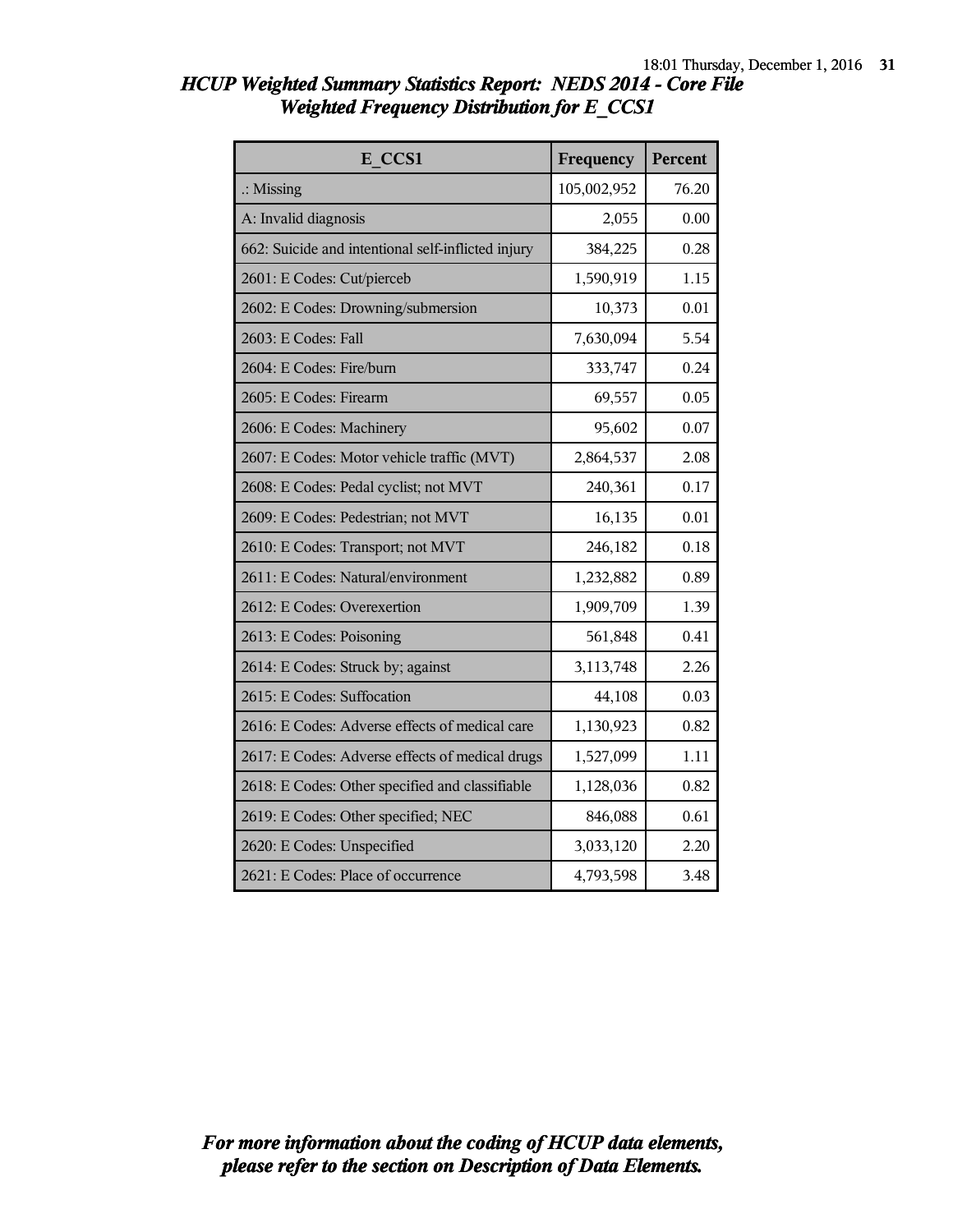| <b>FEMALE</b>        | Frequency  | Percent |
|----------------------|------------|---------|
| $\therefore$ Missing | 4,655      | 0.00    |
| .A: Invalid          | 10         | 0.00    |
| .C: Inconsistent     | 1,591      | 0.00    |
| $0:$ Male            | 61,320,111 | 44.50   |
| 1: Female            | 76,481,534 | 55.50   |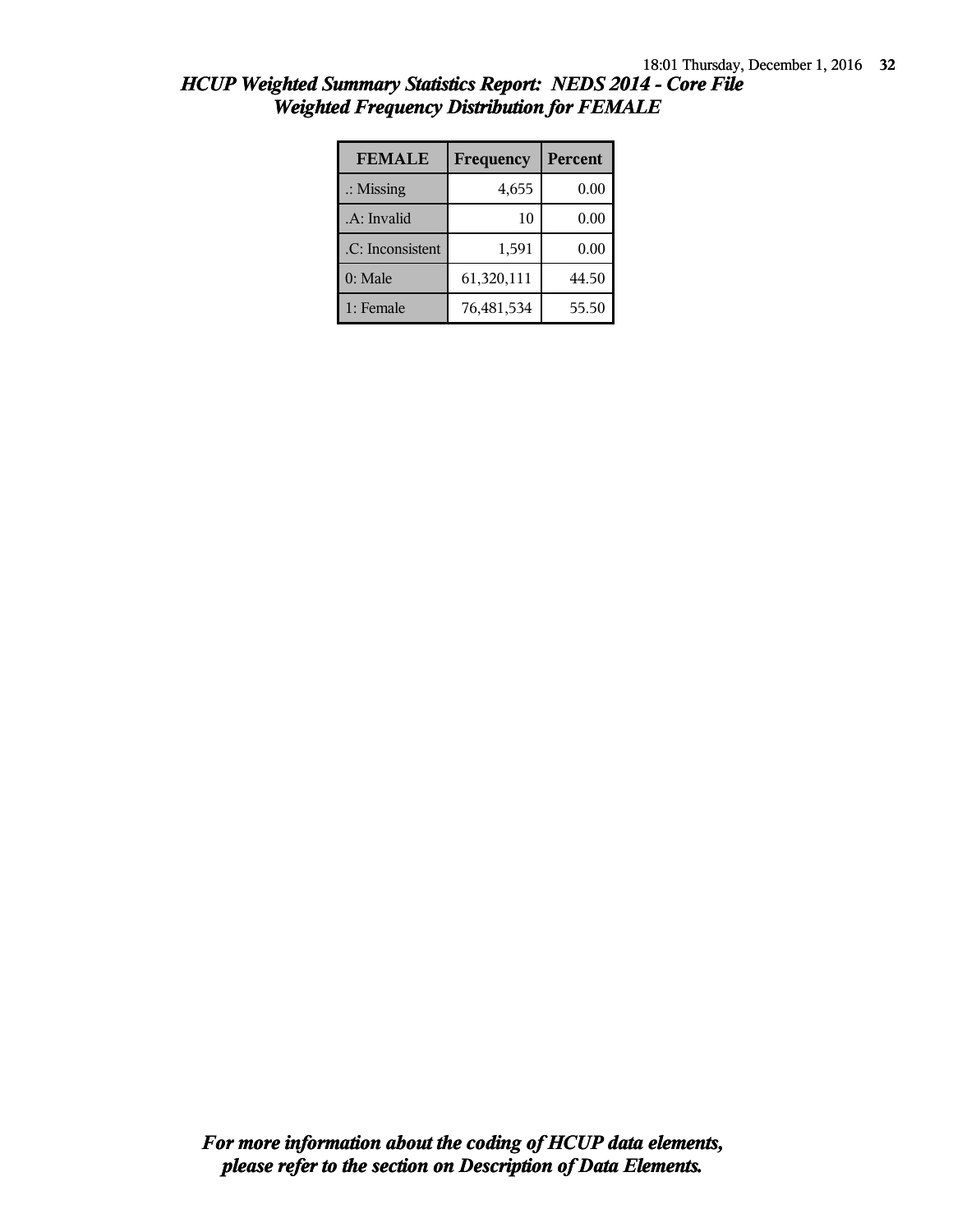| HCUP Weighted Summary Statistics Report: NEDS 2014 - Core File |  |
|----------------------------------------------------------------|--|
| <b>Weighted Frequency Distribution for HCUPFILE</b>            |  |

| <b>HCUPFILE</b> | Frequency   | Percent |
|-----------------|-------------|---------|
| <b>SEDD</b>     | 118,372,890 | 85.90   |
| SID             | 19,435,011  | 14.10   |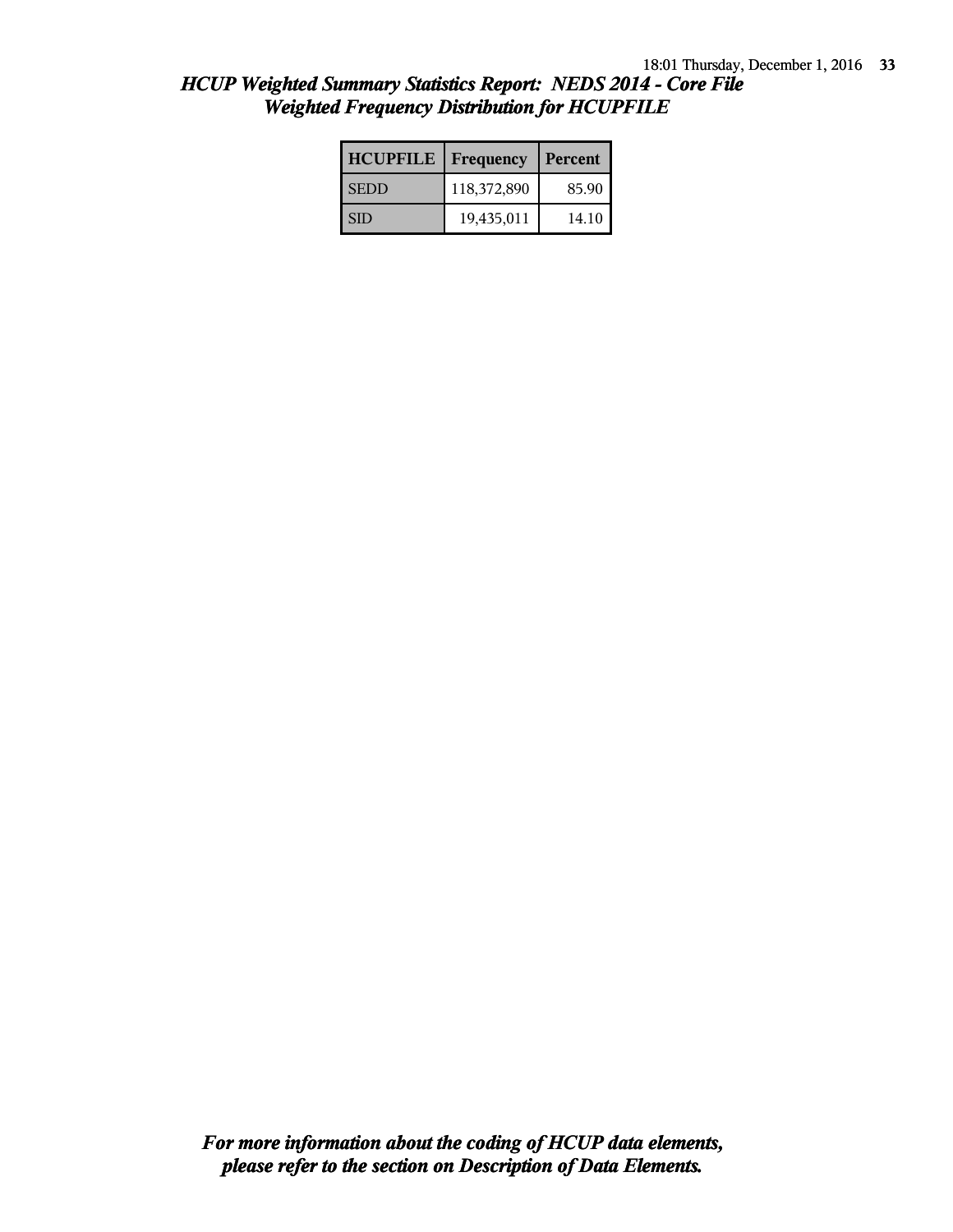| <b>INJURY</b>     | Frequency   | Percent |
|-------------------|-------------|---------|
| $0:$ No injury    | 108,361,838 | 78.63   |
| 1: Injury by DX1  | 26,216,160  | 19.02   |
| 2: Injury by DX2+ | 3,229,903   | 2.34    |

*HCUP Weighted Summary Statistics Report: NEDS 2014 - Core File Weighted Frequency Distribution for INJURY*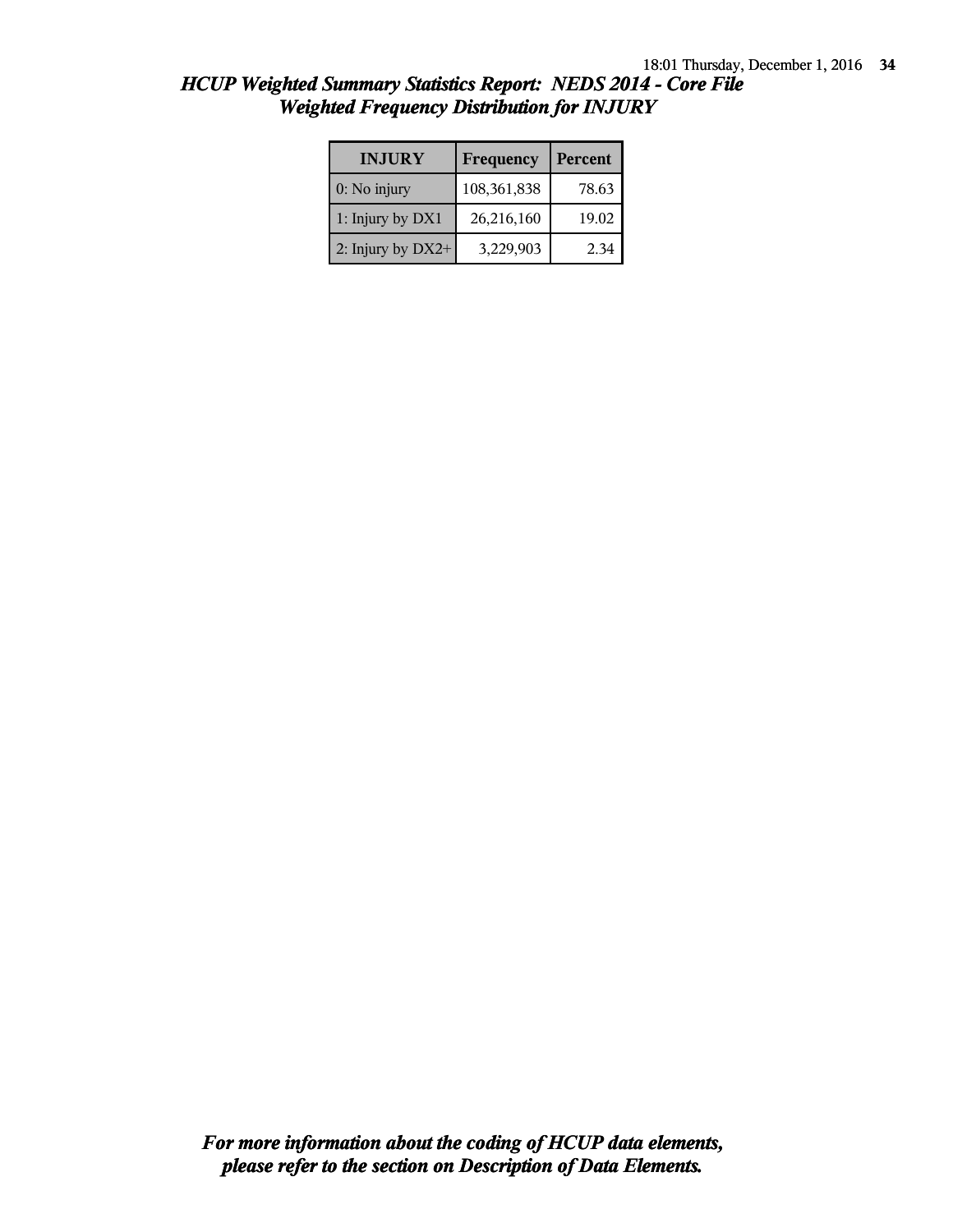| <b>INJURY CUT   Frequency</b> |             | Percent |
|-------------------------------|-------------|---------|
|                               | 135,712,811 | 98.48   |
|                               | 2,095,090   | 1.52    |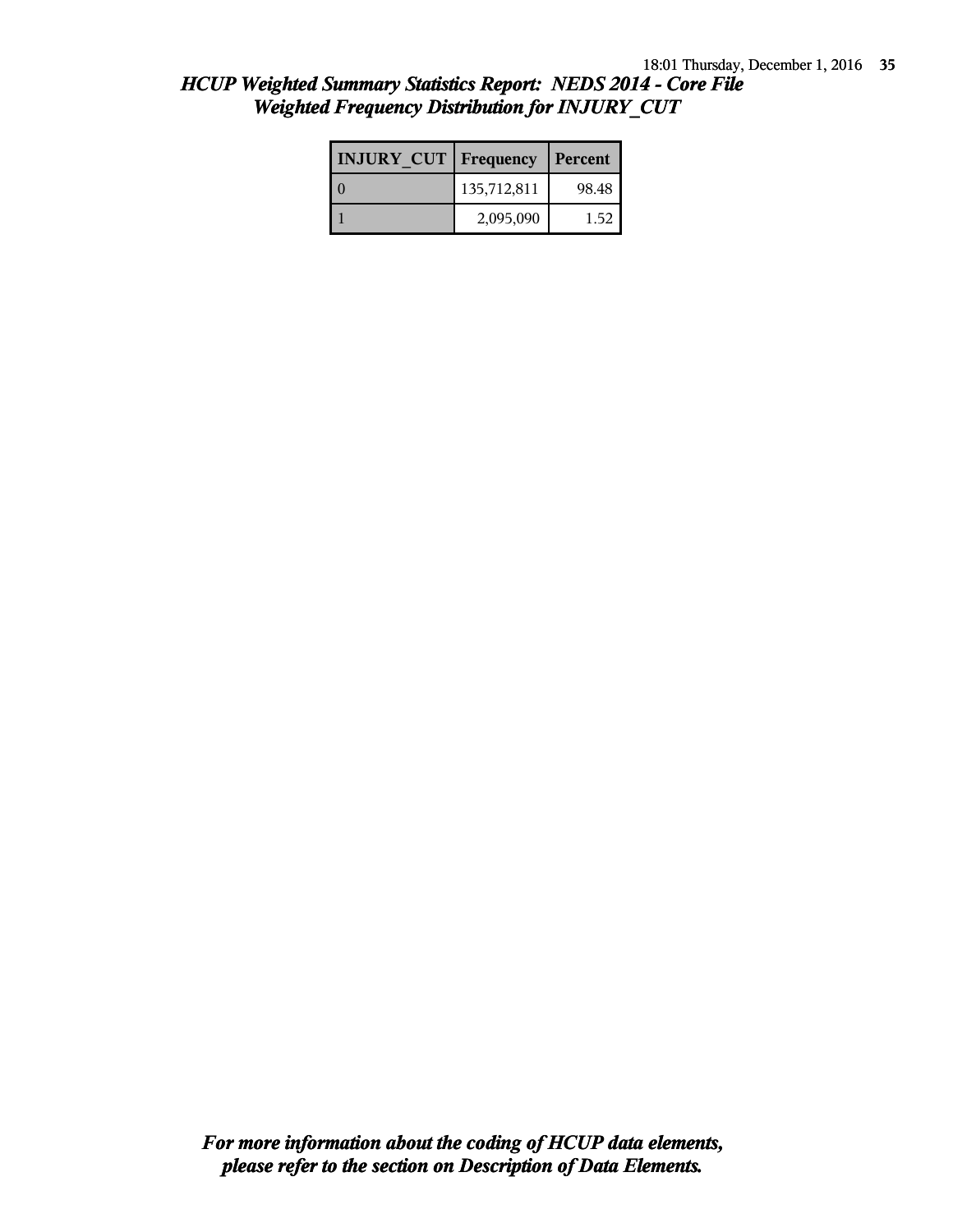| <b>INJURY DROWN Frequency</b> |             | Percent |
|-------------------------------|-------------|---------|
|                               | 137,793,666 | 99.99   |
|                               | 14,235      | 0.01    |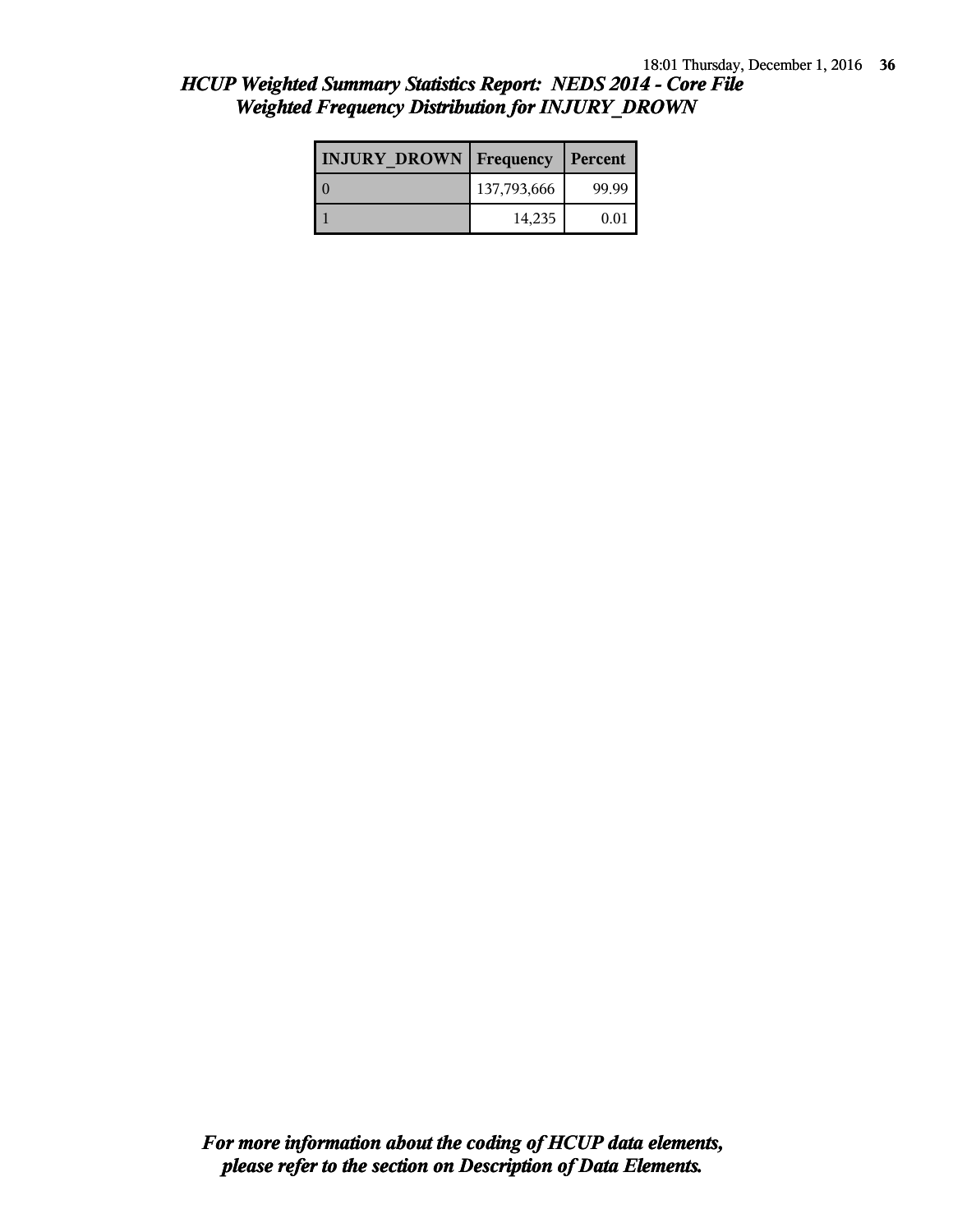| <b>INJURY FALL   Frequency</b> |             | Percent |
|--------------------------------|-------------|---------|
|                                | 128,443,231 | 93.20   |
|                                | 9,364,670   | 6.80    |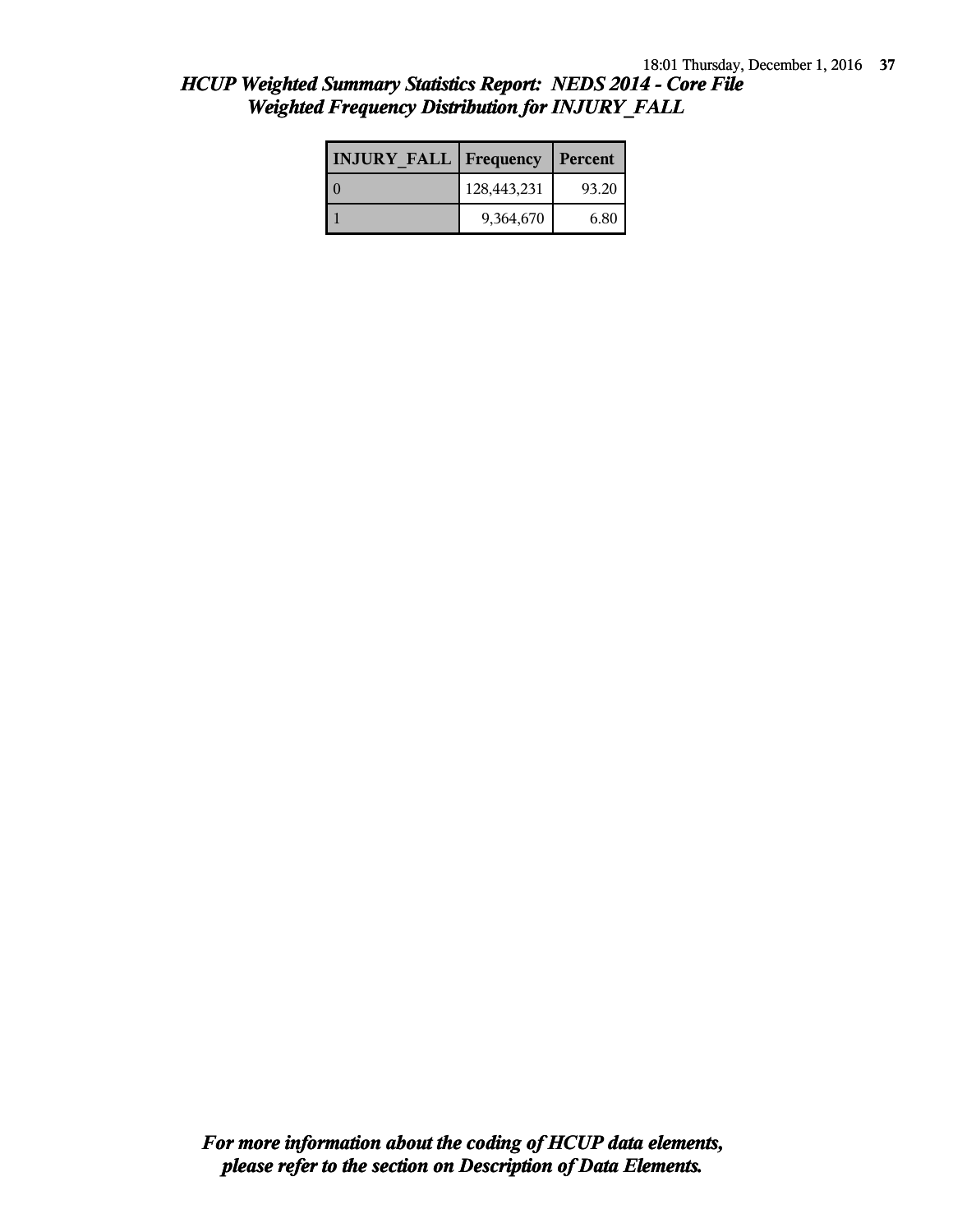| HCUP Weighted Summary Statistics Report: NEDS 2014 - Core File |  |
|----------------------------------------------------------------|--|
| <b>Weighted Frequency Distribution for INJURY FIRE</b>         |  |

| <b>INJURY FIRE   Frequency</b> |               | Percent |
|--------------------------------|---------------|---------|
|                                | 137, 397, 152 | 99.70   |
|                                | 410,749       | 0.30    |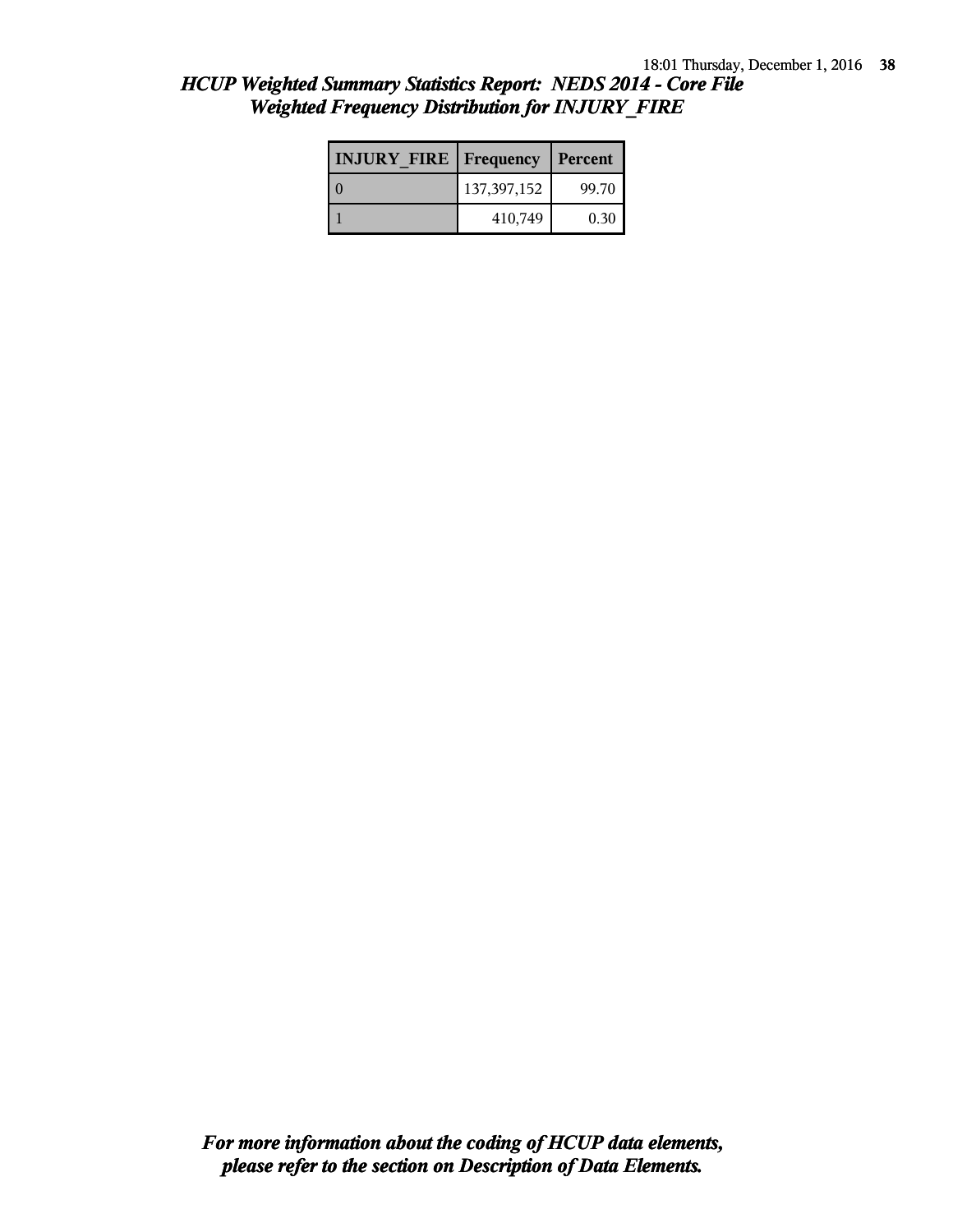| <b>INJURY FIREARM Frequency</b> |             | Percent |
|---------------------------------|-------------|---------|
| Lθ                              | 137,722,875 | 99.94   |
|                                 | 85,026      | 0.06    |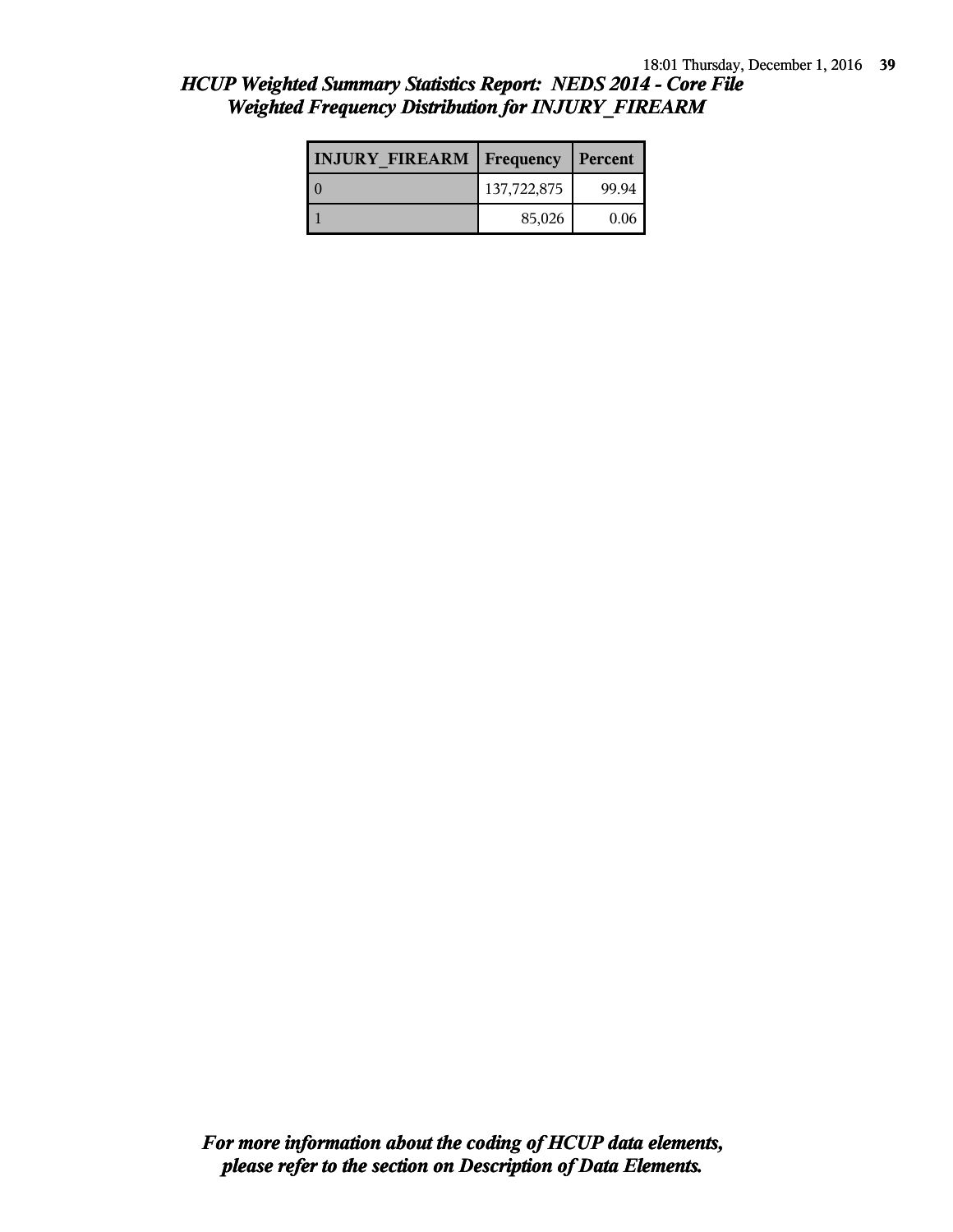| <b>INJURY MACHINERY   Frequency   Percent</b> |             |       |
|-----------------------------------------------|-------------|-------|
|                                               | 137,691,334 | 99.92 |
|                                               | 116,567     | 0.08  |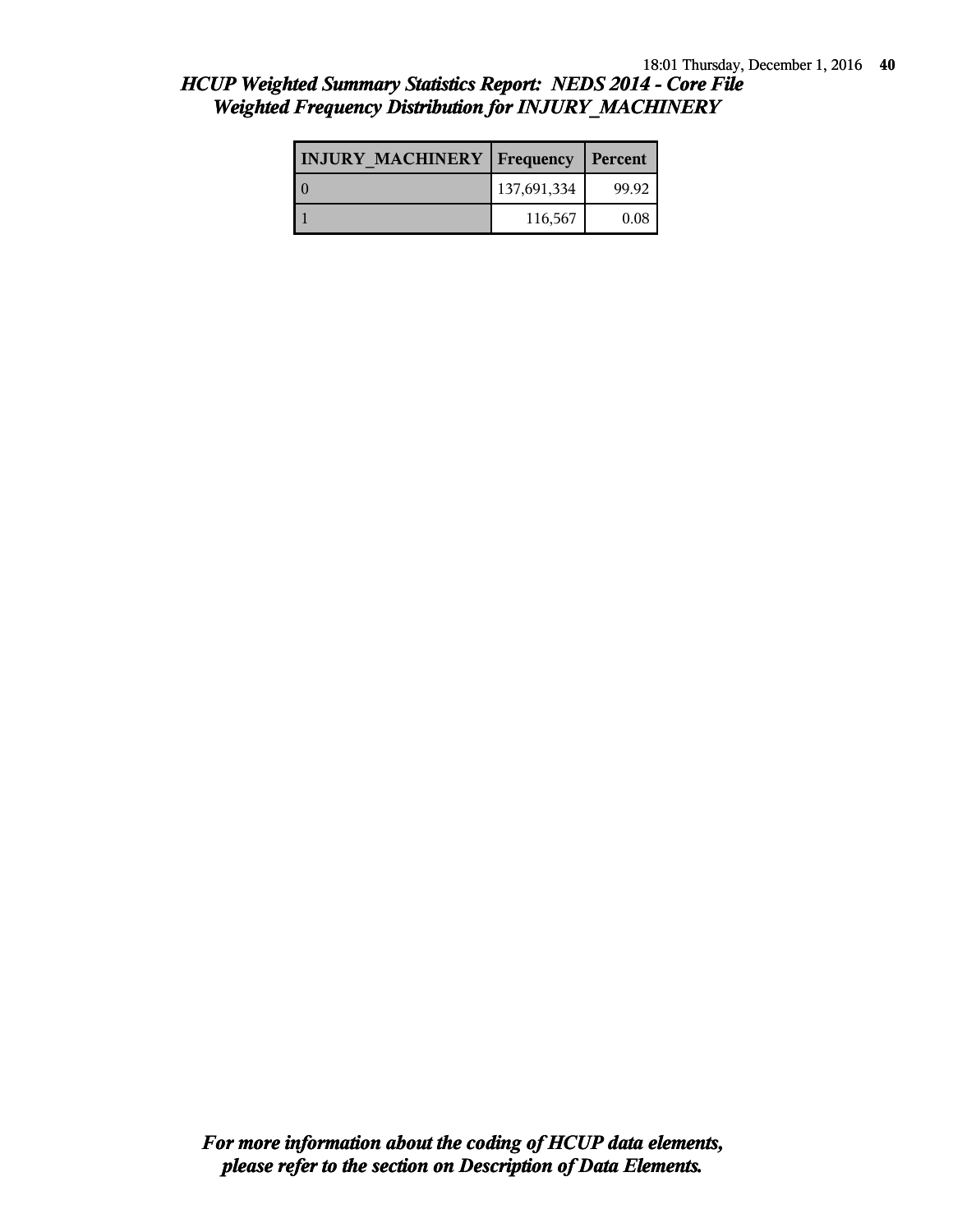| HCUP Weighted Summary Statistics Report: NEDS 2014 - Core File |  |
|----------------------------------------------------------------|--|
| <b>Weighted Frequency Distribution for INJURY MVT</b>          |  |

| <b>INJURY MVT   Frequency</b> |             | Percent |
|-------------------------------|-------------|---------|
|                               | 134,446,740 | 97.56   |
|                               | 3,361,161   | 2.44    |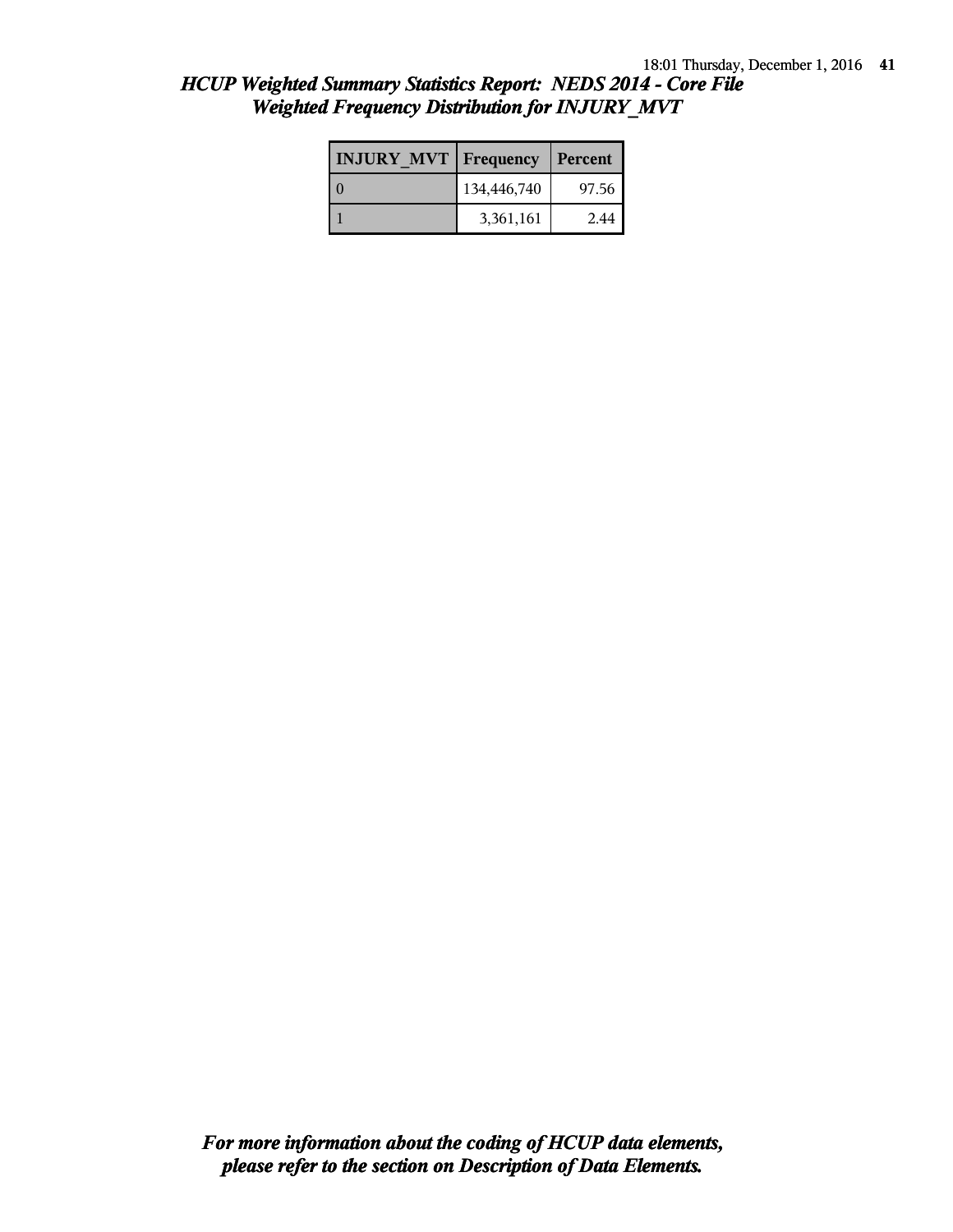| <b>INJURY NATURE Frequency</b> |             | Percent   |
|--------------------------------|-------------|-----------|
|                                | 136,324,817 | 98.92     |
|                                | 1,483,084   | $_{1.08}$ |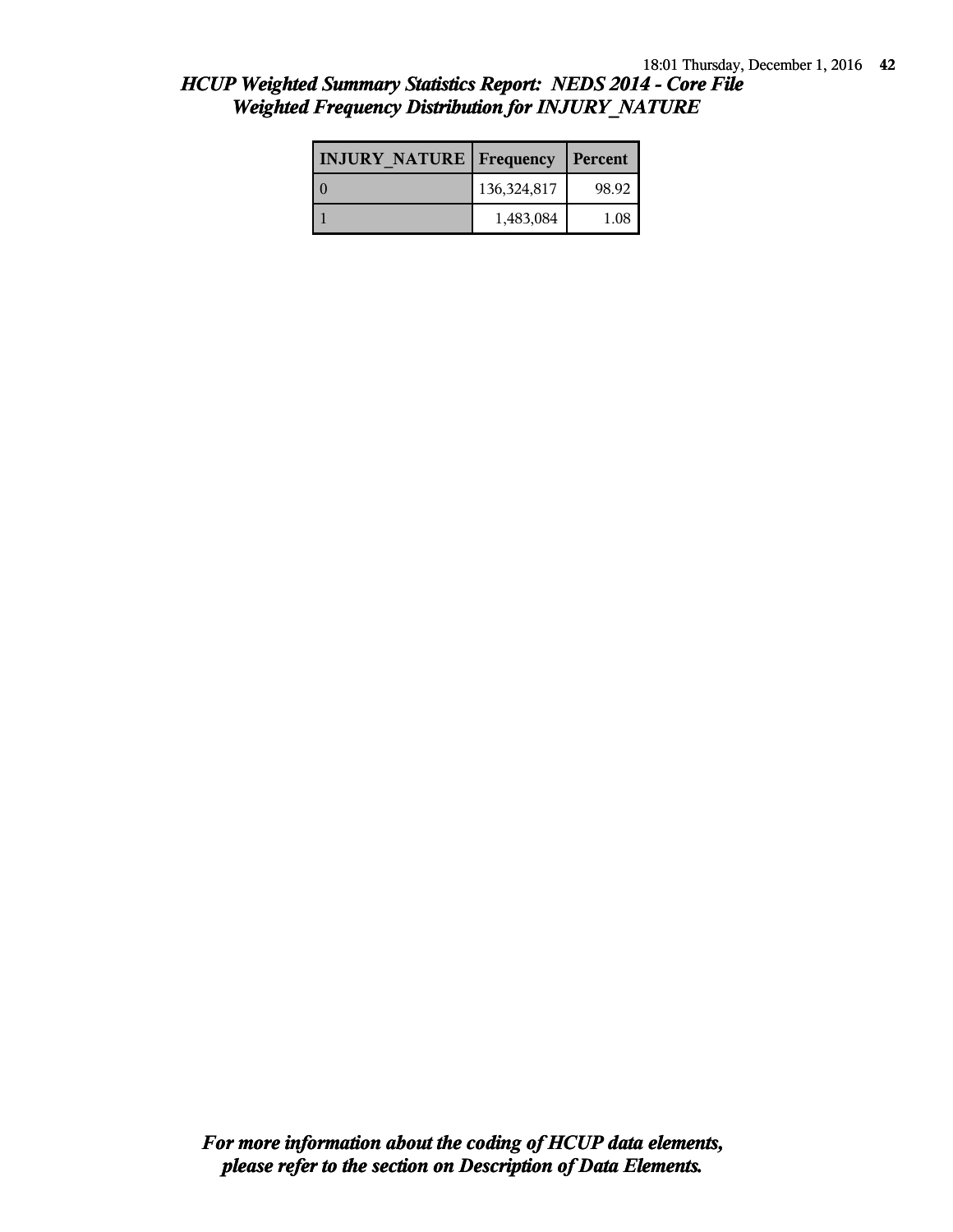| <b>INJURY POISON</b> | Frequency   | Percent |
|----------------------|-------------|---------|
|                      | 136,848,631 | 99.30   |
|                      | 959,270     | 0.70    |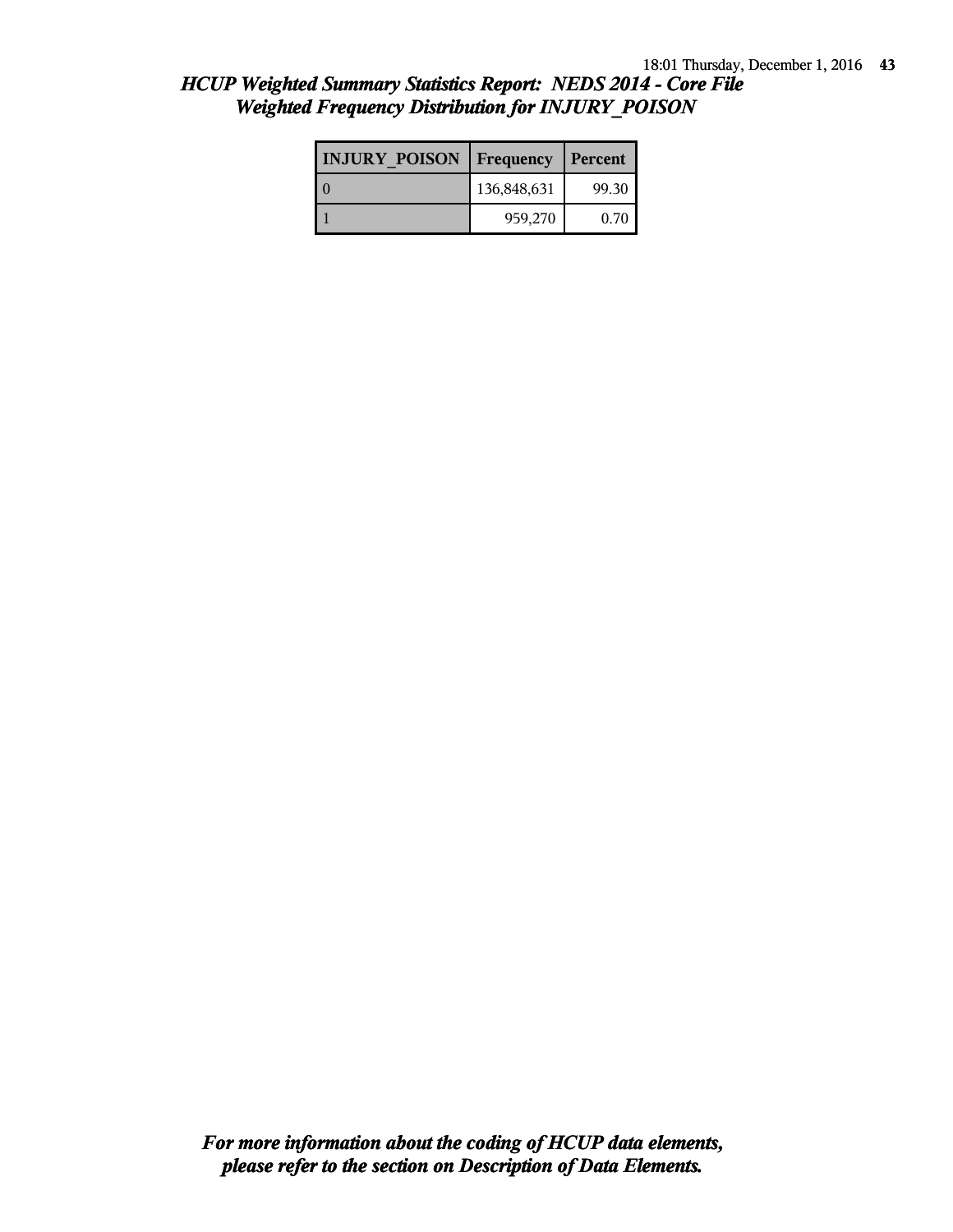| <b>INJURY SEVERITY</b> | Frequency   | Percent |
|------------------------|-------------|---------|
| $\boldsymbol{0}$       | 110,614,855 | 80.27   |
| $\mathbf{1}$           | 16,556,845  | 12.01   |
| $\overline{2}$         | 1,905,662   | 1.38    |
| 3                      | 227,533     | 0.17    |
| $\overline{4}$         | 4,986,532   | 3.62    |
| 5                      | 1,607,851   | 1.17    |
| 6                      | 236,636     | 0.17    |
| 8                      | 108,078     | 0.08    |
| 9                      | 632,824     | 0.46    |
| 10                     | 111,702     | 0.08    |
| 11                     | 16,013      | 0.01    |
| 12                     | 14,814      | 0.01    |
| 13                     | 53,572      | 0.04    |
| 14                     | 45,378      | 0.03    |
| 16                     | 92,538      | 0.07    |
| 17                     | 63,561      | 0.05    |
| 18                     | 13,196      | 0.01    |
| 19                     | 6,790       | 0.00    |
| 20                     | 13,546      | 0.01    |
| 21                     | 11,248      | 0.01    |
| 22                     | 15,421      | 0.01    |
| 24                     | 6,967       | 0.01    |
| 25                     | 10,674      | 0.01    |
| 26                     | 5,109       | 0.00    |
| 27                     | 3,904       | 0.00    |
| 29                     | 9,474       | 0.01    |
| 30                     | 683         | 0.00    |
| 32                     | 333         | 0.00    |
| 33                     | 698         | 0.00    |
| 34                     | 3,975       | 0.00    |
| 35                     | 512         | 0.00    |

*please refer to the section on Description of Data Elements. For more information about the coding of HCUP data elements,*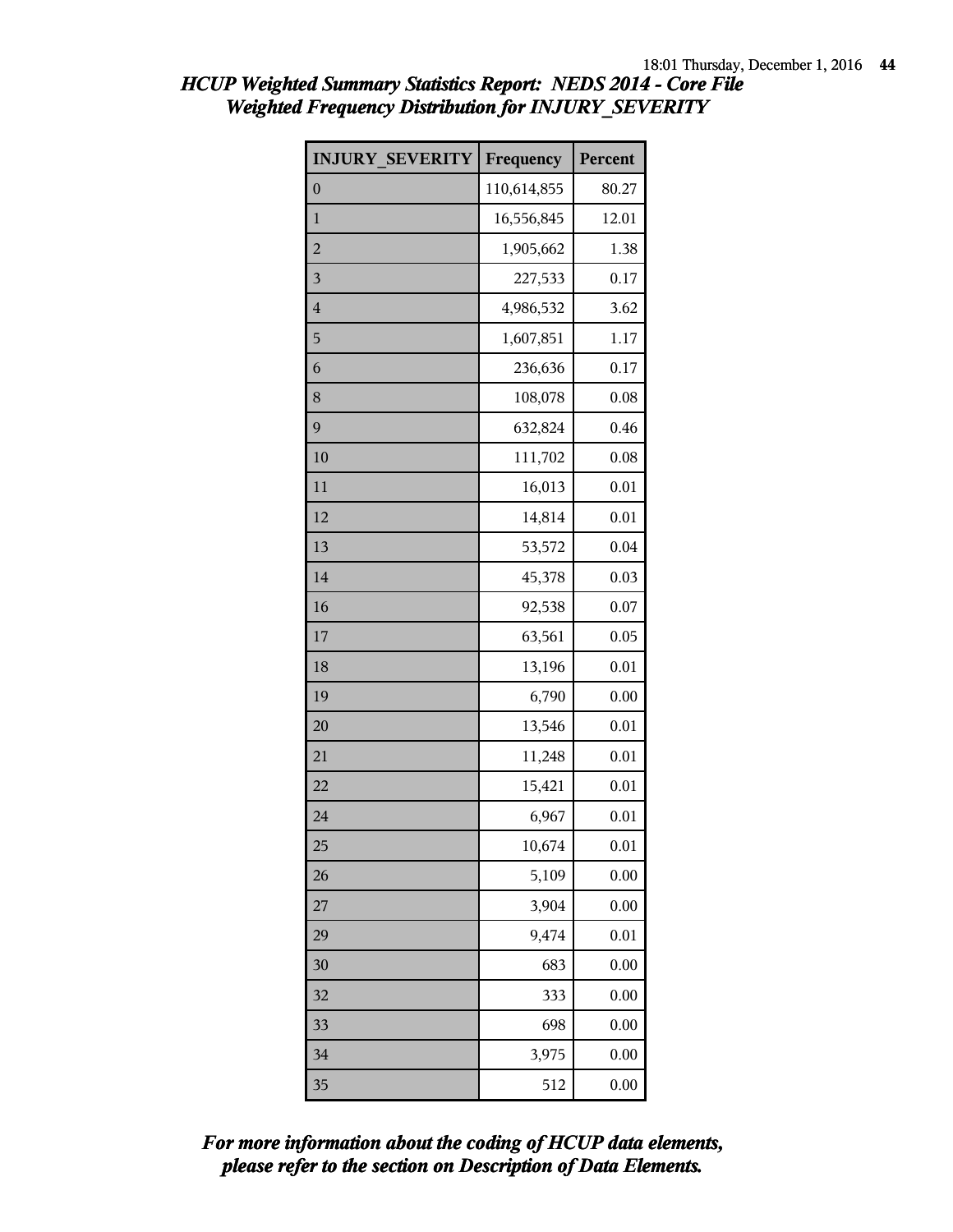| <b>INJURY SEVERITY</b> | Frequency | Percent |
|------------------------|-----------|---------|
| 36                     | 1,084     | 0.00    |
| 38                     | 1,200     | 0.00    |
| 41                     | 1,062     | 0.00    |
| 42                     | 88        | 0.00    |
| 43                     | 548       | 0.00    |
| 45                     | 329       | 0.00    |
| 48                     | 89        | 0.00    |
| 50                     | 457       | 0.00    |
| 51                     | 15        | 0.00    |
| 54                     | 43        | 0.00    |
| 57                     | 100       | 0.00    |
| 59                     | 55        | 0.00    |
| 66                     | 28        | 0.00    |
| 75                     | 3,011     | 0.00    |
| 99                     | 422,868   | 0.31    |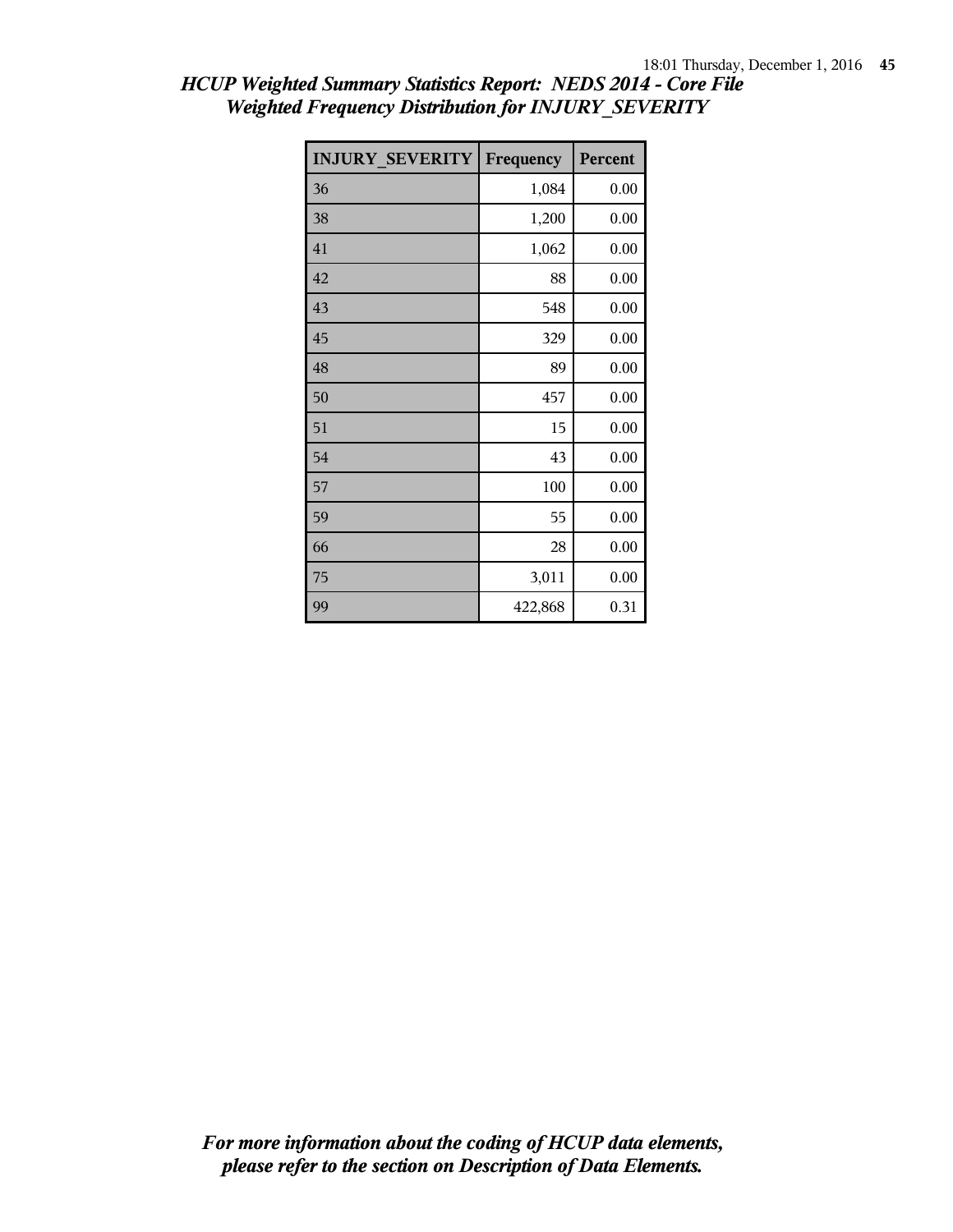| <b>INJURY STRUCK   Frequency</b> |             | Percent |
|----------------------------------|-------------|---------|
|                                  | 133,914,621 | 97.17   |
|                                  | 3,893,280   | 2.83    |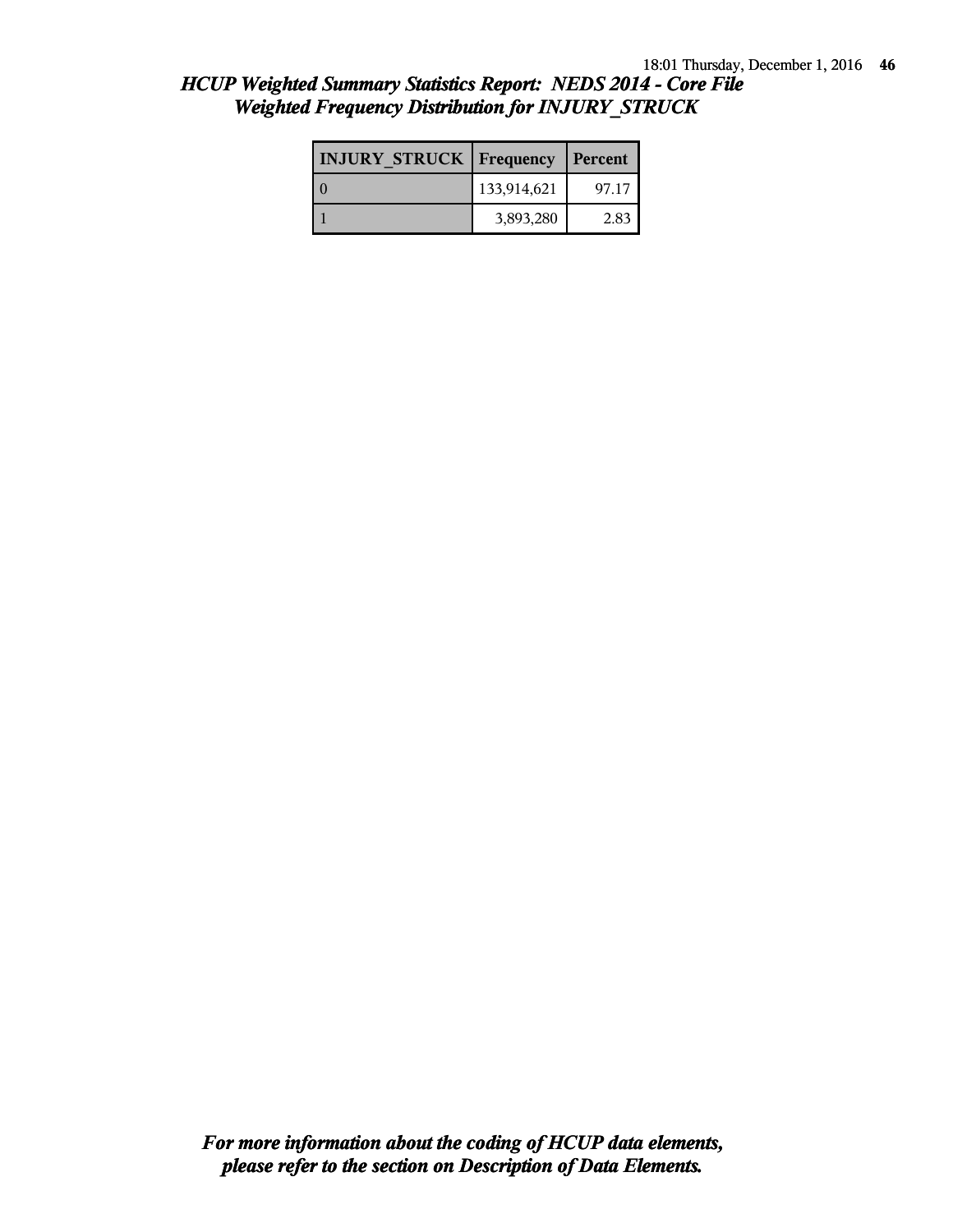| <b>HCUP Weighted Summary Statistics Report: NEDS 2014 - Core File</b> |  |
|-----------------------------------------------------------------------|--|
| <b>Weighted Frequency Distribution for INJURY_SUFFOCATION</b>         |  |

| <b>INJURY SUFFOCATION   Frequency</b> |             | Percent |
|---------------------------------------|-------------|---------|
| $\Omega$                              | 137,751,147 | 99.96   |
|                                       | 56,754      | 0.04    |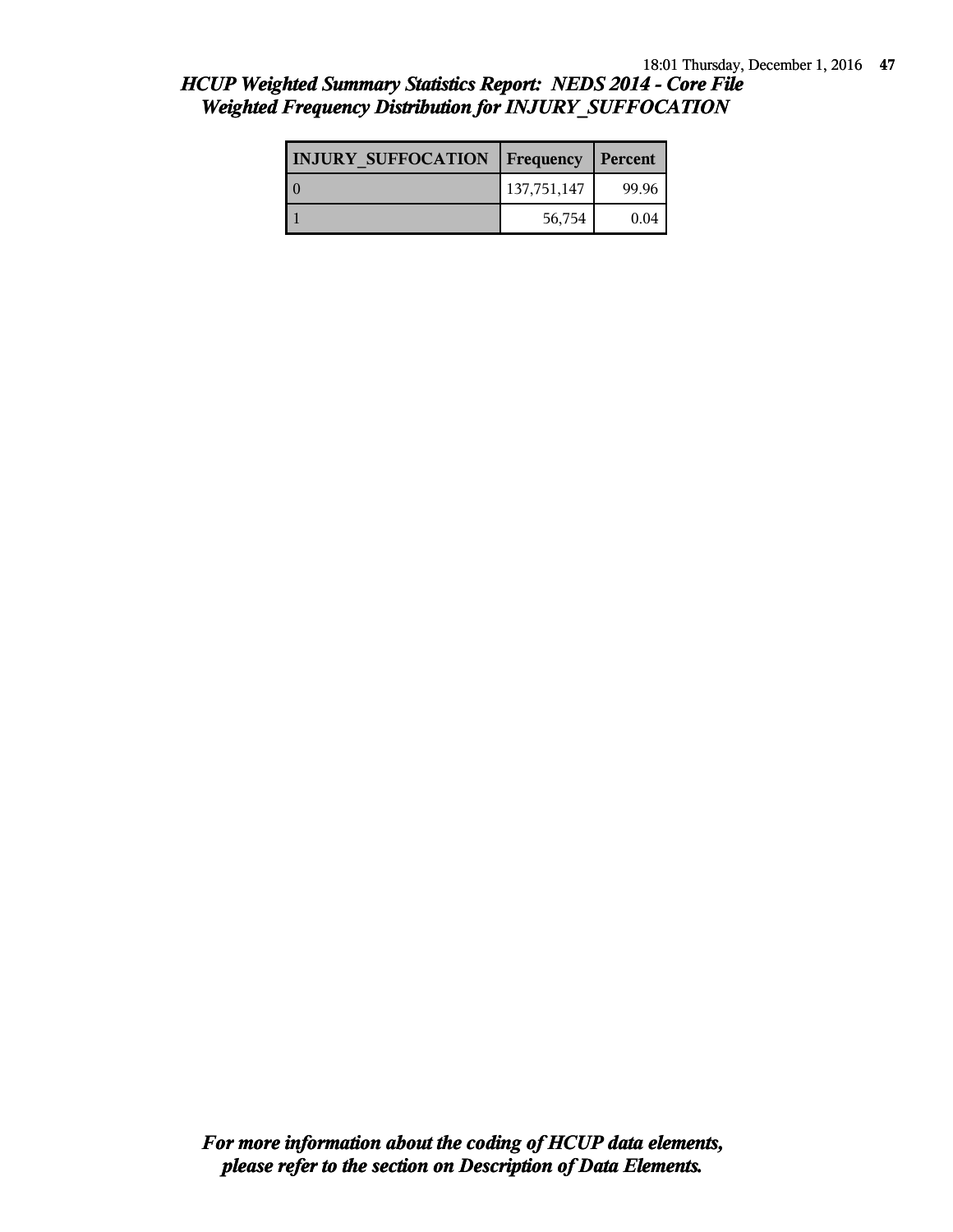| <b>INTENT ASSAULT Frequency</b> |             | Percent |
|---------------------------------|-------------|---------|
|                                 | 136,555,368 | 99.09   |
|                                 | 1,252,533   | 0.91    |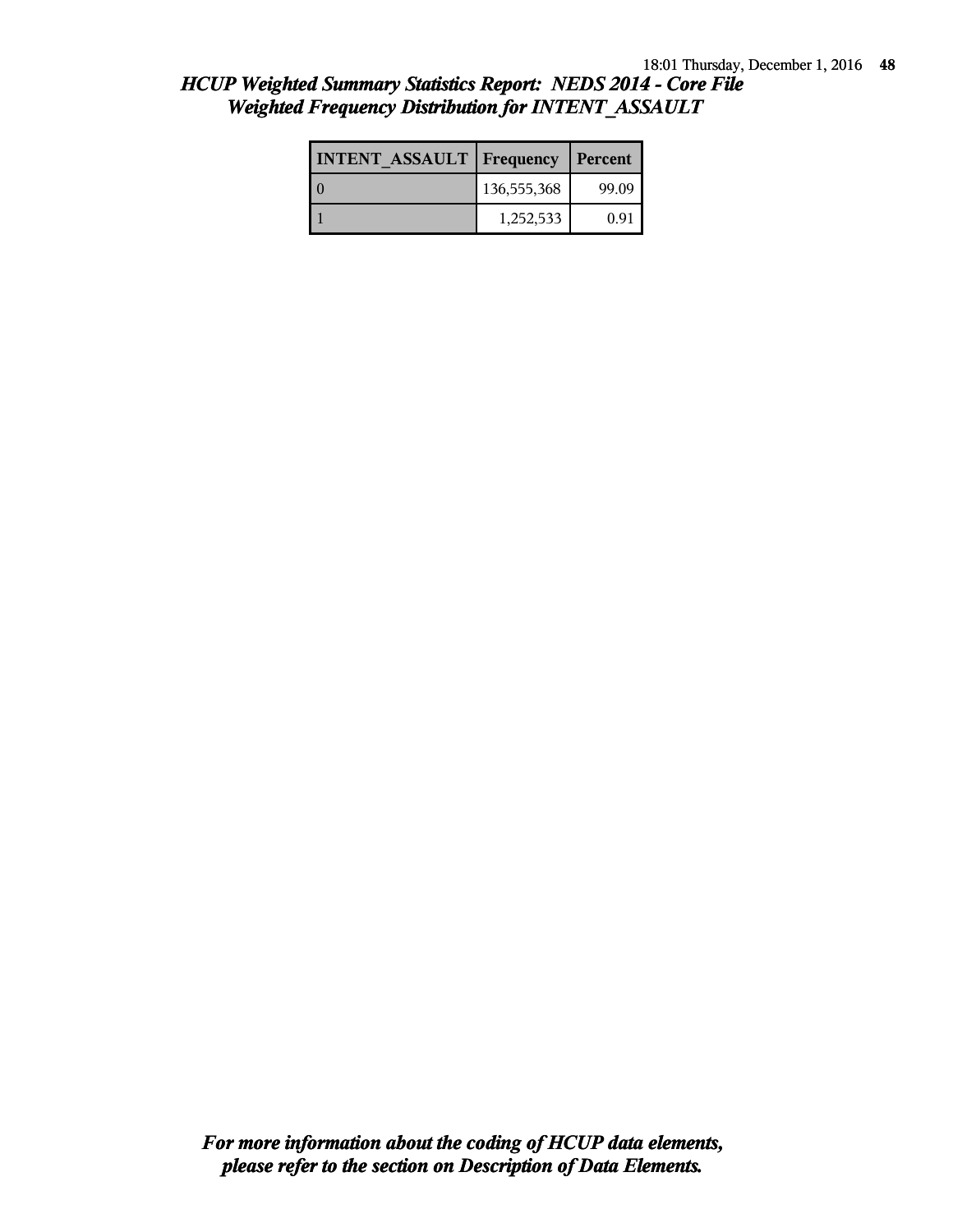| <b>INTENT SELF HARM   Frequency   Percent</b> |             |       |
|-----------------------------------------------|-------------|-------|
|                                               | 136,246,535 | 98.87 |
|                                               | 1,561,366   | 1.13  |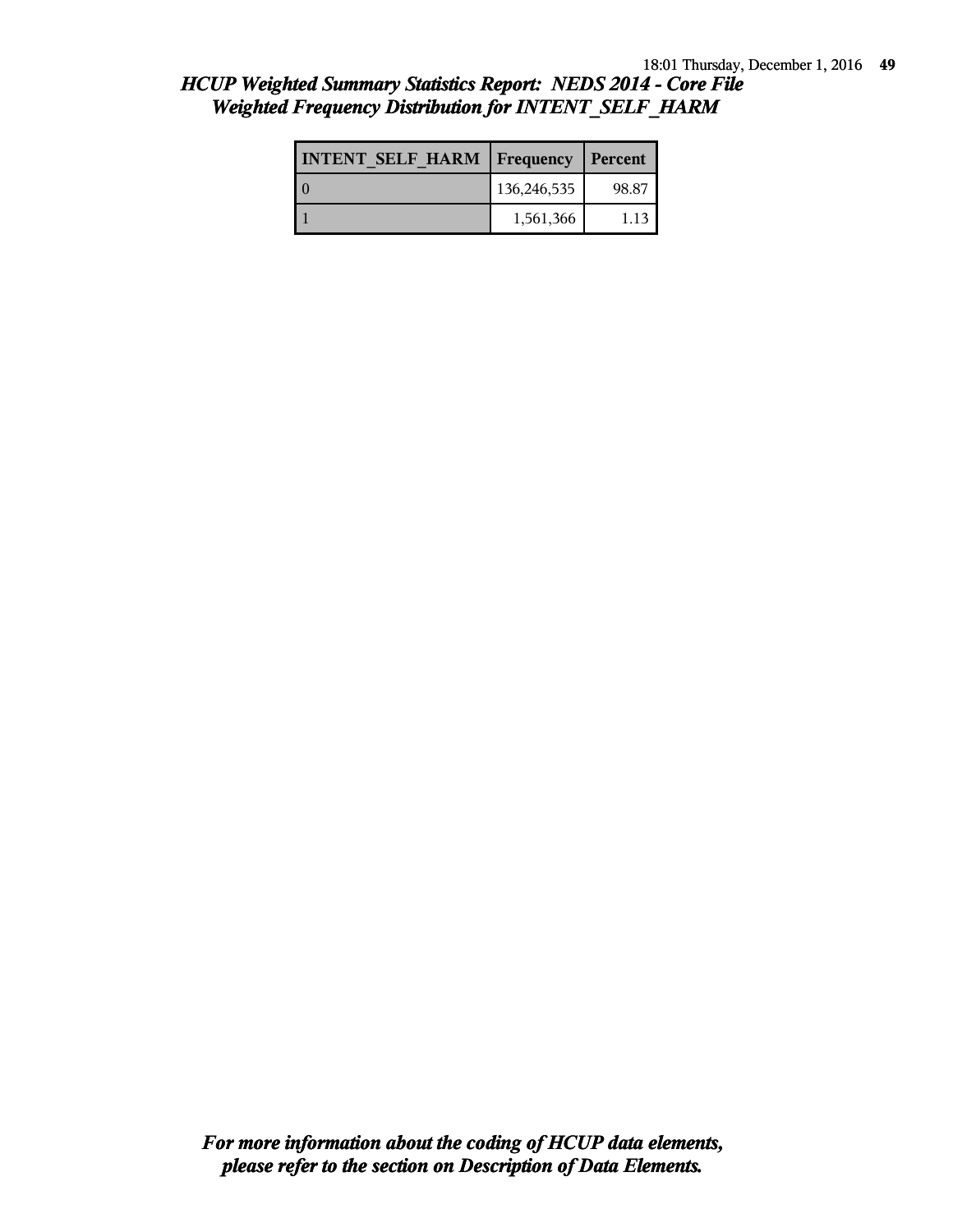### *HCUP Weighted Summary Statistics Report: NEDS 2014 - Core File Weighted Frequency Distribution for INTENT\_UNINTENTIONAL*

| <b>INTENT UNINTENTIONAL Frequency</b> |             | Percent |
|---------------------------------------|-------------|---------|
| O                                     | 110,307,887 | 80.04   |
|                                       | 27,500,014  | 19.96   |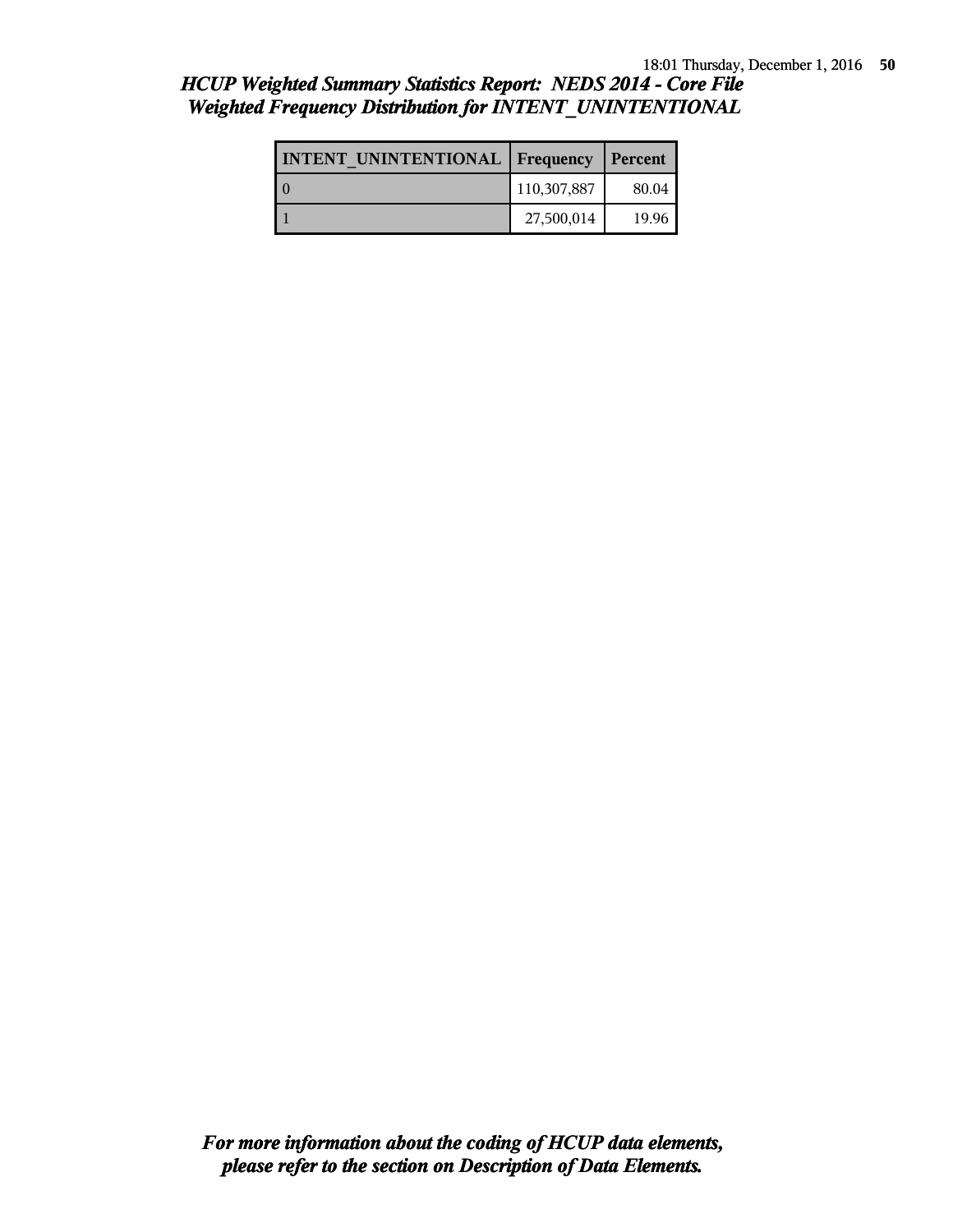| <b>MULTINJURY</b>   Frequency |             | Percent |
|-------------------------------|-------------|---------|
|                               | 130,085,723 | 94.40   |
|                               | 7,722,178   | 5.60    |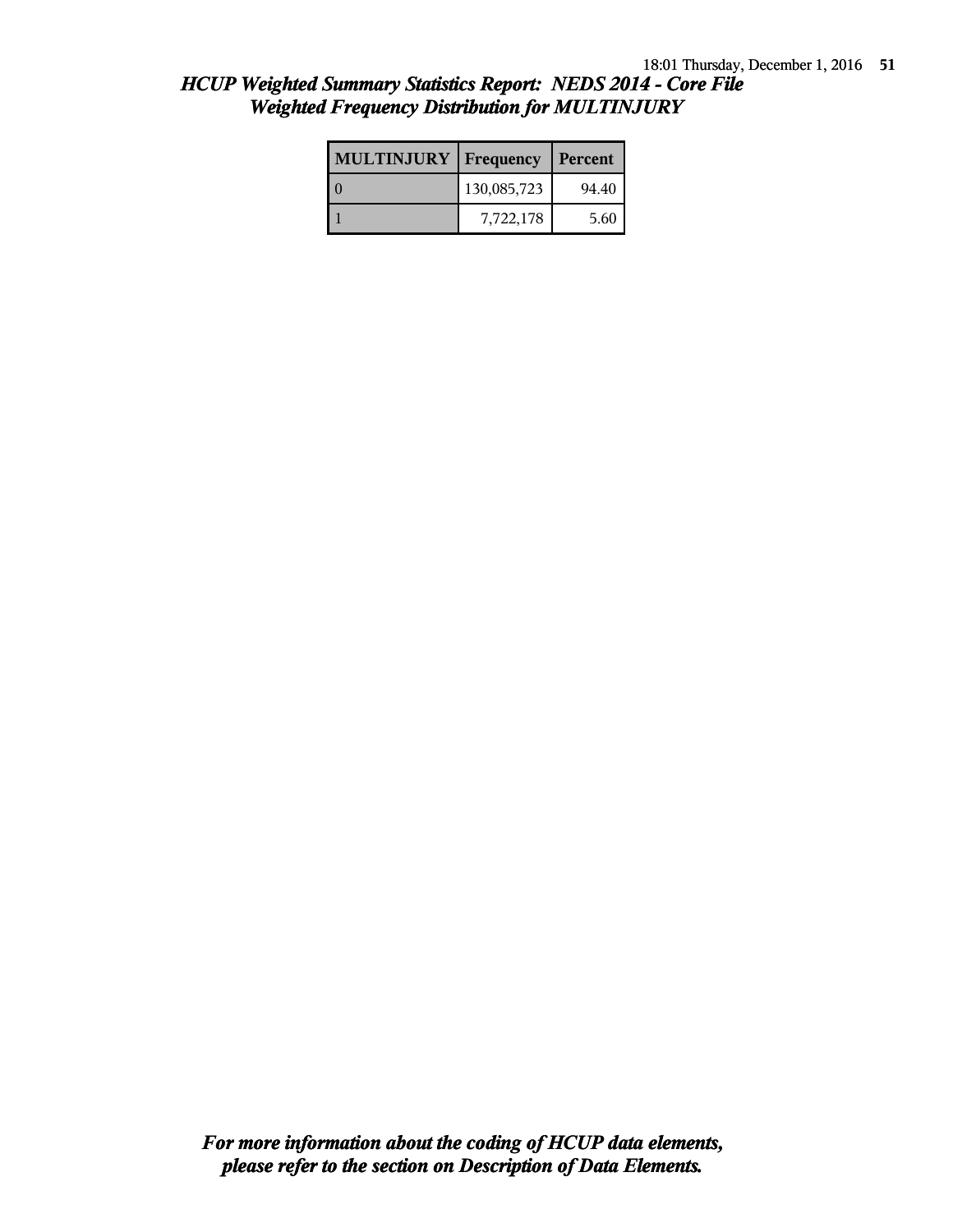| <b>NDX</b>     | Frequency  | Percent |
|----------------|------------|---------|
| $\overline{0}$ | 38,254     | 0.03    |
| $\mathbf{1}$   | 36,032,450 | 26.15   |
| $\overline{2}$ | 28,650,971 | 20.79   |
| 3              | 18,855,598 | 13.68   |
| $\overline{4}$ | 12,453,843 | 9.04    |
| 5              | 8,530,003  | 6.19    |
| 6              | 6,216,606  | 4.51    |
| 7              | 4,489,334  | 3.26    |
| 8              | 3,558,433  | 2.58    |
| 9              | 3,145,777  | 2.28    |
| 10             | 2,481,610  | 1.80    |
| 11             | 1,845,305  | 1.34    |
| 12             | 1,600,253  | 1.16    |
| 13             | 1,425,699  | 1.03    |
| 14             | 1,228,082  | 0.89    |
| 15             | 1,523,659  | 1.11    |
| 16 or greater  | 5,732,023  | 4.16    |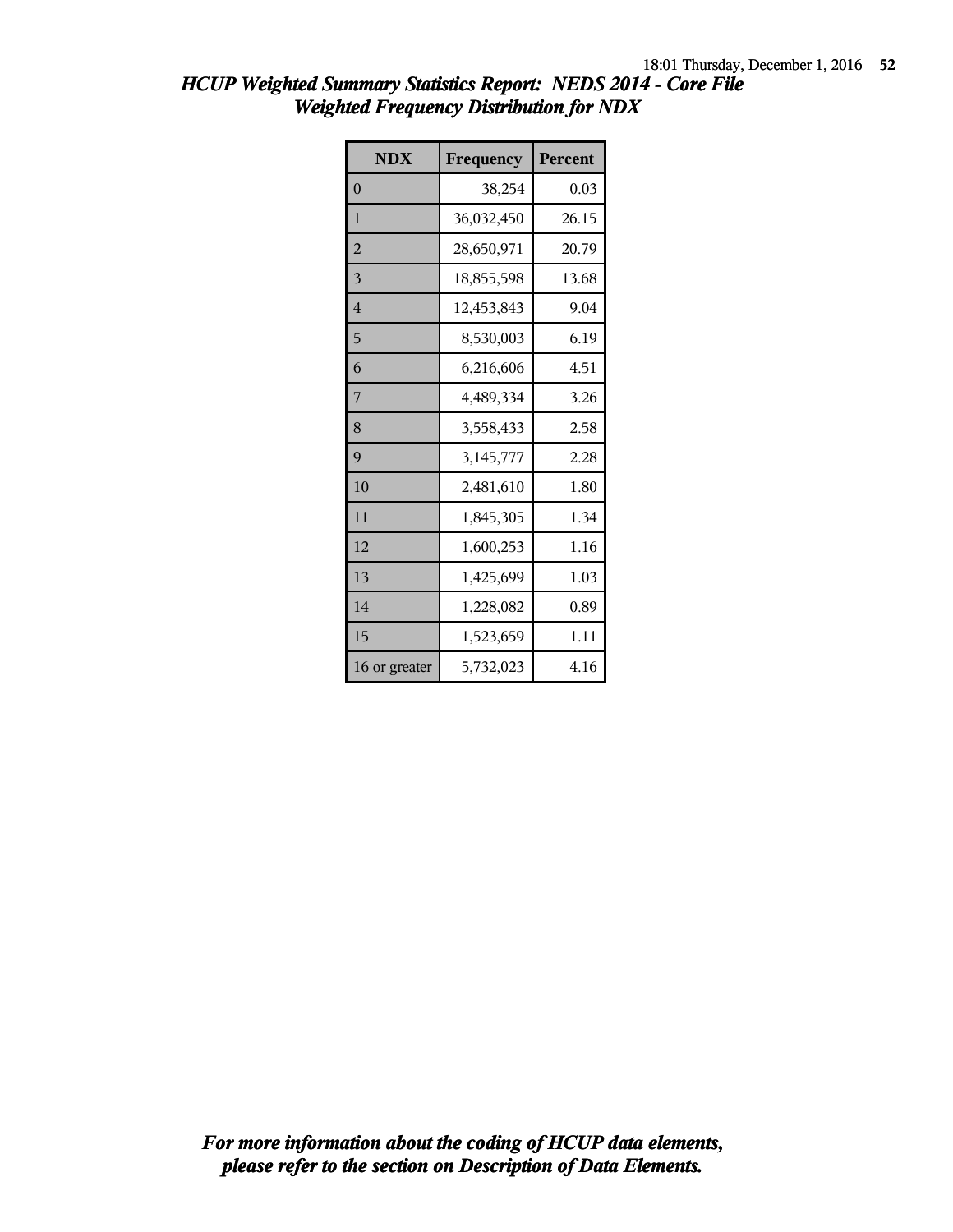| <b>NECODE</b>  | Frequency   | Percent |
|----------------|-------------|---------|
|                | 105,002,952 | 76.20   |
|                | 13,790,568  | 10.01   |
| $\overline{2}$ | 12,117,898  | 8.79    |
| $\mathbf{3}$   | 4,382,827   | 3.18    |
|                | 2,513,656   | 1.82    |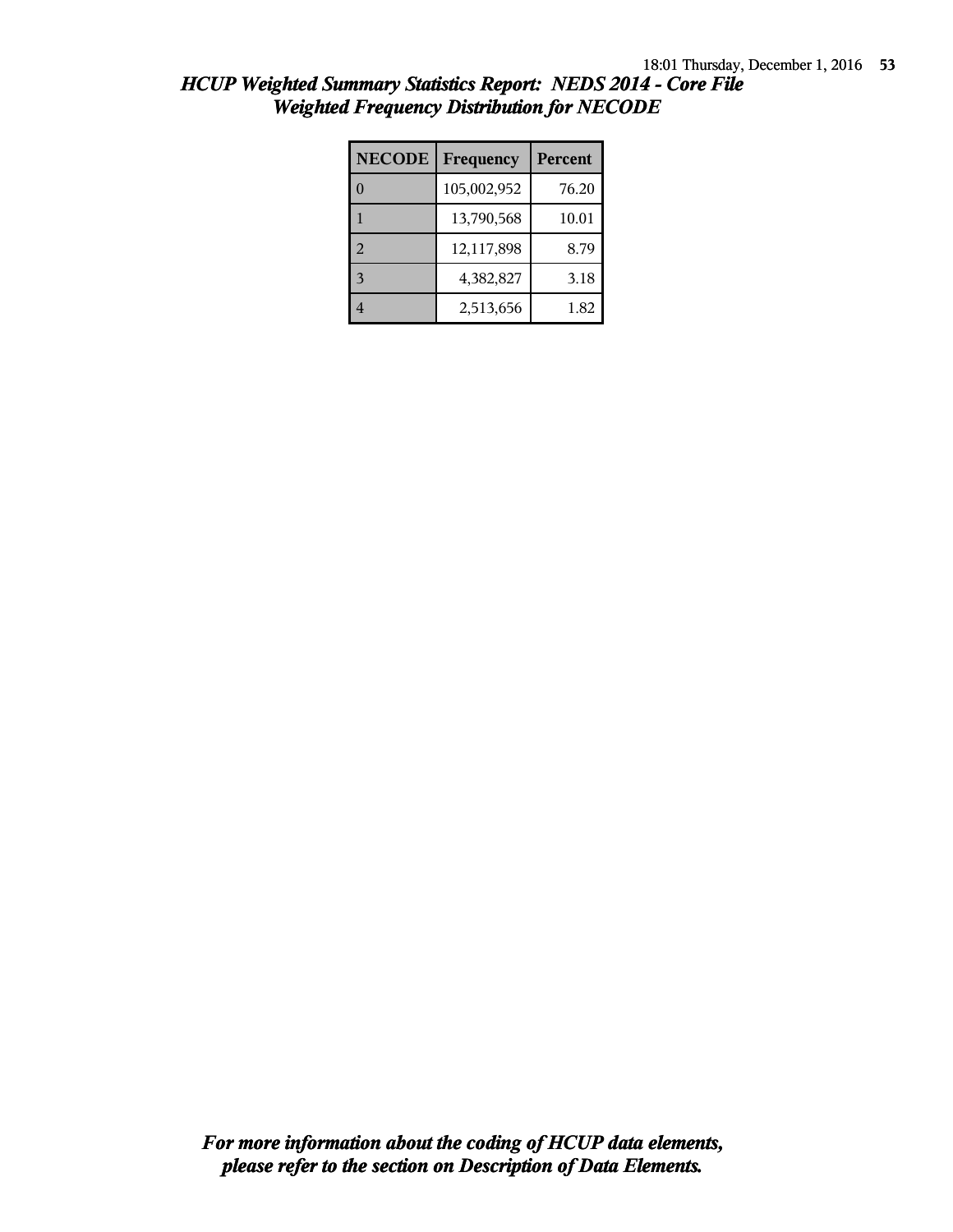| PAY1                 | Frequency  | <b>Percent</b> |
|----------------------|------------|----------------|
| $\therefore$ Missing | 235,445    | 0.17           |
| .A: Invalid          | 7,846      | 0.01           |
| 1: Medicare          | 31,158,528 | 22.61          |
| 2: Medicaid          | 44,107,399 | 32.01          |
| 3: Private insurance | 37,376,523 | 27.12          |
| 4: Self-pay          | 18,070,286 | 13.11          |
| 5: No charge         | 806,314    | 0.59           |
| 6: Other             | 6,045,561  | 4.39           |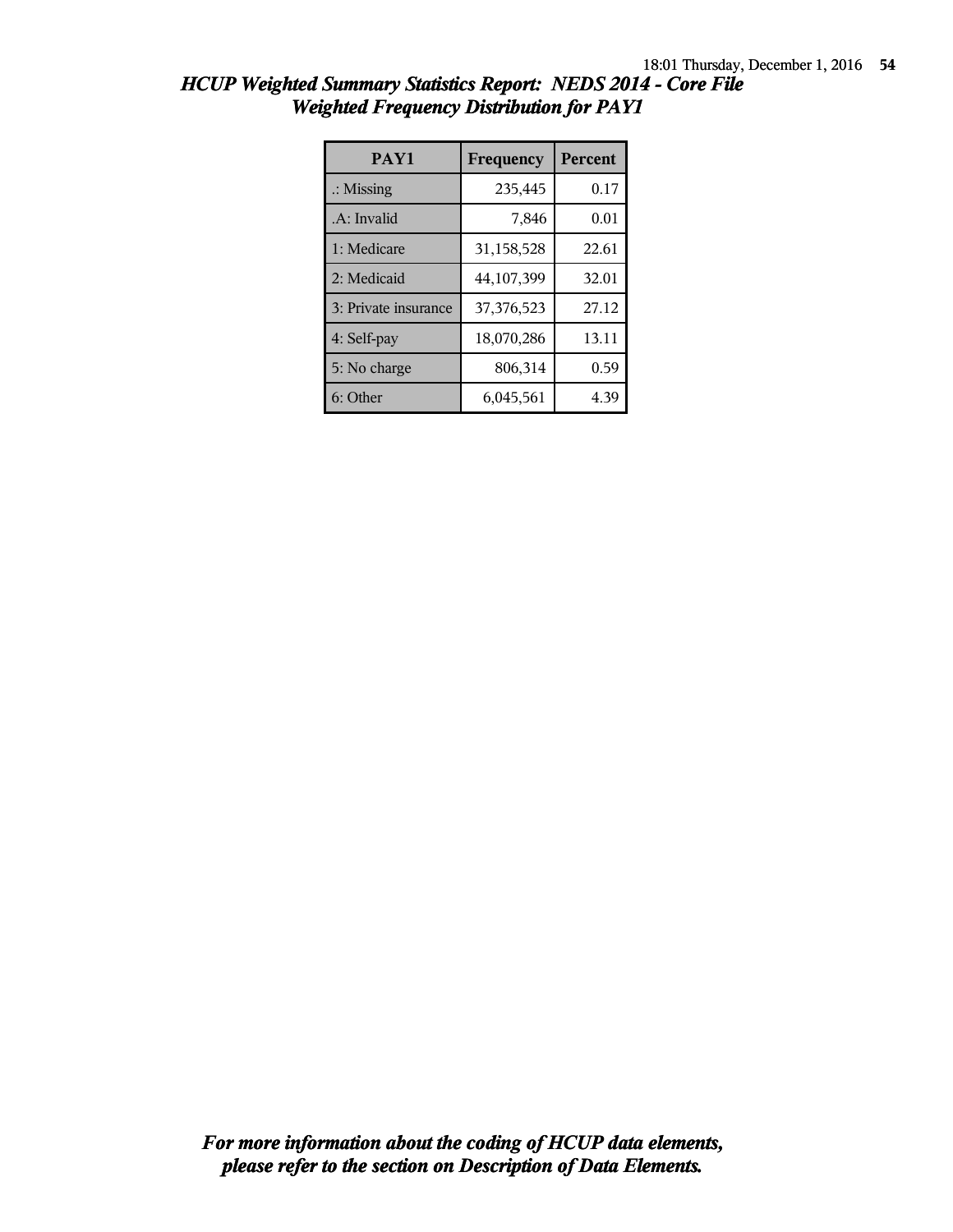| PAY <sub>2</sub>     | Frequency  | <b>Percent</b> |
|----------------------|------------|----------------|
| $\therefore$ Missing | 99,216,085 | 72.00          |
| .A: Invalid          | 1,835,389  | 1.33           |
| 1: Medicare          | 3,807,286  | 2.76           |
| 2: Medicaid          | 8,906,354  | 6.46           |
| 3: Private insurance | 13,052,031 | 9.47           |
| 4: Self-pay          | 8,756,509  | 6.35           |
| 5: No charge         | 196,182    | 0.14           |
| 6: Other             | 2,038,066  | 1.48           |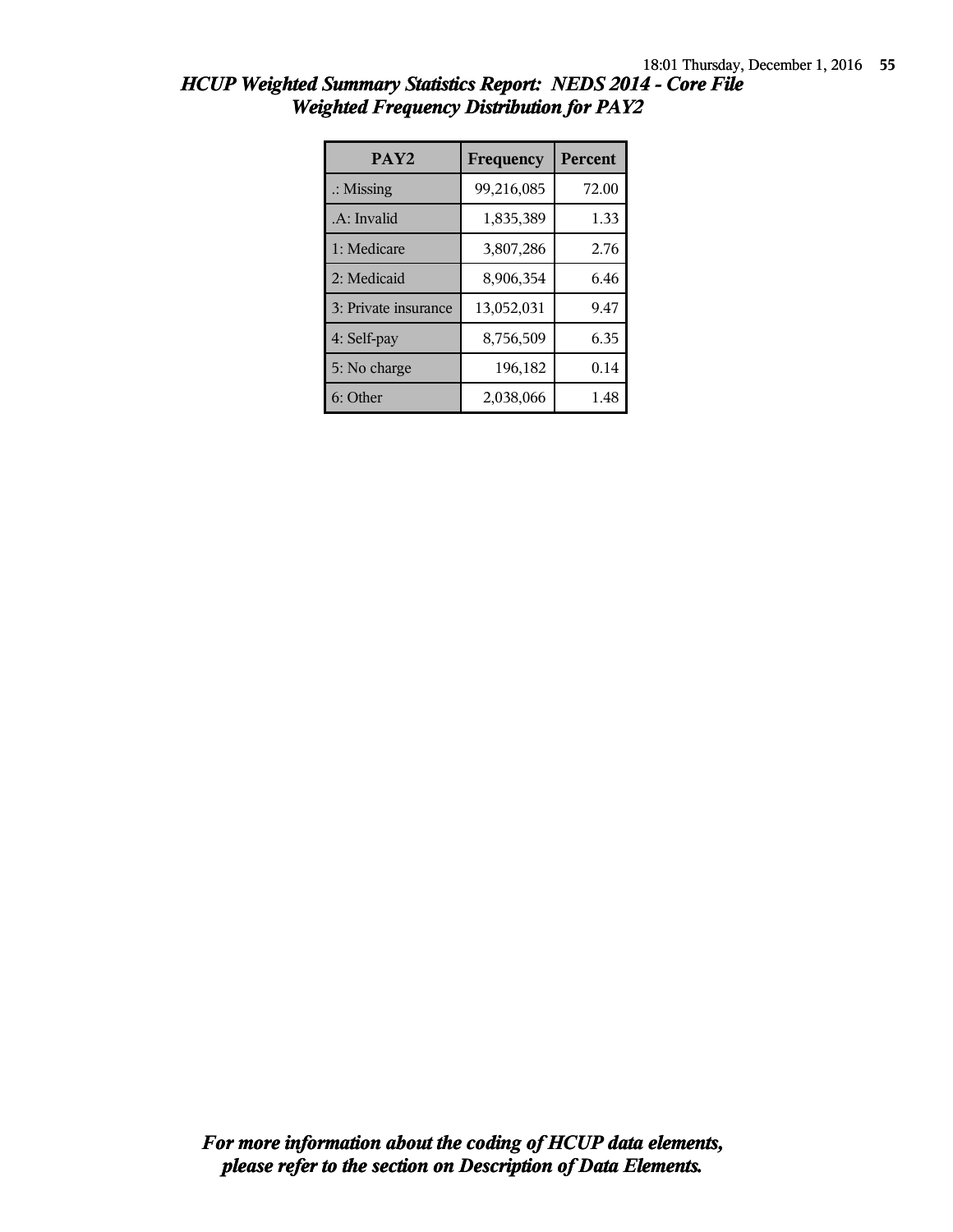| <b>TOTCHG ED</b>     | Frequency  | Percent |
|----------------------|------------|---------|
| $\therefore$ Missing | 21,234,840 | 15.41   |
| .A: Invalid          | 31         | 0.00    |
| .C: Inconsistent     | 573,136    | 0.42    |
| \$100-\$1,000        | 34,953,719 | 25.36   |
| \$1,001-\$5,000      | 63,897,788 | 46.37   |
| \$5,001-\$10,000     | 11,429,340 | 8.29    |
| \$10,001-\$50,000    | 5,630,010  | 4.09    |
| \$50,001-\$75,000    | 66,156     | 0.05    |
| Over \$75,000        | 22,882     | 0.02    |

| HCUP Weighted Summary Statistics Report: NEDS 2014 - Core File |  |
|----------------------------------------------------------------|--|
| <b>Weighted Frequency Distribution for TOTCHG ED</b>           |  |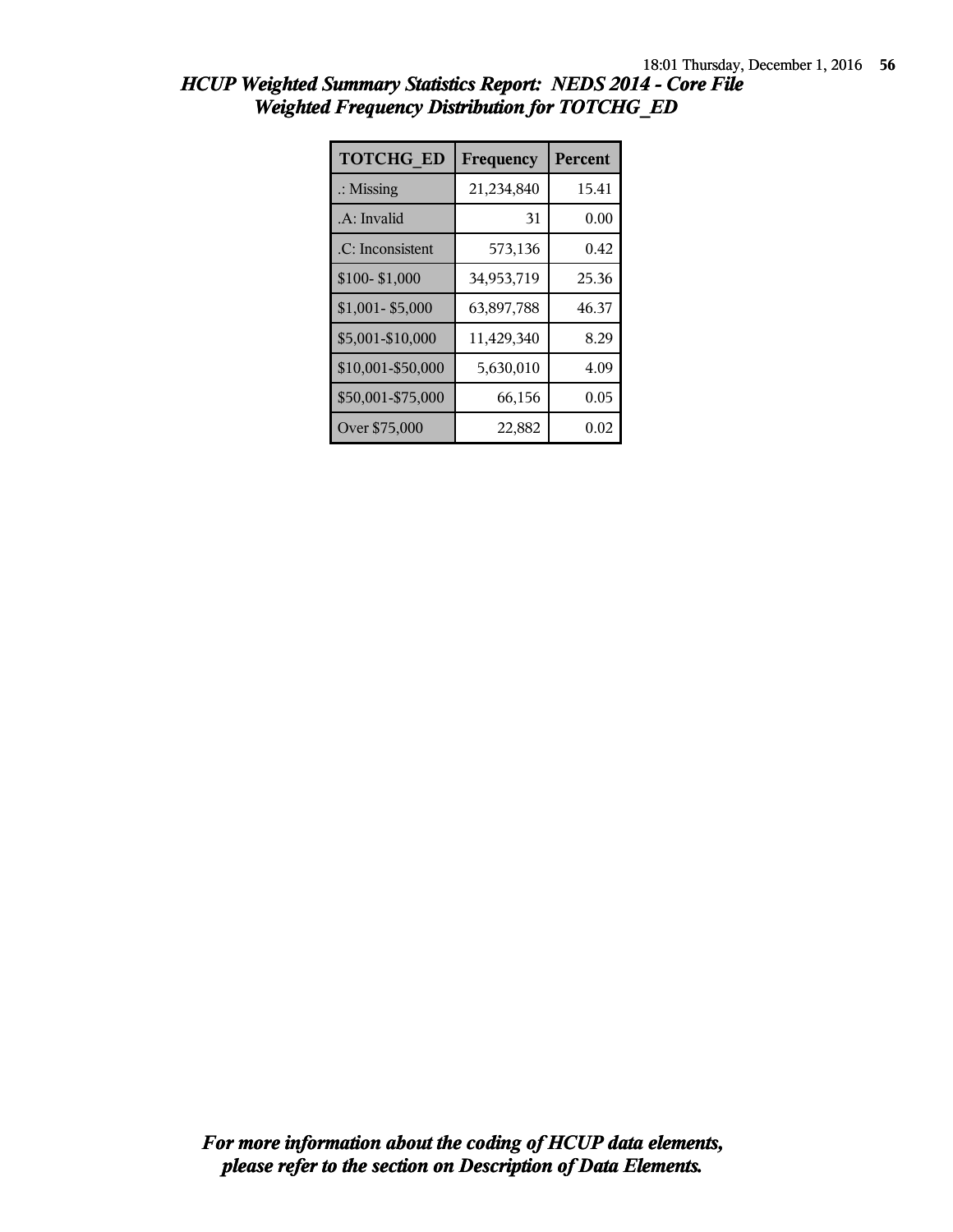|      | <b>YEAR</b> Frequency | Percent |  |
|------|-----------------------|---------|--|
| 2014 | 137,807,901           | 100.00  |  |